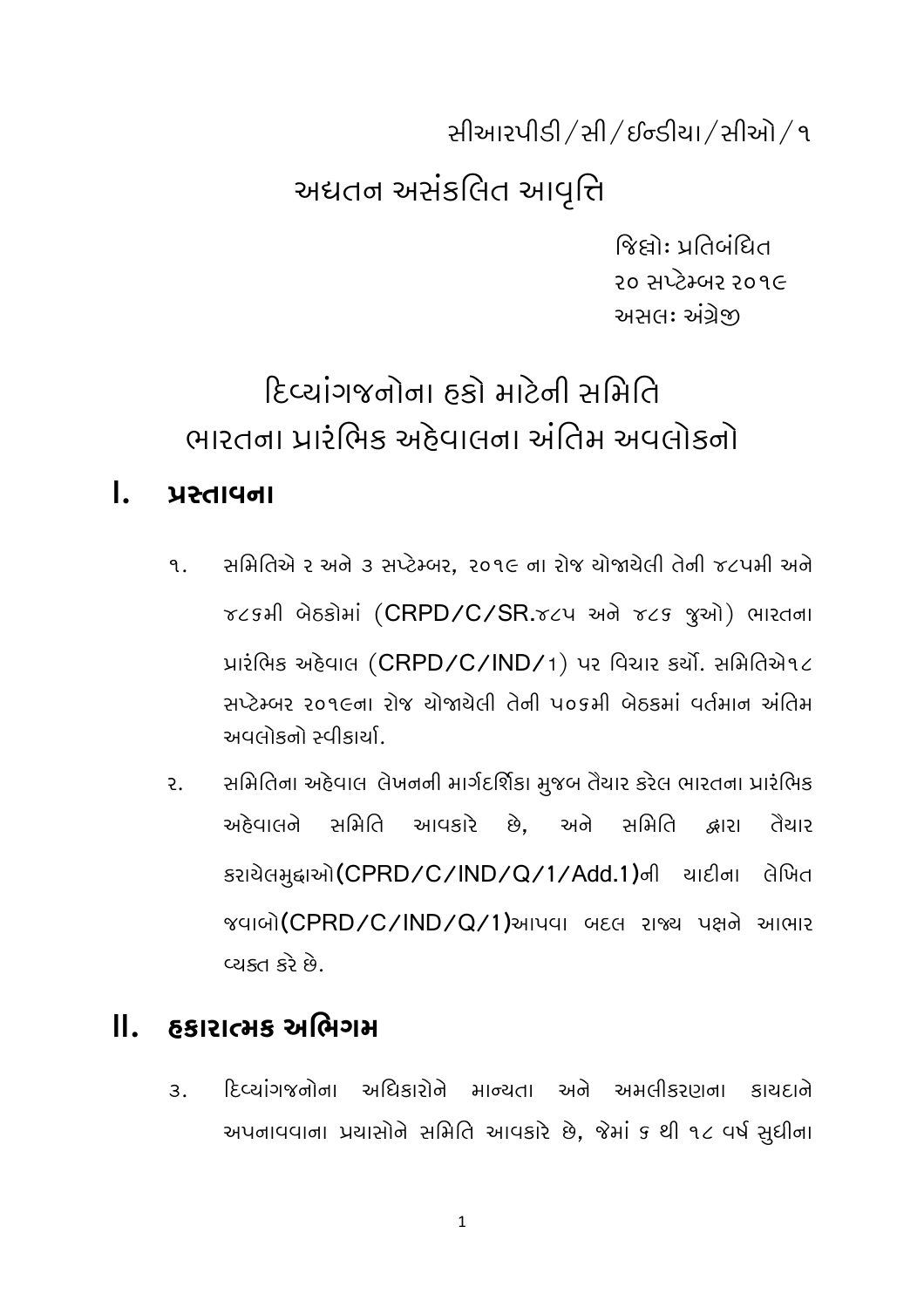દિવ્યાંગ બાળકોના મફત શિક્ષણનો અધિકાર, ચૂંટણી પ્રક્રિયાઓ દરમિયાન સુલભતાને મજબૂત કરવાના પગલાં સહિત જીવનના વિવિધ ક્ષેત્રોમાં વ્યાજબી આવાસનો ઈનકાર સહિત દિવ્યાંગતા આધારે ભેદભાવથી રક્ષણનો સમાવેશ થાય છે. તે અધિવેશનને દિન્દીમાં અનુવાદિત કરવા માટે રાજ્ય પક્ષના પ્રયાસોની પ્રશંસા કરે છે. અને તે વર્લ્ડ બેંક સાથેના કરારો સહિત અનેક આંતરરાષ્ટ્રીય સહકાર કાર્યક્રમોમાં દિવ્યાંગતા સમાવેશ એક ઘટક છે. તે રાજ્યના પક્ષના તેના સંસ્થાકીય અને નીતિગત માળખામાં સુધારા માટેના પગલાંની નોંધ લે છે. જેમાં ૨૦૩૦ના સર્વાંગી વિકાસ અને સંબંધિત લક્ષ્યોના માળખાનો ઉપયોગ કરી ભારતના રાષ્ટ્રીય વિકાસ એજન્ડાનો સમાવેશ થાય છે, અને સરકારમાં દિવ્યાંગજનોના સશક્તિકરાગ વિભાગની સ્થાપનનો સમાવેશ થાય છે.

२०१४मां अंध, दृष्टिहीन अथया अन्य डोઈ रीते हिप्यांग होय तेया लोडो  $\sigma$ . માટે પ્રકાશિત ફતિઓ સુધી પહોંચની સુવિધા માટે મરાકેશ સંધિને રાજ્ય પક્ષ દ્ભારા બહાલી આપવાની સમિતિ પ્રશંસા કરે છે.

## lll. હિત અને ભલામણોના મુખ્ય ક્ષેત્રો

- સામાન્ય સિદ્ધાંતો અને ફરજોઃ (કલમઃ ૧-૪)  $A_{\cdot}$ 
	- સમિતિ આ વિશે ચિતિંતછે:  $\mathbf{u}$ .
		- (से) डायदा, श्वरेश नीतिओ अने दिप्यांग प्यडितओ प्रत्येना पतराभां દિવ્યાંગતાના તબીબી મોડેલનો વ્યાપ, ખાસ કરીને દિવ્યાંગતાના બદૃવિધ મૂલ્યાંકન અને પ્રમાણપત્ર અને સમુદાયમાં સેવાઓ મેળવવા માટે વિવિધ આકારણીઓની જરૂરિયાત, અને દિવ્યાંગતાની ગેરસમજણમાં, રક્તપિત્ત સહિત, નિવારણ અને પુનર્વસવાટ માટે જરૂરી જેવિક સ્થિતિ તરીકે: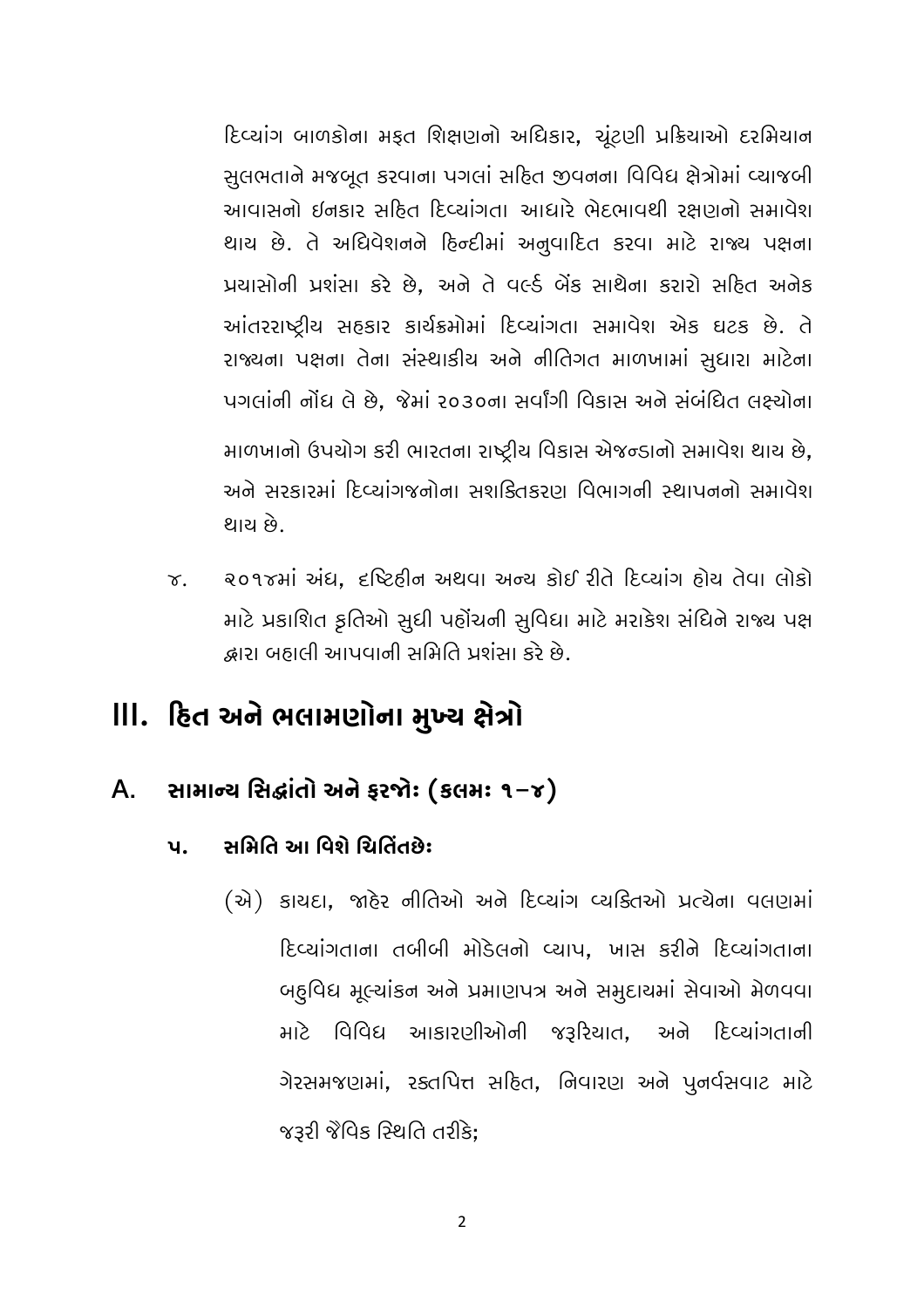- (બી) કાયદા, જાહેર નીતિઓ અને પદ્ધતિઓ કે જે દિવ્યાંગજનો સાથે ખાસ વાલીપણું, સંસ્થાકીયકરણ, માનસિક સારવાર અને દિવ્યાંગતા પર આધારિત અલગ સમુદાય સેવાઓ, અને અપંગ વ્યક્તિઓના જીવનના વિરોધમાં "સામાન્ય જીવન" સહિત નકારાત્મક ધારણાઓ અને અપમાનજનક પરિભાષા સાથે ભેદભાવ કરે છે. જેમ કે "માનસિક રીતે બીમાર", અથવા "વિકલાંગ", પછીનું જે હજી વિવાદાસ્પદ છે;
- (સી) યુનિક ડિસેબિલિટી આઈડેન્ટિફિકેશન કાર્ડનું મર્યાદિત કવરેજ ખાસ કરીને ગ્રામીણ વિસ્તારોમાં, અને તે સેવા પ્રદાતાઓ, જેમ કે રેલ સેવાઓ, દિવ્યાંગ વ્યક્તિઓ માટે સુલભ અને સસ્તી જાહેર સેવાઓની સુવિદ્યા માટે આ કાર્ડ્સને ઓળખતા નથી.

#### સમિતિ ભલામણ કરે છે કે રાજ્ય પક્ષ:  $\mathbf S$ .

- (से) नीति निर्माताओं अने समान्नमां हिप्यांगताना मानवाधिडार मोडेस વિશેની સમજને પ્રોત્સાહન આપવા માટે રાષ્ટ્રીય અને રાજ્યની વ્યૂહરચના અપનાવે, અને માનવ વૈવિધ્યતા અને માનવતાના ભાગરૂપે દિવ્યાંગ વ્યકિતઓની સહજ ગૌરવ, ભેદભાવ અને સ્વીકૃતિ માટે આદરના સિદ્ધાંતો અપનાવે;
- (બી) દિવ્યાંગતાના માનવાધિકાર મોડેલ સાથે દિવ્યાંગતાના મૂલ્યાંકન અને प्रभाણपत्र भारे भार्गदर्शिङा લापपी એ સુનિશ્ચિત કરે છે કે દિવ્યાંગતા વ્યક્તિઓની સંસ્થાઓ આ માર્ગદર્શિકામાં સુધારા સાથે સંકળાયેલી છે, બદુવિધ આકારણીઓ અરજદારો માટે અયોગ્ય બોજ ઉભી કરતી નથી. અને તે નીતિઓ અને કાર્યક્રમો કાળજીચુક્ત સારવાર અને રક્ષણથી પર્યાવરણીય અને વલણ અવરોધોને દૂર કરવા તરફ વળે છે જે સમાનતા અને સમાવેશને અટકાવે છે: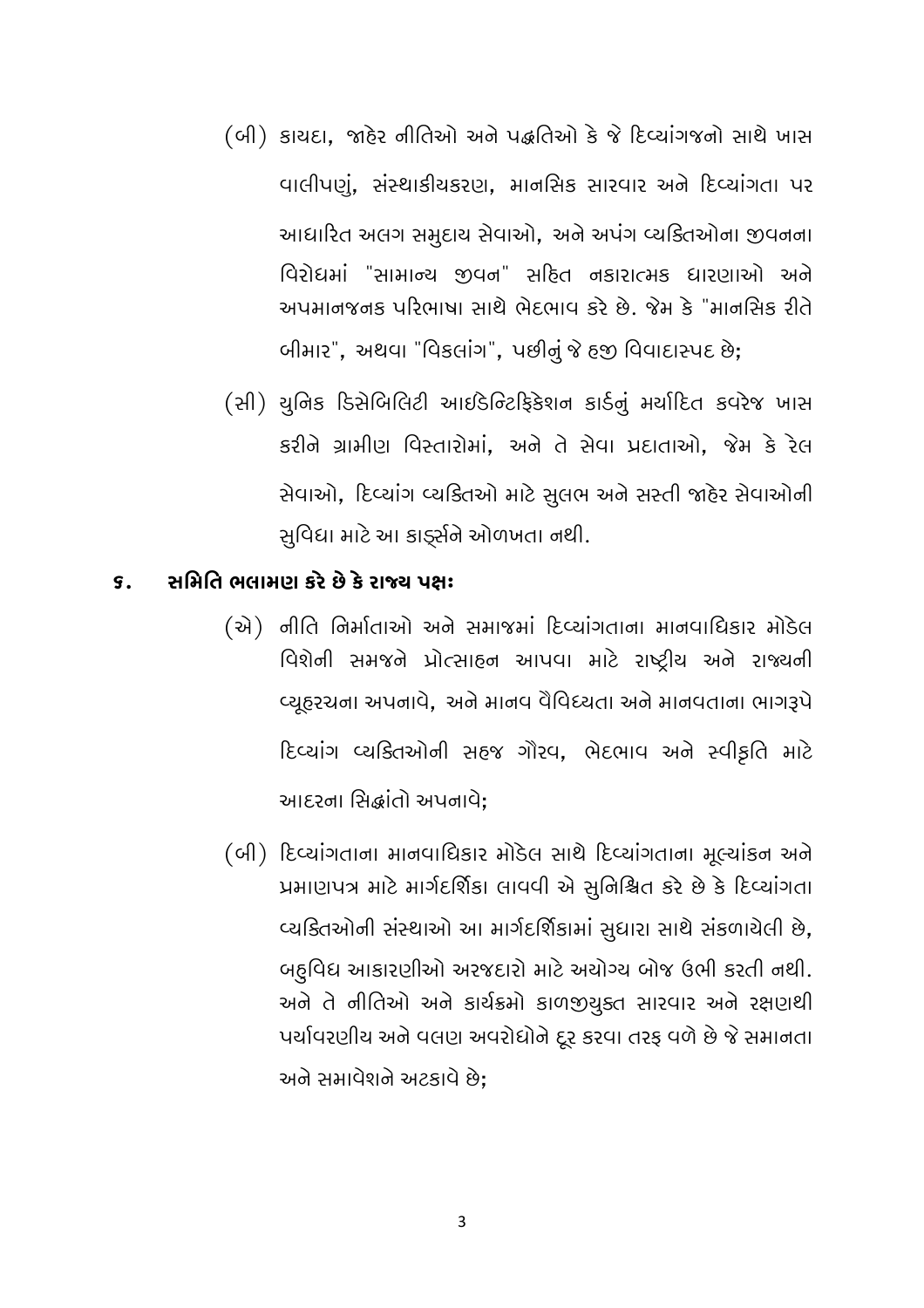- (સી) તેના કાયદાઓ, નીતિઓ અને યોજનાઓ લાવવા માટે સમીક્ષા પ્રક્રિયા પૂર્ણ કરો, જેમાં દિવ્યાંગજનોના અધિકારોનો અધિનિયમ ૨૦૧૬, मेन्टल हेल्थ એક्ટ २०१७, नेशनल ट्रस्ट એક्ट १૯૯૯, અने हिव्यांगताना सभावेश भारे सामान्य सेवाओने नियंत्रित इरवानां પગલાં સહિત તેના કાયદા, નીતિઓ, સરકારી નિયમો, સરકારી વેબસાઈટ્સ અને જાહેર પ્રવચનમાંથી દિવ્યાંગજનો સામે અપમાનજનક પરિભાષા અને ખ્યાલોને રહ કરવી:
- (डी) ભેદભાવ વિના તમામ દિવ્યાંગજનો માટે સમુદાય સેવાઓ ઉપલબ્ધ અને સમાવિષ્ટ છે તેની ખાતરી કરો. ખાસ કરીને ગ્રામીણ વિસ્તારોમાં જ્યાં યુનિક આઈડેન્ટીફીકેશન કાર્ડ હજુ સુધી અમલમાં મૂકવામાં આવ્યું નથી.
- સમિતિ સંમેલનના અમલીકરણ માટે વ્યાપક રાષ્ટ્રીય અને રાજ્ય કાર્ય  $Q_{\perp}$ ચોજનાઓની ગેરહાજરી અને તમામ રાજ્યોમાં દિવ્યાંગજનો અધિકારોને માન્યતા આપતા કાયદાકીય પગલાંના અસમાન અમલીકરાગ અંગે ચિંતિત છે.

#### સમિતિ રાજ્ય પક્ષને ભલામણ કરે છે કે:  $\mathbf{Z}$

- (એ) રાષ્ટ્રીય અને રાજ્ય સ્તરે અધિવેશનને અમલમાં મૂકવા માટે ત્વરિત સમીક્ષા અને અપનાવવાની ખાતરી કરો. દિવ્યાંગ વ્યકિતઓની તેમની પ્રતિનિધિ સંસ્થાઓ દ્વારા અર્થપૂર્ણ ભાગીદારી સુનિશ્ચિત કરો, ગ્રામીણ વિસ્તારોમાં રહેતા લોકો સહિત તમામ દિવ્યાંગજનોને લક્ષ્યાંકિત કરો. જાઠેર નીતિ પ્રયાસોમાં અને આંતર-કોત્રીય માનવ અને તકનીકી સંસાધનો અને બજેટ કાળવણીની ખાતરી કરવી:
- (બી) તમામ રાજ્યોમાં દિવ્યાંગજનોના અધિકારોને માન્યતા આપતા કાયદાને અમલમાં મૂકવા માટે રાજ્ય સ્તરે સત્તાવાળાઓ સાથે સહકારની ખાતરી કરો.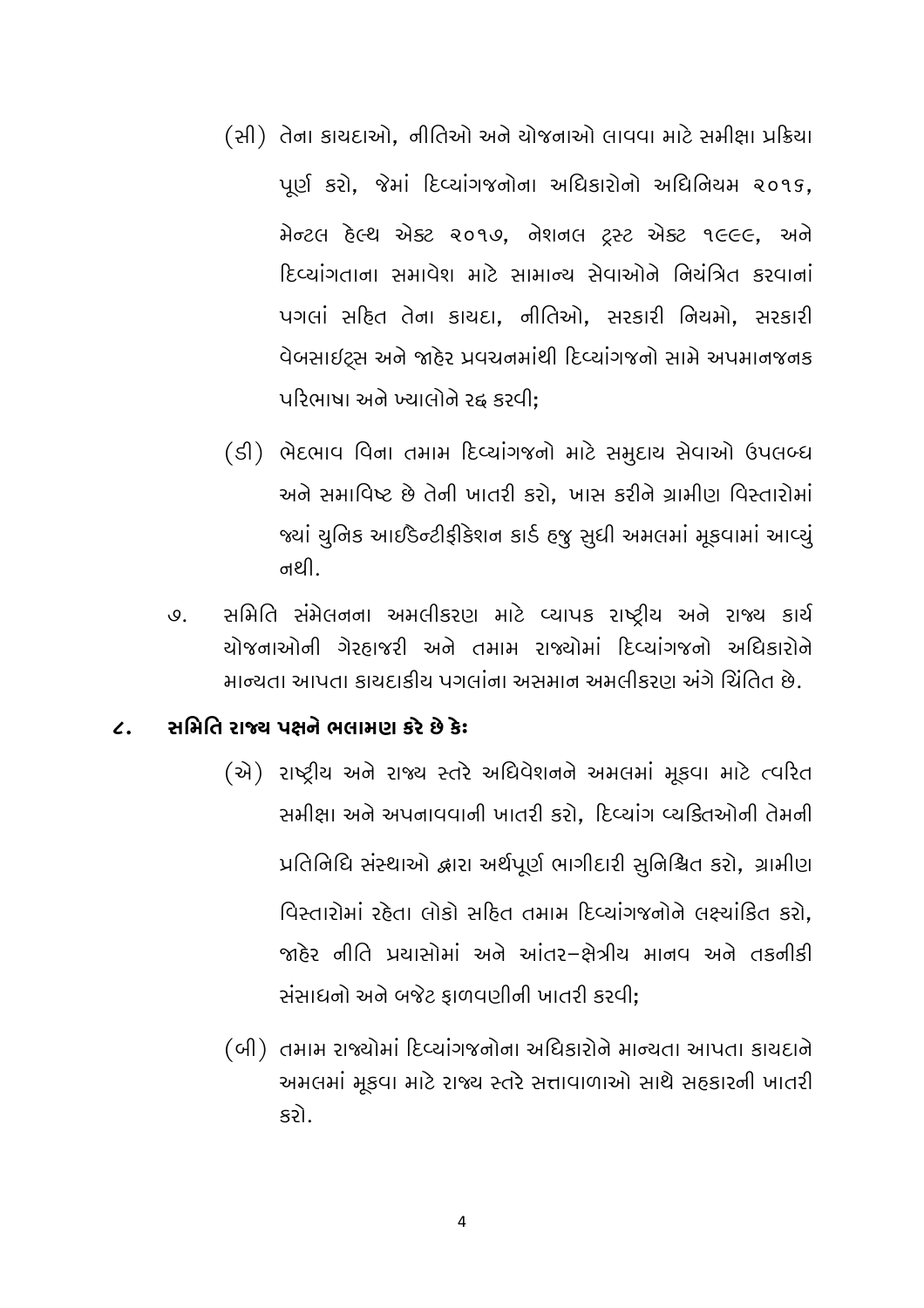- સમિતિએ બાબતે ચિંતિત છે કે દિવ્યાંગજનોના સંગઠનોની ભાગીદારીને તેમની  $\in$ . સાથે સંબંધિત નિર્ણય લેવાની પ્રક્રિયામાં પ્રાથમિકતા આપવામાં આવતી નથી. અને તેમના અભિપ્રાયો આવી પ્રક્રિયાઓના પરિણામોમાં પ્રતિબિંબિત થતા નથી.
- સમિતિ ભલામણ કરે છે કે રાજ્ય પક્ષ. સમિતિની સામાન્ય ટિપ્પણી નં. ૭ 90. (૨૦૧૮) દ્વારા દિવ્યાંગજનોની સહભાગીતા, દિવ્યાંગ બાળકો સહિત, તેમના પ્રતિનિધિ સંગઠનો હ્વારા અધિવેશનના અમલીકરાગ અને દેખરેખમાં માર્ગદર્શન આપે છે:
	- (એ) ખાતરી કરો કે નિર્ણય લેવાની પ્રક્રિયામાં દિવ્યાંગજનોના સંગઠનોની સલાહ અને ભાગીદારીમાં સમિતિની સામાન્ય ટિપ્પણી નંબર ૭ ના કકરા ૧૦ થી ૧૩માં વ્યાખ્યાયિત સંસ્થાઓ સહિત સરકારના તમામ સ્તરો અને તમામ જાઠેર નીતિ વિસ્તારોમાં દિવ્યાંગ મહિલાઓ સહિતનો સમાવેશ થાય છે.
	- (બી) વાલીપણા શાસન સહિત દિવ્યાંગજનોની સંસ્થાઓની ભાગીદારી માટે અવરોધો દર કરો અને તેમની અસરકારક ભાગીદારી. સલભ અને સમાવિષ્ટ માહિતી અને પરામર્શની પદ્ધતિઓ માટે યોગ્ય સંસાધનો પ્રદાન કરો:
	- (સી) ખાતરી કરો કે દિવ્યાંગજનોના મંતવ્યોને યોગ્ય ભાર આપવામાં આવે છે અને પરામર્શના પરિણામે નિર્ણયોમાં પ્રતિબિંબિત થાય છે, જાહેર નિર્ણય લેવાની જવાબદારીના માપદંડ અપનાવે છે.

#### વિશિષ્ટ અધિકારો(કલમઃપ–૩૦) <sub>R</sub>

### સમાનતા અને અભેદભાવ (કલમઃપ)

- સમિતિ એ બાબતે ચિંતિત છે કે:  $99$ 
	- (એ) બંધારણમાં દિવ્યાંગજતા આધારિત ભેદભાવની સ્પષ્ટ નિષેધની ગેરહાજરી. અને દિવ્યાંગતા વિરોધી કલમના અપવાદો દિવ્યાંગજનોના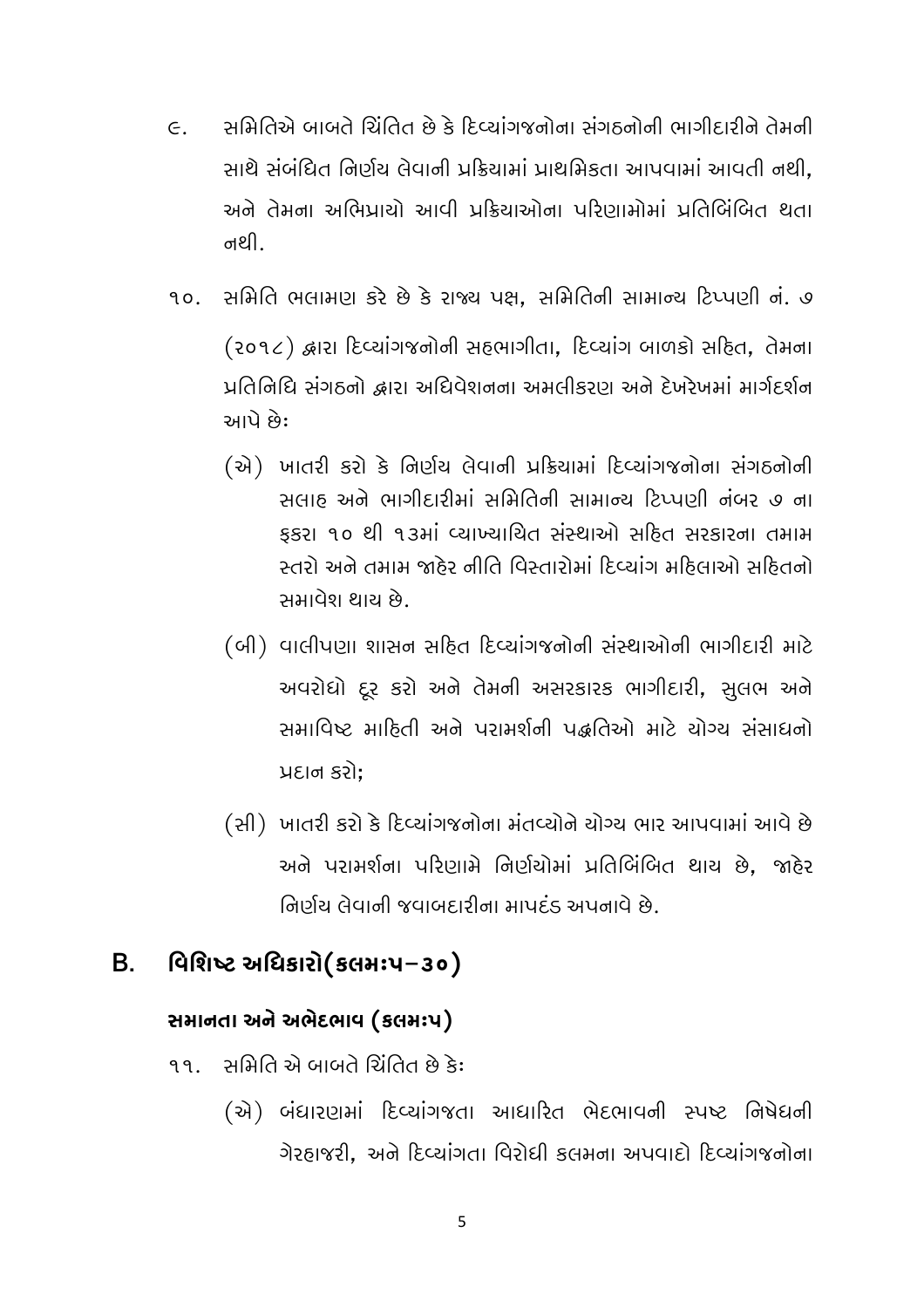અધિકાર અધિનિયમ ૨૦૧૬ના વિભાગ 3.3 માં અમુક સંજોગોમાં દિવ્યાંગજનો સામે ભેદભાવ માટે પરવાનગી આપે છે:

- (બી) રક્તપિત્તથી પ્રભાવિત વ્યકિતઓ અને તેમના કુટુંબના સભ્યો, ખાસ કરીને મદિલાઓ, જેઓ એકલતા અનુભવે છે, "રક્તપિત્ત વસાદતો" અથવા ઘરમાં એકાંત, શાળામાંથી અસ્વીકાર, નોકરીમાંથી બરતરફી, અને અવરોધો સાથે કાયદા હ્રારા અને વ્યવહારમાં સંગઠન હ્રારા બહુવિધ અને આંતરછેદ ભેદભાવ અને ભેદભાવ સ્વાચત્તતાનો ઉપયોગ કરવો;
- (સી) દલિતો અને આદિવાસીઓ સહિત, અનુસૂચિત જાતિઓ અને અનુસૂચિત જનજાતિઓમાં દિવ્યાંગજનો, વૃદ્ધ વ્યક્તિઓ, એચ.આઈ.વી/એઈડ્સ સાથે જીવતી દિવ્યાંગજનો, દિવ્યાંગજનો, સ્વદેશી વ્યક્તિઓ સામે ભેદભાવના બદુવિદ્ય અને આંતરછેદના સ્વરૂપો સામે લડવાના પગલાંની ગેરહાજરી તેમજ વંશીય, ભાષાકીય અને ધાર્મિક લઘુમતીઓ અને લેસ્બિયન, ગે, બાયસેક્સ્યુઅલ, ટ્રાન્સજેન્ડર અને દિવ્યાંગજનો સાથે જોડાયેલી દિવ્યાંગ વ્યક્તિઓ પગલાંની ગેરઠાજરી.
- (ડી) દિવ્યાંગતાના આધારે ભેદભાવના કિસ્સામાં અસરકારક નિવારણનો અભાવ અને દિવ્યાંગ મહિલાઓ સામે લિંગ આધારિત ભેદભાવ સહિત બદુવિધ અથવા આંતરછેદ ભેદભાવ.
- સમિતિ ભલામણ કરે છે કે રાજ્ય પક્ષ. સમિતિની સામાન્ય ટિપ્પણી નં.૬ 92. (२०१८) झारा समानता अने जिन-लेहलाप अने टडाઉ पिडास લक्ष्योना ૧૦.૨ અને ૧૦.૩ લક્ષ્યોને ધ્યાનમાં લેતા:
	- (से) દિવ્યાંગતા આધારિત ભેદભાવને સ્પષ્ટ રીતે પ્રતિબંધિત કરવા અને દિવ્યાંગ વ્યક્તિઓના અધિકારો અધિનિયમ ૨૦૧૬ ની કલમ ૩.૩ ને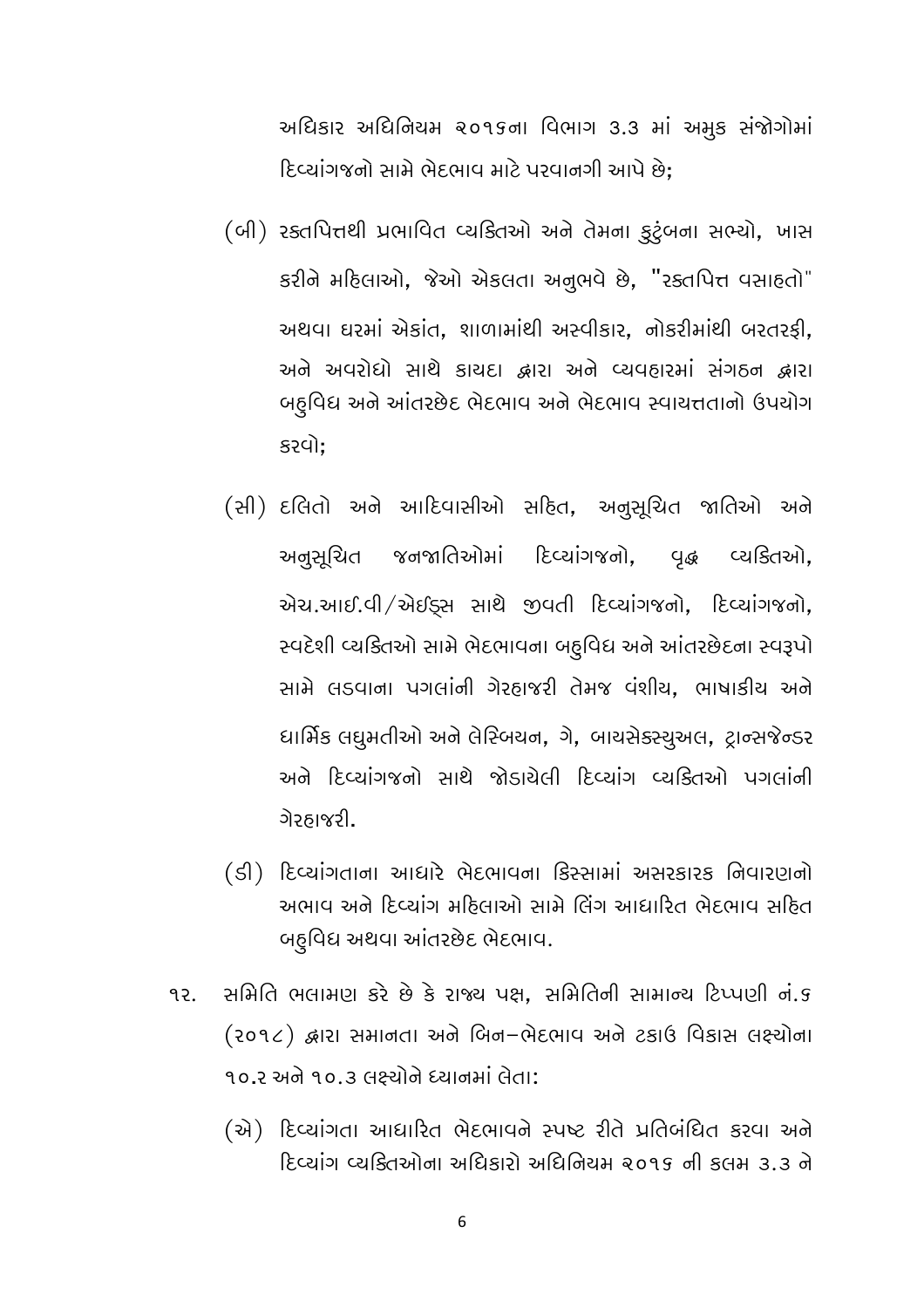રદ કરવા બંધારણમાં સુધારો કરો, તેની ખાતરી કરે છે કે તે કાયદાનો દિવ્યાંગજનો દ્વારા સામનો કરવામાં આવતા પ્રત્યક્ષ અને પરોક્ષ દિવ્યાંગતા આધારિત ભેદભાવ અને બદુવિધ અને આંતરછેદના ભેદભાવોને માન્ય કરે છે:

(બી) દિંદુ લગ્ન નિયમો ૨૦૧૩, કૌટુંબિક અદાલતના નિયમો અને તેમની હિલચાલની સ્વતંત્રતાને પ્રતિબંધિત કરતી જોગવાઈઓ અથવા જાહેર જીવનમાં ભાગ લેવાથી રોકવા સહિત તમામ વિસ્તારોમાં રક્તપિત્તથી प्रભावित व्यडितओ साभेना तभाभ लेहलापपूर्ण डायहाने २६ डरपो અને રક્તપિત્તથી પીડિત વ્યક્તિઓ અને તેમના પરિવારના સભ્યો (३० सप्टेम्બर २०१०ना रोष अपनापपामां आपेल मानप अधिडार uરિષદ ઠરાવ ૧૫/૧૦) સામેના ભેદભાવને દૂર કરવા માટે સિદ્ધાંતો અને માર્ગદર્શિકાઓ દ્વારા માર્ગદર્શન મેળવે છે:

(સી) આંતર-ભેદભાવનો સામનો કરી રહેલી દિવ્યાંગજનો માટે સર્વસમાવેશક સમાનતા હાંસલ કરવાના ઉદ્દેશ સાથે ભેદભાવ વિરોધી કાચદા અને જાહેર નીતિઓને ભેદભાવના બદ્ધિધ અને આંતરછેદ સ્વરૂપોનો સામનો કરવા માટે પરિસ્થિતિનું મુલ્યાંકન કરો અને અપનાવો;

(डी) દિવ્યાંગતા ધરાવતા ભેદભાવના કેસોમાં વળતર અને દિવ્યાંગ મહિલાઓ સામે ભેદભાવના લિંગ પરિમાણને ધ્યાનમાં રાખીને અસરકારક કાનૂની ઉપાયો અને નિવારણ સદિત દિવ્યાંગ વ્યકિતઓ દ્ભારા પ્રવેશની ખાતરી કરો.

#### દિવ્યાંગ સ્ત્રી (કલમ ૬)

- કમિટી દિવ્યાંગ મઠિલાઓ અને કન્યાઓ હ્વારા સામનો કરવામાં આવતા  $9.3$ ભેદભાવના બહુવિધ અને આંતરછેદ સ્વરૂપ વિશે ચિંતિત છે, અને:
	- (स्रे) દિવ્યાંગતાની નિશાની, ચિહ્ન અને દિવ્યાંગ મહિલાઓ અને છોકરીઓ પર બદૃવિધ અને આંતરછેદ ભેદભાવ વિશે જાગૃતિનો અભાવ, ખાસ કરીને મનોવૈજ્ઞાનિક અથવા બૌદ્ધિક દિવ્યાંગોઅને ગ્રામીણ વિસ્તારોમાં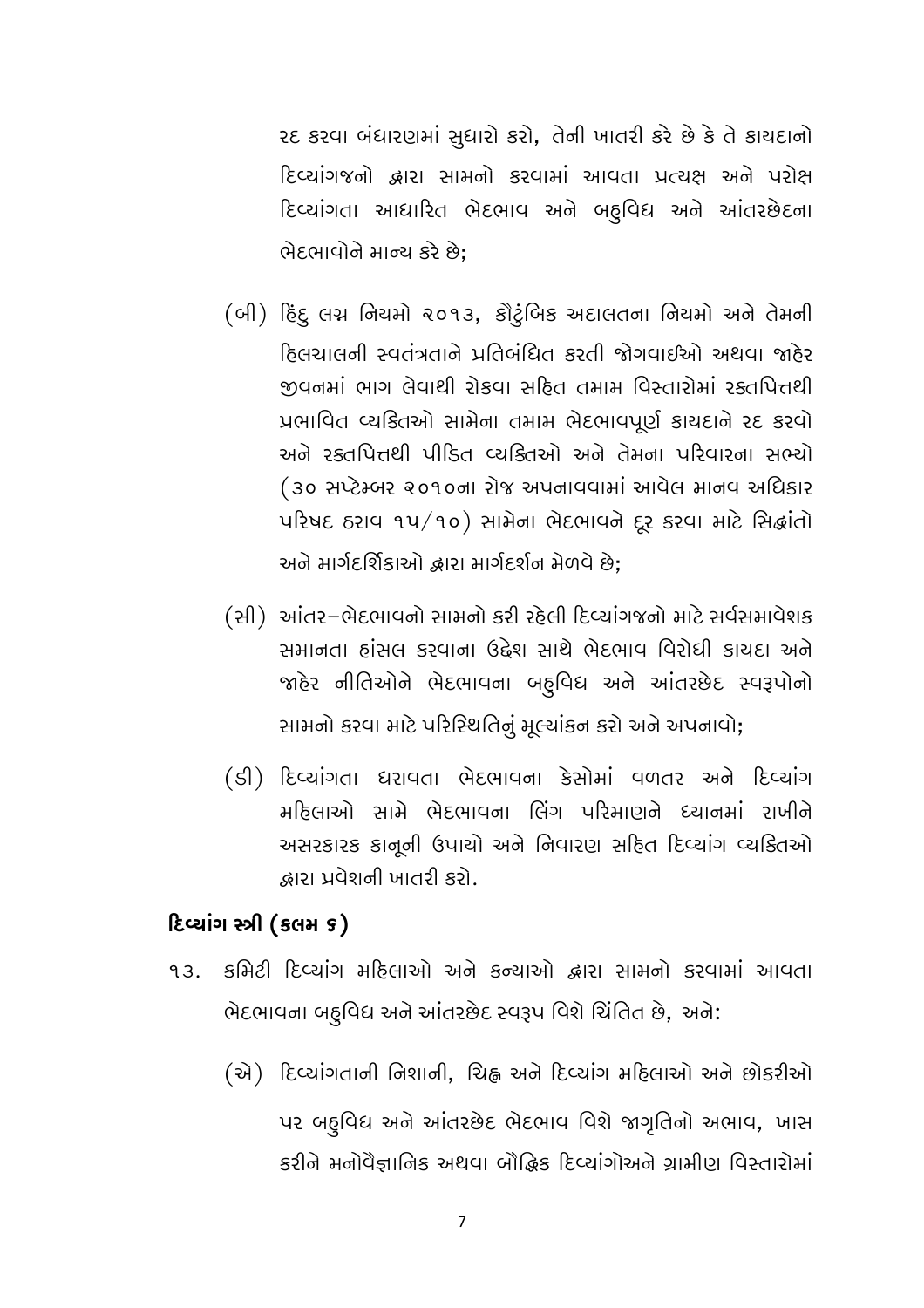રહેતી અને સામાન્ય અને દિવ્યંગતા-સમાવિષ્ટ નીતિઓમાં દિવ્યાંગ મઠિલાઓના સમાવેશનો અભાવ:

- (બી) જાતિ-પ્રતિયોગી નીતિઓ અને બજેટનો અભાવ અને સમાન આનંદ અને જીવનના તમામ ક્ષેત્રોમાં તમામ અધિકારો અને સેવાઓ માટે દિવ્યાંગ મહિલાઓ અને છોકરીઓની જાતિને લગતા સમાન હકો દ્વારા છુટી પાડેલ માહિતીની ગેરહાજરી;
- (સી) નીતિ નિર્માણ પ્રક્રિયાઓમાં દિવ્યાંગ મહિલાઓની ભાગીદારી અને ભાગીદારીમાં અવરોદ્યો.
- સમિતિ ભલામણ કરે છે કે દિવ્યાંગ મહિલાઓ અને છોકરીઓ પર તેની  $9x$ સામાન્ય ટિપ્પણી નંબર ૩ (૨૦૧૬) અને ટકાઉ વિકાસ લક્ષ્યોનાલક્ષ્યો પ.૧, પ.૨ અને પ.૫ ને ધ્યાનમાં રાખીને. રાજ્ય પકો:
	- (એ) દિવ્યાંગ મહિલાઓ અને છોકરીઓ સામે ભેદભાવના બદ્ધવિધ અને આંતરછેદ સ્વરૂપોને ઉકેલવા માટે પગલાં મજબૂત કરવા;

(બી) સમાનતાને પ્રોત્સાહન આપવા અને જીવનના તમામ ક્ષેત્રોમાં દિવ્યાંગ મહિલાઓ અને છોકરીઓનો સમાવેશ કરવા માટે રાષ્ટ્રીય અને રાજ્ય કાર્ય યોજનાઓ અપનાવો, ખાતરી કરવી કે મહિલાઓ માટે રાષ્ટ્રીય નીતિ દિવ્યાંગતાને મુખ્ય પ્રવાહમાં લાવે છે, અને સમિતિની સામાન્ય ટિપ્પણી ક્રમાંક ૭ (૨૦૧૮) ને અનુસરીને જાગૃતિ વધારવાના કાર્યક્રમોમાં દિવ્યાંગ મહિલાઓને તેમના પ્રતિનિધિ સંગઠનો મારકતે સંડોવતા કલંક, લિંગ અને દિવ્યાંગ રૂઢિચુસ્તતા ઘટાડવાના અભિયાનની અસરકારકતાને સુનિશ્ચિત કરે છે;

(સી) દિવ્યાંગતા ધરાવતી તમામ મહિલાઓ અને છોકરીઓના અધિકારોને સંબોધવા માટે રાષ્ટ્રીય અને રાજ્ય સ્તરે લિંગ–પ્રતિભાવ નીતિઓ અને બજેટ ફાળવણીની સ્થાપના, ગ્રામીણ અથવા શહેરી સ્થાન, વંશીય ઓળખ, સામાજિક અથવા આર્થિક પૃષ્ઠભૂમિને ધ્યાનમાં લીધા વિના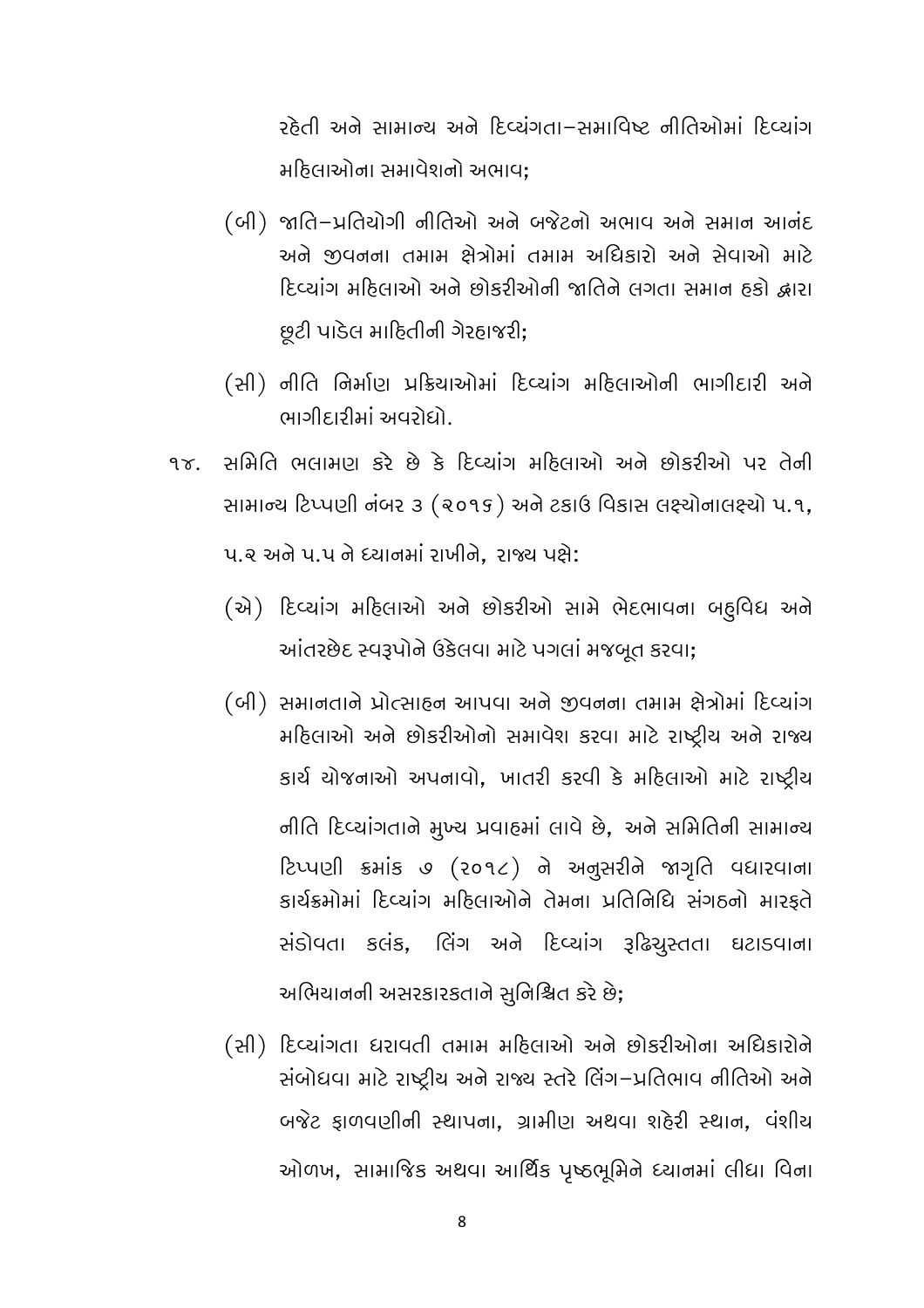અને જાતિ, ઉંમર, વંશીય, ભાષાકીય અથવા ધાર્મિક પૃષ્ઠભૂમિ દ્વારા અલગ પાડવામાં આવેલ માહિતીને એકત્રિત કરો જેથી નીતિ અને સેવાઓની જોગવાઈને સારી રીતે જાણ કરી શકાય:

(ડી) મહિલા અને બાળ વિકાસ મંત્રાલય, રાષ્ટ્રીય મહિલા આયોગ અને રાજ્ય મઠિલા આયોગ દ્ભારા અપનાવવામાં આવેલી નીતિઓના સંબંધમાં તમામ સ્તરે દિવ્યાંગ મહિલાઓની સંપૂર્ણ અને અસરકારક ભાગીદારીની ખાતરી કરો.

### દિવ્યાંગ બાળકો (કલમ ૭)

#### ૧૫. સમિતિ એ બાબતે ચિંતિત છે કેઃ

- (એ) દિવ્યાંગ બાળકો માટે આરોગ્ય સંભાળ અને શિક્ષણ, ખાસ કરીને દિવ્યાંગ છોકરીઓ. અને દિવ્યાંગ બાળકો માટે પ્રારંભિક હસ્તકોપ અને સહાચ કાર્યક્રમોનો અભાવ જેવી મૂળભૂત જાહેર સેવાઓમાંથી બાકાત અને અવગણના:
- (બી) ગ્રામીણ વિસ્તારોમાં રહેતા દિવ્યાંગ બાળકોનું રક્ષણ કરવા અને દિવ્યાંગતા અને ગરીબીના કારણે ત્યાગ અટકાવવા માટે યોજનાઓનો મર્યાદિત વ્યાપ:
- (સી) દિવ્યાંગ બાળકો તેમને લગતી બાબતો પર તેમના મંતવ્યો વ્યક્ત કરી શકે છે અને તેમાં ભાગ લઈ શકે છે તેની ખાતરી કરવા માટે પગલાંનો અભાવ, જેમ કે કાનૂની કાર્યવાહી અથવા સંભાળ અને સુરક્ષાની જોગવાઈ

#### ૧૬. સમિતિ ભલામણ કરે છે કે રાજ્ય પક્ષ:

(એ) તમામ બાળકો માટે સુલભ પ્રારંભિક વિકાસ કેન્દ્રોને સુનિશ્ચિત કરવા માટે, પ્રારંભિક બાળપણ સદિત તમામ દિવ્યાંગ બાળકો માટે મૂળભુત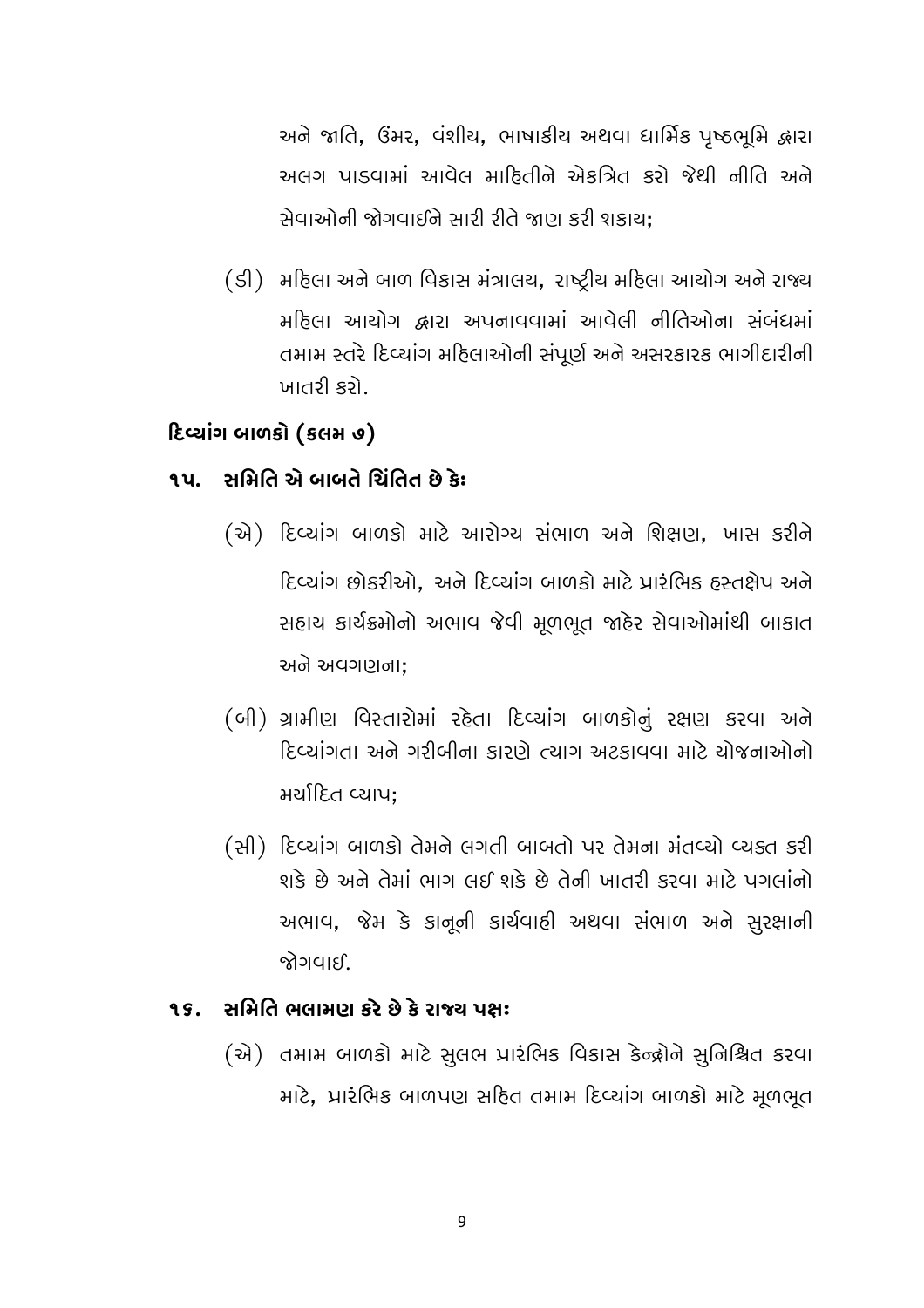જાહેર સેવાઓ અને સહાયતામાં સમાવેશની ખાતરી કરવા માટે નાણાકીય સંસાધનો કાળવે;

- (બી) બાળ સંરક્ષણ ચોજના અને અન્ય કાર્યક્રમો દેઠળ તમામ દિવ્યાંગ બાળકોના અસરકારક રક્ષણની ખાતરી કરવી. ગ્રામીણ વિસ્તારોમાં બાળકો અને ત્યુજી દેવાના અને સંસ્થાકીય કરણના જોખમનો સામનો કરી રહેલા બાળકોને પ્રાથમિકતા આપવી, પાલક પરિવારો સહિત સમુદાયમાં સહાય પૂરી પાડવાનાં પગલાં મજબૂત કરે;
- (સી) દિવ્યાંગ બાળકો વઠીવટી અથવા ન્યાયિક પ્રક્રિયાઓ સહિત તેમના जुपन साथै संजंधित तभाभ जाजतोमां तेमना मंतप्यो प्यडत डरे ते માટે સુવિદ્યા અપનાવે.

### જાગૃતતા કેળવવી (કલમ ૮)

૧૭ સમિતિ એ બાબતે ચિંતિત છે કે:

- (स्रे) पूर्वग्रहो सने इसंडनो प्याप हिप्यांग बोना सतगता सने विविधता પર આધારિત છે. અને ગ્રામીણ વિસ્તારોમાં હાથ ધરવામાં આવેલી જાગૃતિ વધારવાની ઝુંબેશની મર્યાદિત અસર અને માહિતીનો અભાવ જ્યાં દિવ્યાંગતાને "ભાગ્યના પરિણામ" તરીકે જોવામાં આવે છે:
- (બી) મીડિયામાં દિવ્યાંગ વ્યક્તિઓનું પ્રતિકુળ નકારાત્મક ચિત્રણ, અને તાજેતરના રાજકીય નેતાઓ અને અભિનેતાઓ દ્વારા ભેદભાવ વગરના અને અપમાનજનક વર્ણનો:
- (સી) અધિવેશન અને અન્ય દિવ્યાંગતા–અધિકારો સંબંધિત કાયદાઓ અને નીતિઓ વિશેની માહિતીનો અભાવ, ખાસ કરીને પૂર્વોત્તર પ્રદેશના રાજ્યોમાં.
- ૧૮. સમિતિ ભલામણ કરે છે કે રાજ્ય પક્ષ, દિવ્યાંગજનોના સંગઠનોના સહ્યોગથી: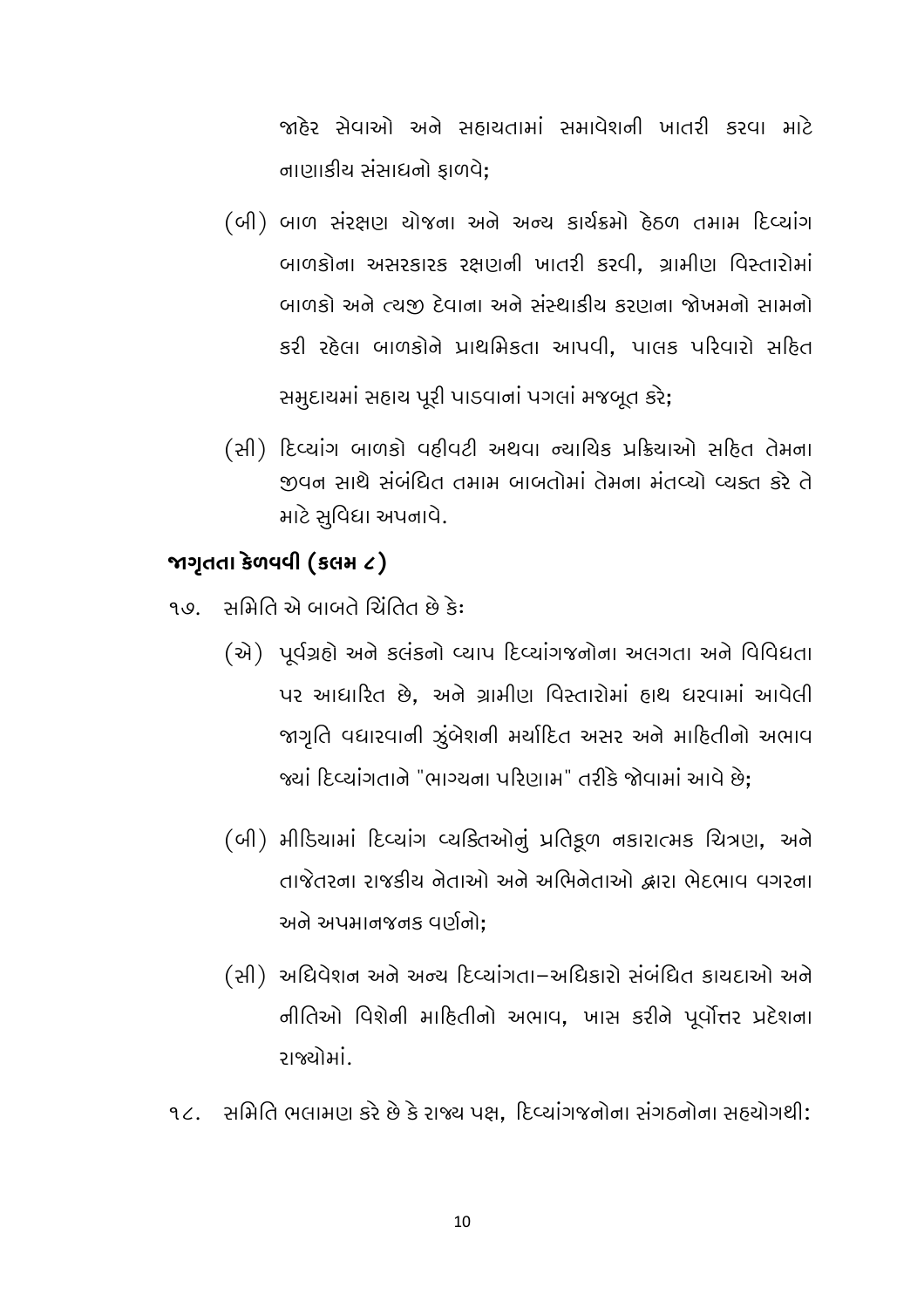- (એ) ગ્રામીણ વિસ્તારોમાં, શાળાઓને લક્ષ્ય બનાવવા અને તેમની અસર પર નજર રાખવા સહિત દિવ્યાંગજનો સામે જાગૃતિ લાવવા અને પૂર્વગ્રહો અને કલંક સામે લડવા માટે રાષ્ટ્રીય વ્યૂહરચના અપનાવે;
- (બી) નીતિ-નિર્માતાઓ, સત્તાના તમામ સ્તરે વઠીવટી કર્મચારીઓ, ન્યાયતંત્ર, કાયદા અમલીકરણ અધિકારીઓ, મીડિયા, વ્યાવસાયિકો અને દિવ્યાંગજનો અને તેમના પરિવારો સાથે કામ કરતા કર્મચારીઓ અને તેમના પરિવારો માટે માનવ અધિકારોને પ્રોત્સાહન આપવા સહિત વ્યાપક જાગૃતિ વધારવાના કાર્યક્રમો અમલમાં મૂકો. દિવ્યાંગતાનું મોડેલ, સમાજમાં દિવ્યાંગજનો સામે પૂર્વગ્રહો અને અપમાનજનક ભાષા સંબોધવા. જેમાં અન્ય સાથે જાતીય અભિગમ. આંતરછેદ અને જાતિ ઓળખના આધારે બદુવિધ અને/અથવા આંતરછેદ ભેદભાવનો સમાવેશ થાય છે:
- (સી) અધિવેશન અને તેના વૈકલ્પિક પ્રોટોકોલ તેમજ સમિતિની સામાન્ય ટિપ્પણીઓને સ્થાનિક ભાષાઓમાં, સૂલભ સ્વરૂપોમાં અને તેમને વ્યાપકપણે પ્રસારિત કરો.

### સુલભતા (કલમ ૯)

- ૧૯. સમિતિ એ બાબતે ચિંતિત છે કે:
	- (એ) સામાજિક ન્યાય અને અધિકારિતા મંત્રાલયની મુખ્ય યોજના હેઠળ સુલભ ભારત અભિયાનની સંકલિત અને આંતર–ક્ષેત્રીય કામગીરી અને માલિકીનો અભાવ:
	- (બી) બ્યુરો ઓફ ઈન્ડિયન સ્ટાન્ડર્ડ્સ એક્ટ અને બ્રોડર ઓબ્લિગેશન્સ प्रिन्सीपल ओફ धी मेन्युअल ફोर प्रोड्योरमेन्ट ओફ ગુડ્ઝ २०१७मां માલ અને સેવાઓની સુલભતાનો અભાવ;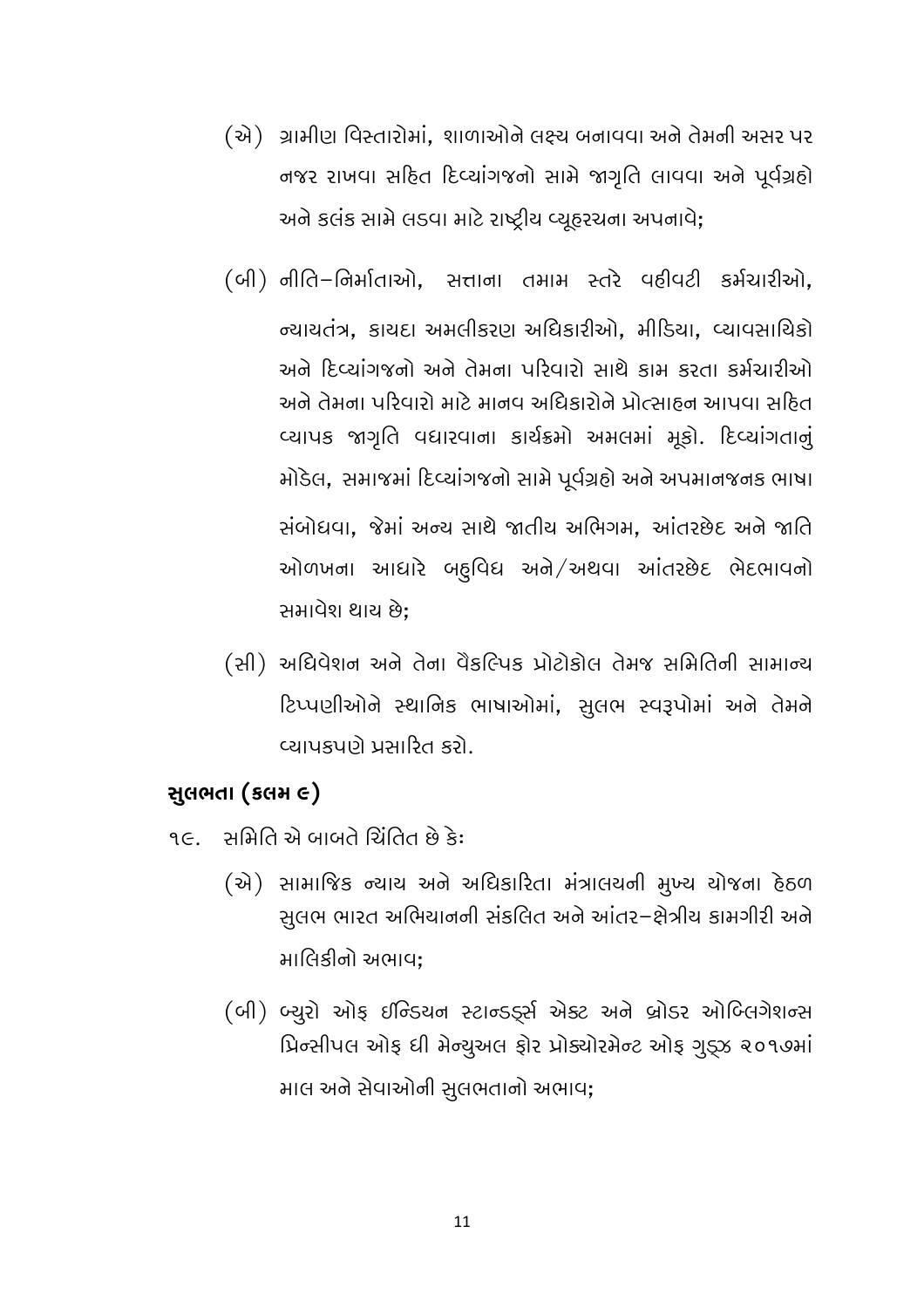- (સી) સરકારી વેબસાઈટ્સ સહિત પરિવહન, ભૌતિક વાતાવરણ અને માહિતી અને સંચાર તકનીકોની સુલભતામાં ધીમી પ્રગતિ.
- અધિવેશનની કલમ ૯ અને તેની સામાન્ય ટિપ્પણી નંબર ૨ (૨૦૧૪) ના  $20.$ પ્રકાશમાં. સમિતિ ભલામણ કરે છે કે રાજ્ય પક્ષ. લક્ષ્ય ૯ અને લક્ષ્યાંકો ૧૧.૨ અને ૧૧.૧૭ લક્ષ્યને પ્રાપ્ત કરવાના પ્રયત્નોમાં ટકાઉ વિકાસ લક્ષ્યાંકો મેળવે:
	- (से) દિવ્યાંગતા અધિકારો અધિનિયમ ૨૦૧૬ કલમ ૪૦-૪૬ નો સુલભતા પર અમલ કરો. જેમાં જાઠેર માળખામાં સંકળાચેલા તમામ મંત્રાલચોને સમયમર્યાદા, બજેટ અને દેખરેખ અને મૂલ્યાંકન સાથે સુધારા માટે તમામ આયોજન અને અમલીકરણ પ્રક્રિયાઓમાં સૂલભતાનો સમાવેશ કરવો જરૂરી છે. સુલભતા જેમાં ખાસ કરીને ગ્રામીણ વિસ્તારોમાં, દરેક તબક્કે તેમની પ્રતિનિધિ સંસ્થાઓ દ્ભારા દિવ્યાંગ વ્યકિતઓને સામેલ કરવી:
	- (બી) કેન્દ્ર અને રાજ્ય સ્તરે ખાસ કરીને બ્યુરો ઓફ ઈન્ડિયન સ્ટાન્ડર્ડ્સ એક્ટમાં માલ અને સેવાઓ માટે જાઠેર પ્રાપ્તિ કાયદા અને નીતિઓમાં સુલભતા,આવશ્યકતાઓ સુનિશ્ચિત કરવી;
	- (સી) પરિવહનની છુટ અને લાઈસન્સની માહિતીની સુલભતા સહિત પરિવહન સેવાઓની સુલભતા લાગૂ કરો અને અવરોધ મુક્ત ઈમારતોના અમલીકરણને વેગ આપો.

#### જીવવાનો અધિકાર (કલમ ૧૦)

- સમિતિ સંસ્થાઓમાં દિવ્યાંગ બાળકોના મૃત્યુ અને દિવ્યાંગ બાળકોની  $29$ "મર્સીકીલીંગ" વિશેની માહિતી અંગે ચિંતિત છે. તે સંઘર્ષના વિસ્તારોમાં બૌદ્ધિક અથવા મનોવૈજ્ઞાનિક દિવ્યાંગતા ધરાવતી વ્યક્તિઓના કથિત અદાલતી કાંસીની માહિતી અંગે પણ ચિંતિત છે.
- સમિતિ ભલામણ કરે છે કે રાજ્ય પક્ષ દિવ્યાંગ વ્યકિતઓના જીવનના 22. અધિકારના સન્માનને સુનિશ્ચિત કરવા માટે પગલાં અપનાવે, સંસ્થાઓમાં દિવ્યાંગ બાળકોના મૃત્યુનું કારણ ઓળખવા અને ગુનેગારોને મંજૂરી આપવાના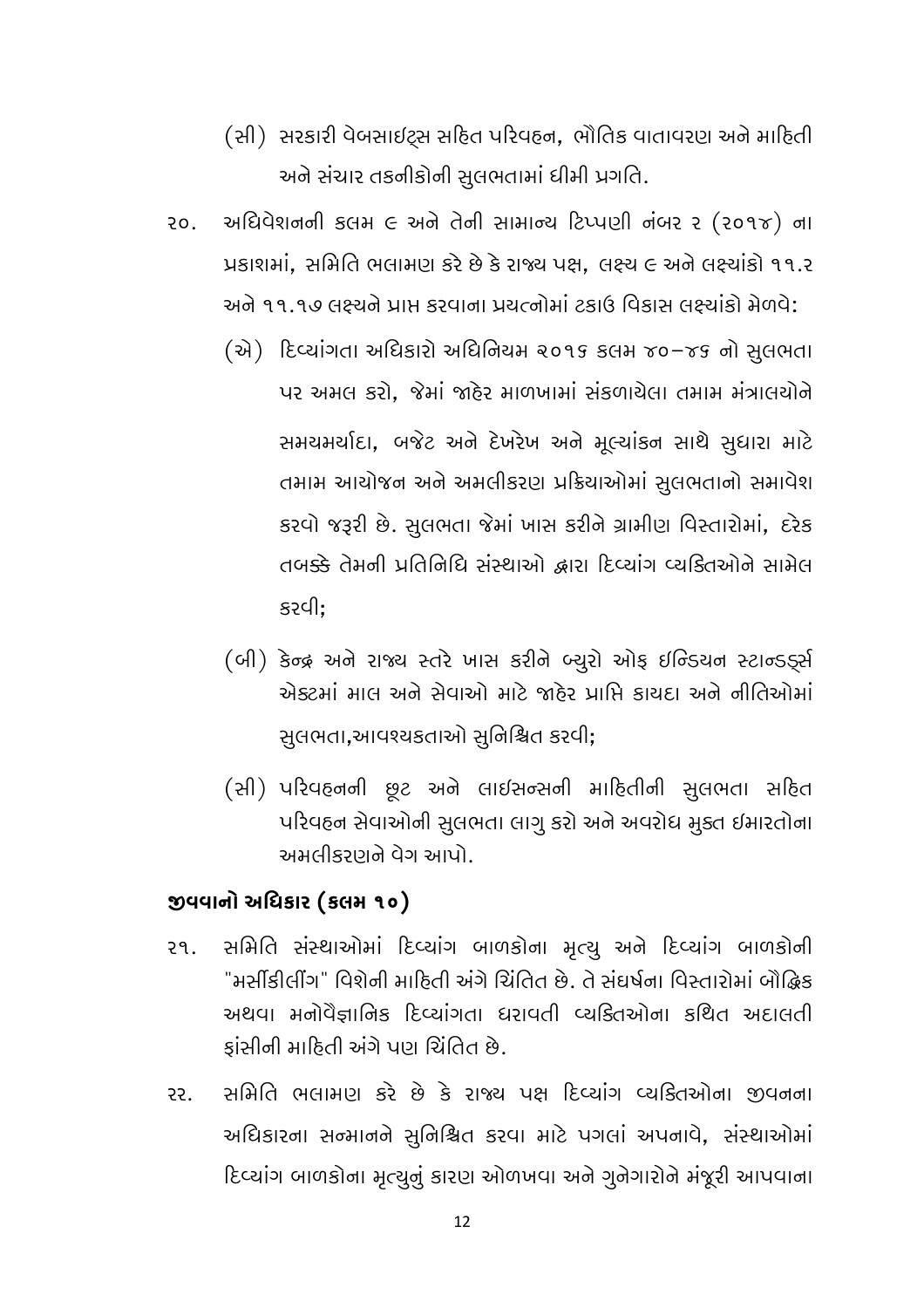હેતુથી તપાસનો અમલ કરે.તે એવી પણ ભલામણ કરે છે કે રાજ્ય પક્ષ આંતરજાતીય બાળકોને તેમના જીવન અને કોઈપણ સંબંધિત હાનિકારક પ્રથાઓ સામેના હુમલાઓથી સુરક્ષિત કરે અને દિસા અને સશસ્ત્ર સંઘર્ષના સંબંધમાં દિવ્યાંગ વ્યક્તિઓના કાંસીને અટકાવવા માટે પગલાં અપનાવે.

### જોખમ અને માનવતાવાદી કટોકટીની પરિસ્થિતિઓ (કલમ ૧૧)

- : કે છે નહીંદી તિખાખ હ નિર્ધાપ્ત  $23<sub>1</sub>$ 
	- (એ) આપત્તિ જોખમ ઘટાડવાની વ્યૂહરચનાના આયોજન, અમલીકરણ, દેખરેખ અને મૂલ્યાંકનમાં દિવ્યાંગ વ્યક્તિઓના સંગઠનોની સલાહ લેવાની નીતિઓનો અભાવ:
	- (બી) આંતરિક રીતે વિસ્થાપિત વ્યક્તિઓની સંખ્યા, ખાસ કરીને એોપચારિક

શિબિરો અથવા પૂનર્વસન વિસ્તારોની બહાર રહેતા લોકો, વિસ્થાપનના જોખમ દારાવતી વ્યક્તિઓ સૃતિ ચોગ્ય અને દિવ્યાંગતા સમાવતા કટોકટી પ્રતિભાવો સુનિશ્ચિત કરવા માટે માનવતાવાદી મૂલ્યાંકનોની ગેરહાજરી પર માહિતી અંતર;

- (સી) કાશ્મીરમાં દિવ્યાંગ વ્યક્તિઓ અને યોગ્ય માનવતાવાદી સહાયની ખાતરી કરવા માટેની વ્યૂહ રચનાઓ વિશે માહિતીનો અભાવ.
- સમિતિ ભલામણ કરે છે કે રાજ્ય પક્ષ ધી સેન્ડાઈ ક્રેમવર્ક કોર ડિઝાસ્ટર  $2x$ રિસ્કરિડક્શન ૨૦૧૫–૨૦૩૦ અને આંતરિક વિસ્થાપન પર માર્ગદર્શક સિદ્ધાંતો અનુસાર:
	- (એ) આપત્તિ જોખમ ઘટાડવાની વ્યૂહરચના અને/અથવા રાષ્ટ્રીય આપત્તિ ચોજના / માર્ગદર્શિકામાં દિવ્યાંગ વ્યક્તિઓની વ્યવસ્થાપન સંસ્થાઓની અસરકારક ભાગીદારીની ખાતરી કરે, સુલભતાના પગલાંના અમલીકરણની ખાતરી કરે અને જોખમની પરિસ્થિતિઓમાં દિવ્યાંગજનોનો સમાવેશ કરે: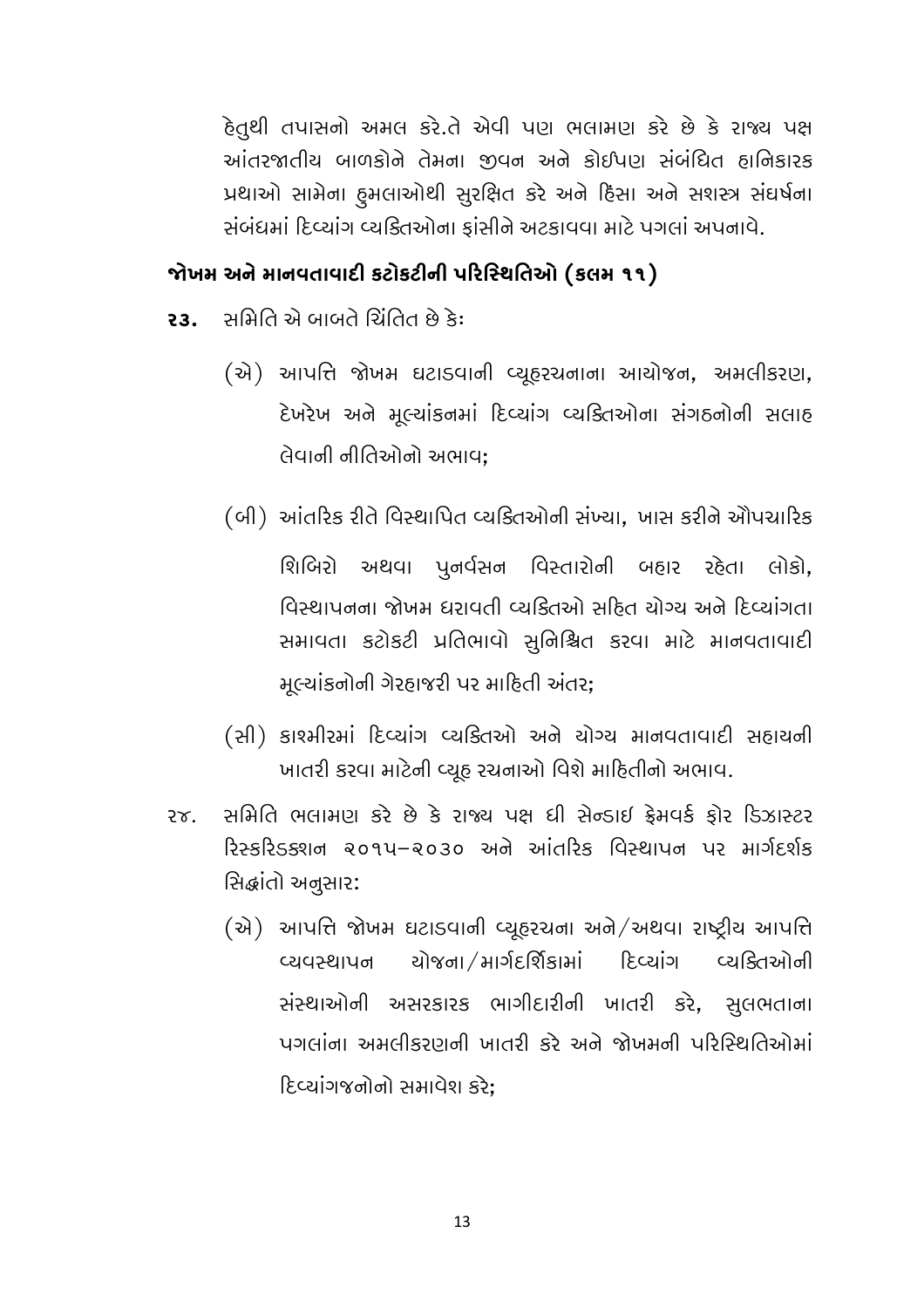- (બી) જોખમની પરિસ્થિતિઓમાં વહેલી ચેતવણી પ્રણાલીઓ વિકસિત કરે જે તમામ દિવ્યાંગજનો માટે સુલભ છે;
- (સી) આંતરિક રીતે વિસ્થાપિત વ્યક્તિઓ માટે ખાસ કરીને જેઓ દિસા અને સશસ્ત્ર સંઘર્ષ, ફુદરતી આફતો, અથવા ફુદરતી સંસાધનોના શોષણના સંબંધમાં જોખમની તમામ પરિસ્થિતિઓમાં લાંબા સમય સુધી વિસ્થાપિત થયા હોય તેમને માનવ અધિકાર આધારિત પ્રતિભાવની જોગવાઈ સુનિશ્ચિત કરે, અને દિવ્યાંગવ્યકિતઓના આંતરિક રીતે વિસ્થાપિત વ્યક્તિઓના અધિકારોનું રક્ષણ કરવા, સહાયની જોગવાઈ સુનિશ્ચિત કરવા અને તેમના માટે સુલભ અને સલામત આશ્રયસ્થાનોની નીતિઓ અપનાવે:
- (डी) કાશ્મીર રાજ્યમાં દિવ્યાંગજનોની પરિસ્થિતિનું મૂલ્યાંકન કરવા અને આરોગ્ય અને શિક્ષણ જેવી સહાય અને સમુદાયની મૂળભૂત સેવાઓ સુધી તેમની પહોંચ સુનિશ્ચિત કરવા અને માનવતાવાદી ક્રિયામાં દિવ્યાંગ વ્યક્તિઓના સમાવેશ અંગેના અધિકારપત્રના સમર્થનને ણાનમાં લેવાનાં પગલાં આનાવે

#### કાચદા સમક્ષ સમાન માન્યતા (કલમ ૧૨)

- સમિતિ એ બાબતે ચિંતિત છે કે દિવ્યાંગતા અધિકારોનો અધિકાર અધિનિયમ  $2<sub>u</sub>$ . (કલમ १४) બહેરા, અંધજનો, બૌદ્ધિક અથવા મનોવૈજ્ઞાનિક દિવ્યાંગજનોને અસર કરતી "મર્યાદિત વાલીપણા" અને "સંચુક્ત નિર્ણય પ્રણાલી" માટે પરવાનગી આપે છે. તે એ બાબતે પણ ચિંતિત છે કે રાજ્ય પક્ષ વાલીપણાને આધારના એક સ્વરૂપ તરીકે સમજે છે (CRPD/C/IND/1, para. 62), જે અધિવેશનનું પાલન કરતું નથી. તે રક્તપિત્તથી અસરગ્રસ્ત વ્યક્તિઓ પર લાદવામાં આવેલી વાસ્તવિક રક્ષકતા અને નિર્ણય લેવાના સમર્થિત વિકલ્પો રજૂ કરવાના પગલાંની ગેરહાજરી અંગે વધુ ચિંતિત છે.
- ૨૬. સમિતિ ભલામણ કરે છે કે કાયદા સમક્ષ સમાન માન્યતા અંગે સમિતિની સામાન્ય ટિપ્પણી નંબર ૧ (૨૦૧૪) દ્વારા માર્ગદર્શિત થઈને રાજ્ય પક્ષ: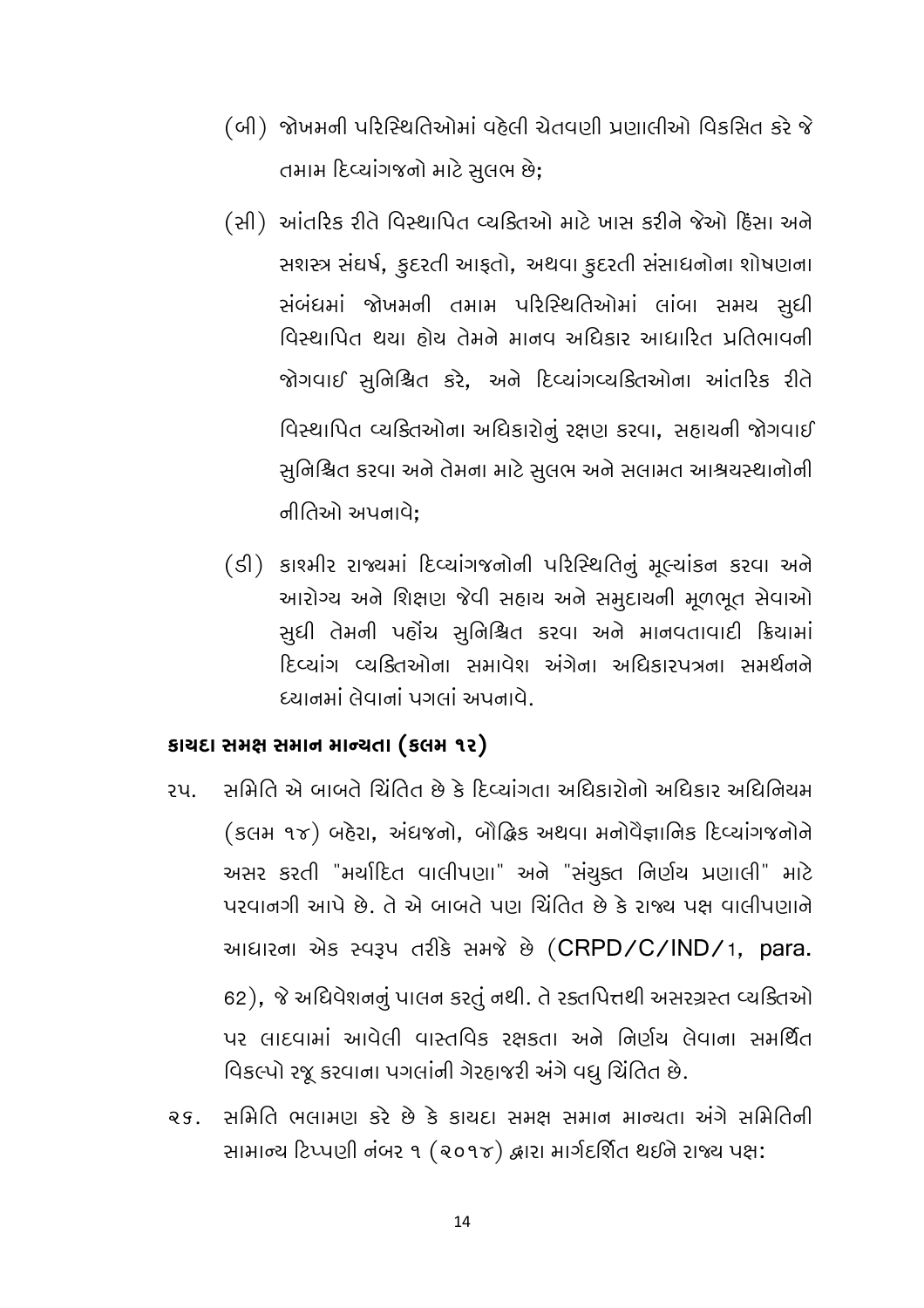- (એ) તેના રાષ્ટ્રીય અને રાજ્યના કાયદાઓ અને પ્રથાઓમાંથી તમામ પ્રકારના વાલીપણાને રદ કરો, જેમાં દિવ્યાંગતા અધિકારો અધિનિયમ २०१५ (इसम ४), मेन्टस हेल्थ सेड्ट (इसम ४), सोटी ऊम, સેરેબ્રલપાલ્સી અને માનસિક મંદતા અને બદૃવિધ દિવ્યાંગતા ધરાવતા વ્યકિતઓના કલ્યાણ માટે ટ્રસ્ટ;
- (બી) तभाभ દિવ્યાંગ વ્યક્તિઓની સ્વાયત્તતા, ઇચ્છા અને પસંદગીઓને સન્માનિત નિર્ણય લેતી પ્રણાલીઓ રજૂ કરો અને આ પ્રણાલીઓ વિશે દિવ્યાંગજનોને માહિતી પ્રદાન કરો;
- (સી) દિવ્યાંગજનોના પરિવારો સહિત સમાજમાં જાગૃતિ લાવો, કાચદા સમક્ષ સમાન માન્યતાના અધિકાર વિશે, અને દિવ્યાંગજનોની વ્યક્તિઓની કાનૂની ક્ષમતાના અધિકારની અનુભૂતિ કેવી રીતે કરવી, જેમાં રક્તપિત્તથી પ્રભાવિત વ્યક્તિઓ. બહેરા અંધ વ્યક્તિઓ. બૌદ્ધિક વ્યક્તિઓ અથવા માનસિક અક્ષમતાઓ સમાવેશ થાય છે.રાજ્ય પક્ષે દિવ્યાંગજનોના અધિકાર અંગે કાયદા સમક્ષ સમાન માન્યતાના અધિકાર અને અધિવેશનને અનુરૂપ નિર્ણય લેવાની વ્યવસ્થાને ટેકો આપવો જોઈએ

### ન્યાયનો લગતા પ્રવેશહક (કલમ ૧૩)

- સમિતિ એ બાબતે ચિંતિત છે કે: 20.
	- (से) भर्यादित प्रडियागत अने पय-अनुडुण रहेठाएोो अने दिप्यांग बनो દ્રારા ન્યાયની સમાન પહોંચને અસર કરતા અવરોધો, જેમાં કોર્ટની ઈમારતોની પહોંચનો અભાવ, સુલભ માહિતી અને સાઈન લેંગ્વેજ અર્થઘટન, અને પૂરતી કાનૂની સહાય;
	- (બી) દિવ્યાંગ મહિલાઓ સામે દિસા અને જાતિ આધારિત દિસાના કેસોમાં પીડિતો દ્વારા સામનો કરવામાં આવતા બદલો લેવાનો ભય: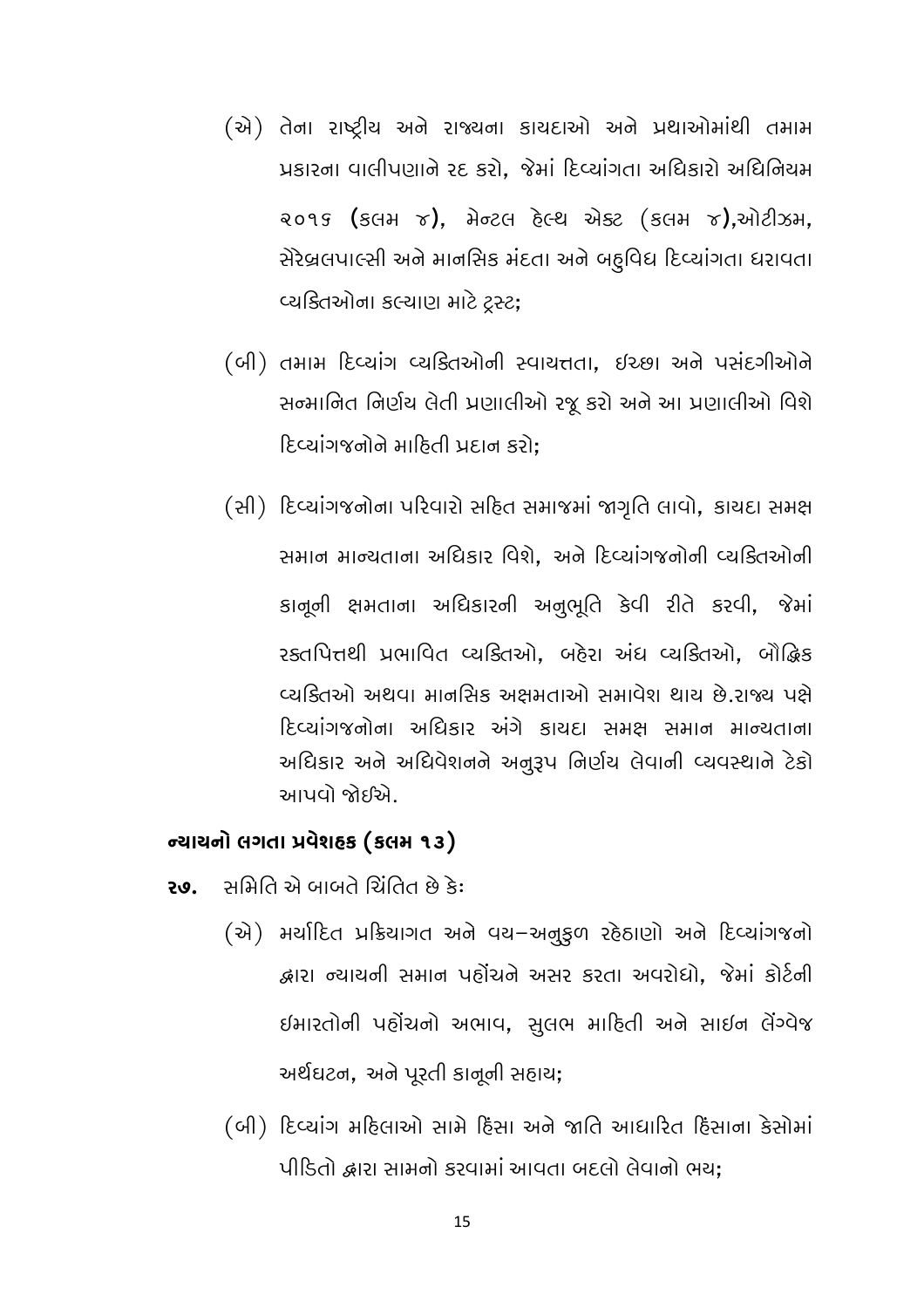(સી) જાતિ આધારિત દિસાના કેસોમાં દિવ્યાંગ મહિલાઓના ન્યાય સુધી પહોંચવાના અધિકારને ઘટાડતી ન્યાય પ્રણાલીમાં જાતિવાદી પ્રથાઓ અને પૂર્વગ્રહોઅને બૌદ્ધિક અથવા મનોવૈજ્ઞાનિક દિવ્યાંગતા ધરાવતી મહિલાઓ અને છોકરીઓની જુબાનીની અવગણના સહિત વાલીપણા

ઠેઠળની અથવા સંસ્થાગત મઠિલાઓને અસર કરતા કિસ્સાઓમાં:

(डी) દિવ્યાંગજનોના અધિકારો અંગે ન્યાય પ્રણાલીમાં તમામ કલાકારોની જાગૃતિ અને ક્ષમતા નિર્માણનો અભાવ અને વ્યાજબી આવાસ પૂરું પાડવા સહિતના પગલાંની ગેરહાજરી જે તેમને ન્યાયતંત્રમાં ન્યાયાધીશો, જ્યુરીના સભ્યો અથવા અન્ય કાર્યોમાં પદ સંભાળવા સક્ષમ બનાવે છે.

#### સમિતિ રાજ્ય પક્ષને ભલામણ કરે છે કે:  $22.$

(એ) ભેદભાવ વગર અને પ્રક્રિયાના પદ્ધતિસર, વચ-ચોગ્ય, અને લિંગ-સંવેદનશીલ રહેઠાણની કરિયાદ પદ્ધતિમાં અને કાયદાના તમામ ક્ષેત્રોમાં ન્યાય પ્રણાલીમાં દિવ્યાંગજનો માટે ન્યાય માટે અસરકારક પહોંચની ખાતરી કરો. રાજ્ય પક્ષે દિવ્યાંગજનોને સુલભ મફત કાનૂની સહાય પૂરી પાડવા, ભૌતિક વાતાવરણ અને માહિતી માટે અવરોધો દર કરવા અને ખાસ કરીને મઠિલાઓ સામે જાતિ આધારિત દિસાના કિસ્સાઓમાં. અને વાલીપણા કે સંસ્થાગત ઠેઠળની મહિલાઓ માટે સુલભ રિપોર્ટિંગ

પ્રક્રિયાઓ વિકસાવવા માટે તેના પ્રયાસોને મજબૂત કરવા જોઈએ;

- (બી) ખાતરી કરો કે ન્યાય પ્રણાલી જાતિ–સંવેદનશીલ રીતે કેસોનો ન્યાય કરે છે અને કરિયાદો દાખલ કરવાની પ્રક્રિયા દિવ્યાંગ મહિલાઓને જવાબદાર છે અને તેમની ગોપનીચતા અને સલામતીની ખાતરી આપે છે.
- (સી) લડાઈ કલંક, લિંગ અને દિવ્યાંગતા પ્રથાઓ એ સુનિશ્ચિત કરે છે કે કાર્યવાહી અને અજમાયશ દિવ્યાંગતા અને લિંગ-સંવેદનશીલ રીતે સંચાલિત થાય છે: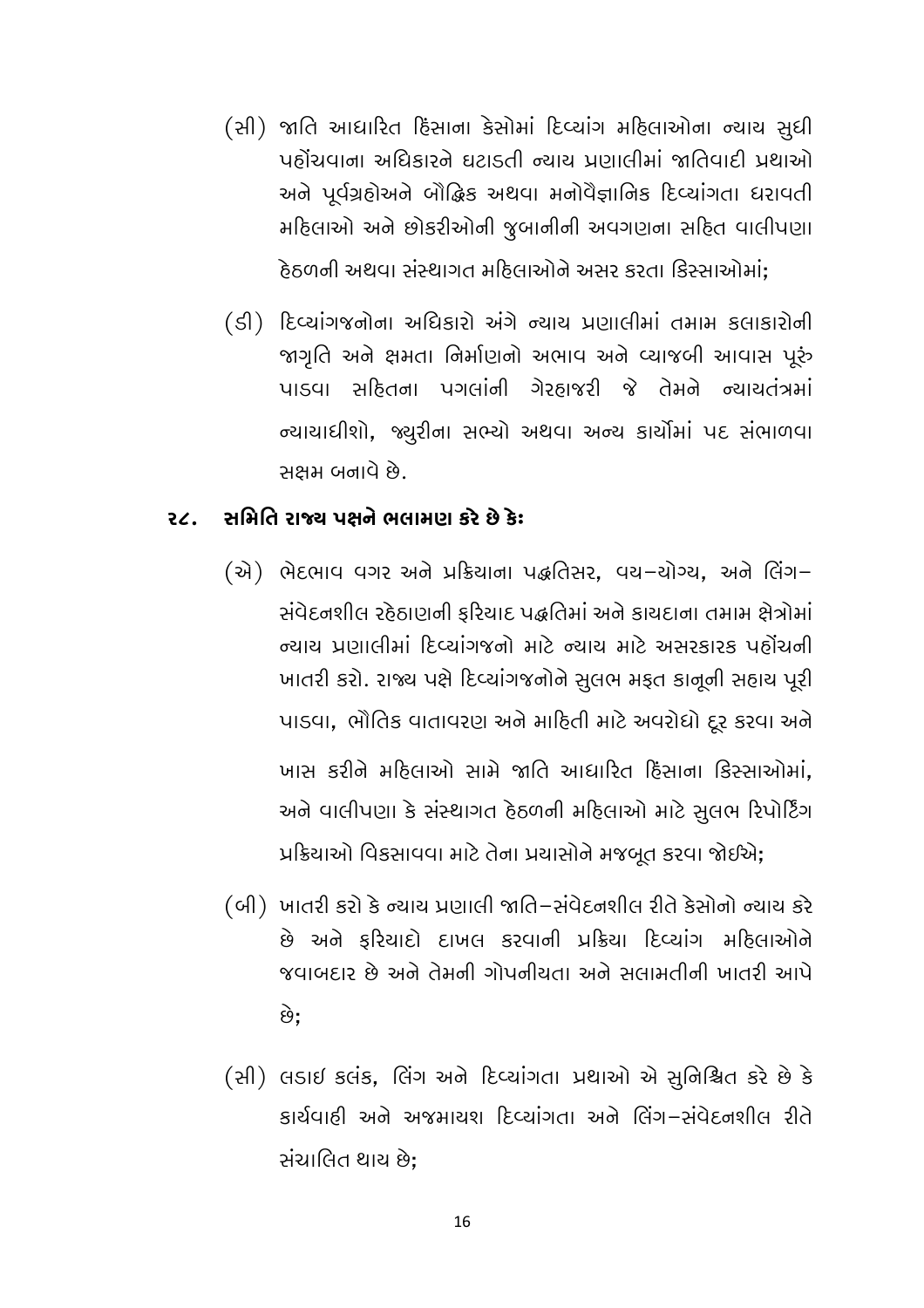(ડી) સુનિશ્ચિત કરો કે પોલીસ સહિત ફોજદારી ન્યાય પ્રણાલીના વિવિધ કલાકારોને દિવ્યાંગજનોને સુવિદ્યા આપવા અને ન્યાયાધીશ તરીકે વ્યાવસાયિક તરીકે દિવ્યાંગજનોની ભાગીદારીને પ્રોત્સાહન અને ટેકો આપવા માટે તાલીમ આપવામાં આવે છે.

#### વ્યકિતની સ્વતંત્રતા અને સુરક્ષા (કલમ૧૪)

- સ છે ત્રોતિ એ ભાભપ ગિપ્તિ છે કે:  $26$ 
	- (એ) દિવ્યાંગજનોના સંસ્થાકીય કરણમાં "દિવ્યાંગઘરો", "પુનર્વસવાટ સંસ્થાઓ". માનસિક હોસ્પિટલો ખાસ કરીને બૌદ્ધિક અથવા મનોવૈજ્ઞાનિક દિવ્યાંગતા ધરાવતી વ્યક્તિઓ, દિવ્યાંગજનો, અને ગેરહાજરીમાં ઉચ્ચ સ્તરની સહાયની જરૂરિયાત ધરાવતી વ્યક્તિઓને નબળાઈના આધારે સંસ્થાકીયકરણના તમામ સ્વરૂપોને સમાપ્ત કરવાના પગલાં સમાવેશ થાય છે:
	- (બી) ઘરમાં બૌદ્ધિક દિવ્યાંગતા ધરાવનાર વ્યક્તિઓની કેદ;
	- (સી) ક્ષતિના આધારે "માનસિક રીતે બીમાર" અને અજમાયશ માટે અયોગ્ય હોવાની ધારણાના આધારે વ્યક્તિઓની જેલમાં નોંધણી.
- ૩૦. સમિતિ ભલામણ કરે છે કે રાજ્ય પક્ષ. દિવ્યાંગ વ્યકિતઓની સ્વતંત્રતાના અધિકાર અને સલામતી અંગે માર્ગદર્શિકા ધ્યાનમાં લે (A/72/55, જોડાણ જુઓ) અને આના માટે પગલાં લો:
	- (એ) મેન્ટલ હેલ્થ કેર એક્ટ અને ભિખારી નિવારણ અધિનિયમની જોગવાઈઓ રદ કરો જે નબળાઈના આધારે સંસ્થાકીચકરણની મંજૂરી આપે છે અને તમામ પ્રકારના સંસ્થાકીયકરણ, અનૈરિછક પ્રતિબદ્ધતા અને નબળાઈના આધારે અલગતા અને તમામ પ્રકારની સંસ્થાઓમાં દિવ્યાંગતા બુદ્ધિજીવી અથવા મનોવૈજ્ઞાનિક વ્યક્તિઓના એકાંતને સમાપ્ત કરવાની વ્યૂહરચના અપનાવે છે;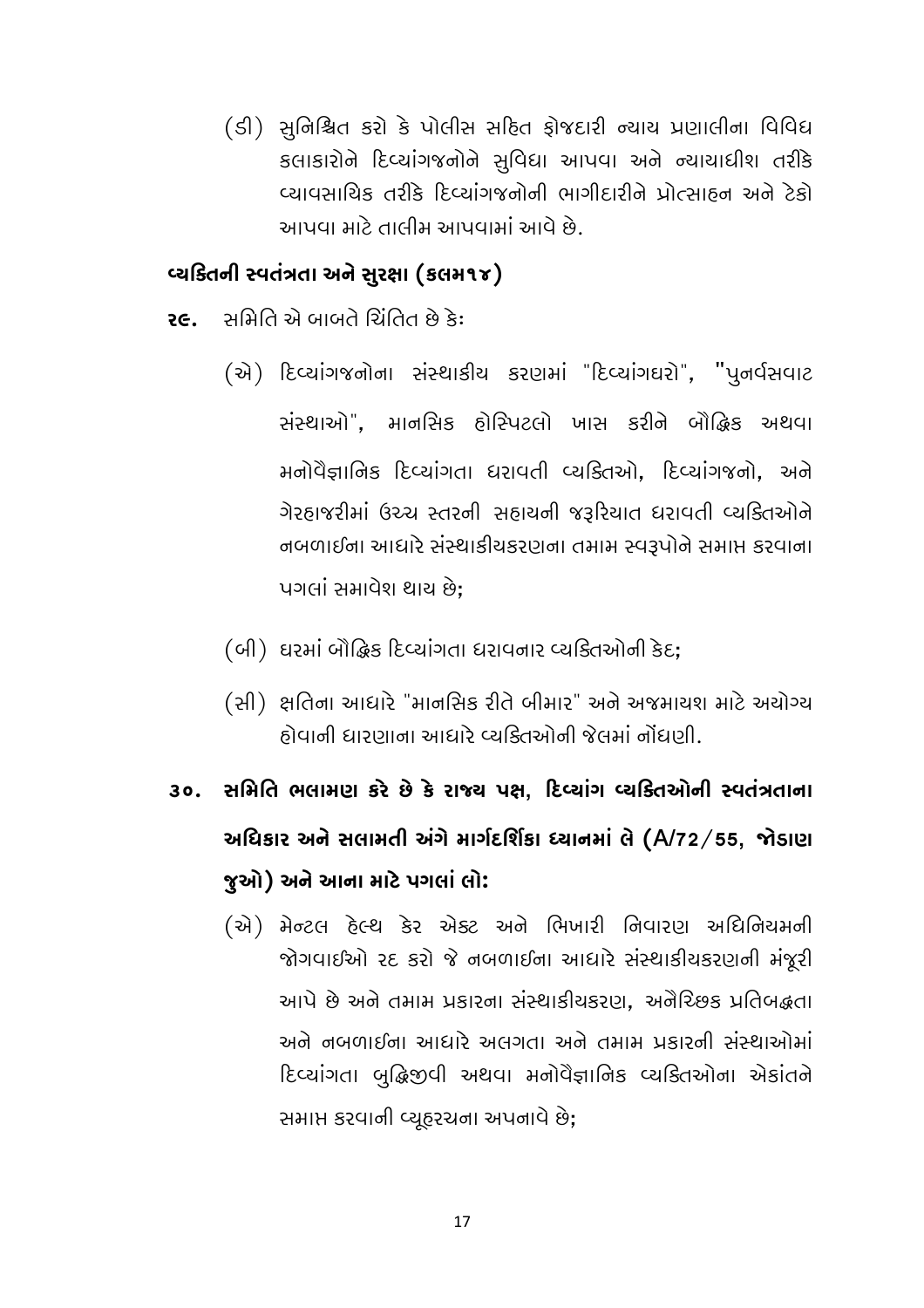- (બી) બૌદ્ધિક દિવ્યાંગજનોને તેમના ઘરોમાં કેદ રાખવા અને માનવ અધિકારો આધારિત સહાય અને અન્ય તમામ લોકો સાથે સમાન ધોરણે દિવ્યાંગજનો માટે સામુદાયિક સેવાઓ પૂરી પાડવા માટે પગલાં લેવા;
- (સી) ફોજદારી કાર્યવાહીમાં મનોવૈજ્ઞાનિક દિવ્યાંગજનોની યોગ્ય પ્રક્રિયા અને ન્યાયી અજમાયશનો અધિકાર સુનિશ્ચિત કરો અને "પાગલ માટે કોજદારી વોર્ડ" નો ઉપયોગ સમાપ્ત કરો.

## ત્રાસ અને ક્રૂરતા, અમાનવીચ અથવા અપમાનજનક સારવાર અથવા સજાથી મુક્તિ  $(s$ GH $u)$

- ે છે નહીંથી તેઓ બાબતે ચિનિ છે કે:
	- (એ) બળાત્કાર સહિત જાતીય દિસાના કેસોની કાર્યવાહીમાં "ટુ ફીન્ગરટેસ્ટ" ની પ્રથા:
	- (બી) हुडीइत से છે કે દિવ્યાંગજનોના અધિકાર અધિનિયમમાં દુર્વ્યવહાર સામે પ્રતિબંધો માત્ર અમુક પ્રકારના દુર્વ્યવહારને આવરી લે છે અને અપમાનિત કરવાના દેતુ હોવો જરૂરી છે. (કલમ 92 (a));
	- (સી) ખાસ કરીને દિવ્યાંગ બાળકો, બૌદ્ધિક અથવા મનોવૈજ્ઞાનિક દિવ્યાંગતા ધરાવતી વ્યક્તિઓ અને શારીરિક અને રાસાયણિક સંચમ, બળજબરીથી દવા, બળજબરી, શારીરિક શોષણ, અપમાન સદિતની સંસ્થાઓમાં દિસા અને દુર્વ્યવહારના સહજ સ્વરૂપોનો વ્યાપ, ઈલેક્ટ્રો– તાણ ઉપચાર, હસ્તધૂનન, જબરદસ્તી મજૂરી અને શારીરિક સજા, જેમાં બાળ સંભાળ સુવિદ્યાઓનો સમાવેશ થાય છે;
	- (डी) દિવ્યાંગજનોની ત્રાસ અને ફ્રૂર, અમાનવીય અથવા અપમાનજનક સારવાર અથવા સજાથી બચવા અને સુનિશ્ચિત કરવાના પગલાંની ગેરહ્યાજરી.

18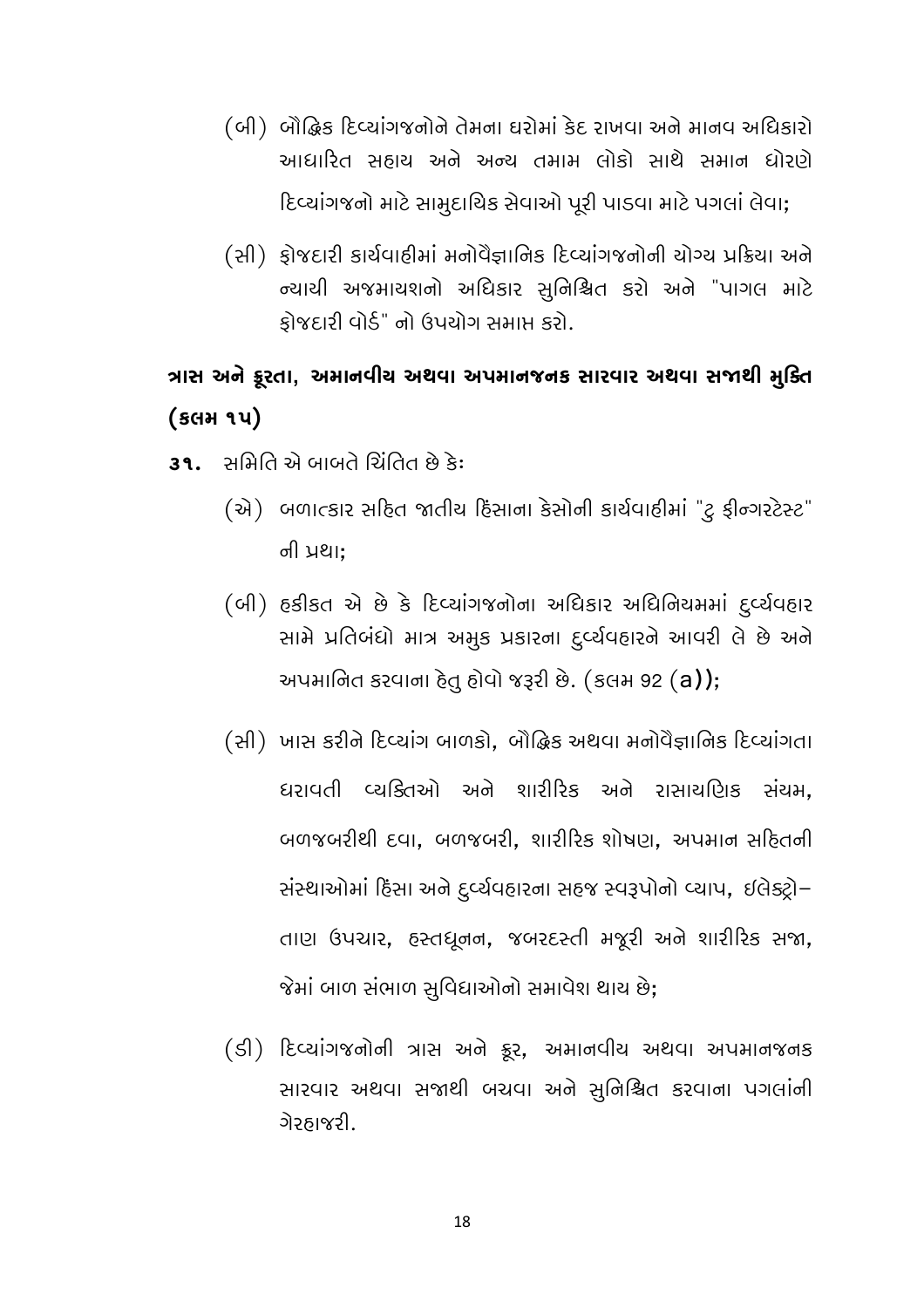- સમિતિ ભલામણ કરે છે કે રાજ્ય પક્ષ દિવ્યાંગ વ્યક્તિઓ સામે તમામ પ્રકારના ૩૨. દુર્વ્યવહાર અટકાવવા અને રોકવા માટે પગલાં અપનાવે, જેમાં નીચેનાનો સમાવેશ થાય છે:
	- (એ) "ટુ ફીન્ગરટેસ્ટ"પર પ્રતિબંધના અમલીકરણની ખાતરી કરવી અને જ્યારે તે કરવામાં આવે ત્યારે પ્રતિબંધો લાગુ કરવામાં આવે છે, ન્યાય પ્રણાલીમાં જવાબદારી પદ્ધતિઓનો અમલ કરે છે. રાજ્ય પક્ષે મદિલાઓ સામે ભેદભાવ નાબુદી અંગેની સમિતિ દ્વારા જારી ભલામણોના અમલીકરાગની ખાતરી Des જોદૃરિતે (CEDAW/C/IND/CO/4-5, ବୁઓ પેરા. 11) લિંગ-સંવેદનશીલ તપાસ પર પોલીસ માટે પ્રમાણભૂત પ્રક્રિયાઓ અને પીડિતો અને સાક્ષીઓના વ્યવહારની ખાતરી કરવી જોઈએ:
	- (બી) ત્રાસ અને અન્ય ક્રૂરતા, અમાનવીય અથવા અપમાનજનક દુર્વ્યવહારની સારવાર અથવા સજા અને તેના વૈકલ્પિક પ્રોટોકોલ સામે અધિવેશનને તાત્કાલિક બહાલી આપવી:
	- (सी) संस्थाओमां हिप्यांग बो भाटे सुसल इरियाद पद्धतिनी स्थापना; રાષ્ટ્રીય માનવ અધિકાર પંચ અને રાજ્ય કમિશન સહિત દિવ્યાંગજનોને સંસ્થાગત કરવામાં આવે તેવા તમામ સ્થળોની દેખરેખ સુનિશ્ચિત કરવી, અને દિવ્યાંગજનોના સંગઠનોની અસરકારક ભાગીદારી સાથે ત્રાસ અને દુર્વ્યવહારના કેસો અંગે ડેટા બનાવવા માટે ટાસ્કફોર્સની સ્થાપના;
	- (डी) આંતરરાષ્ટ્રીય કાયદામાં ત્રાસની વ્યાખ્યા અનુસાર દિવ્યાંગજનો સામે તમામ પ્રકારના દુર્વ્યવહાર ફોજદારી ગુનાઓ બનાવે છે તેની ખાતરી કરવી અને તપાસ, કાર્યવાહી, ત્રાસ અને દુર્વ્યવહારના ગુનેગારો માટે પ્રતિબંધો અને દિવ્યાંગજનોને દુર્વ્યવહારનો સામનો કરવા માટે નિવારણની ખાતરી કરવી.

### શોષણ, દિસા અને અપશબ્દથી સ્વતંત્રતા (કલમ૧૬)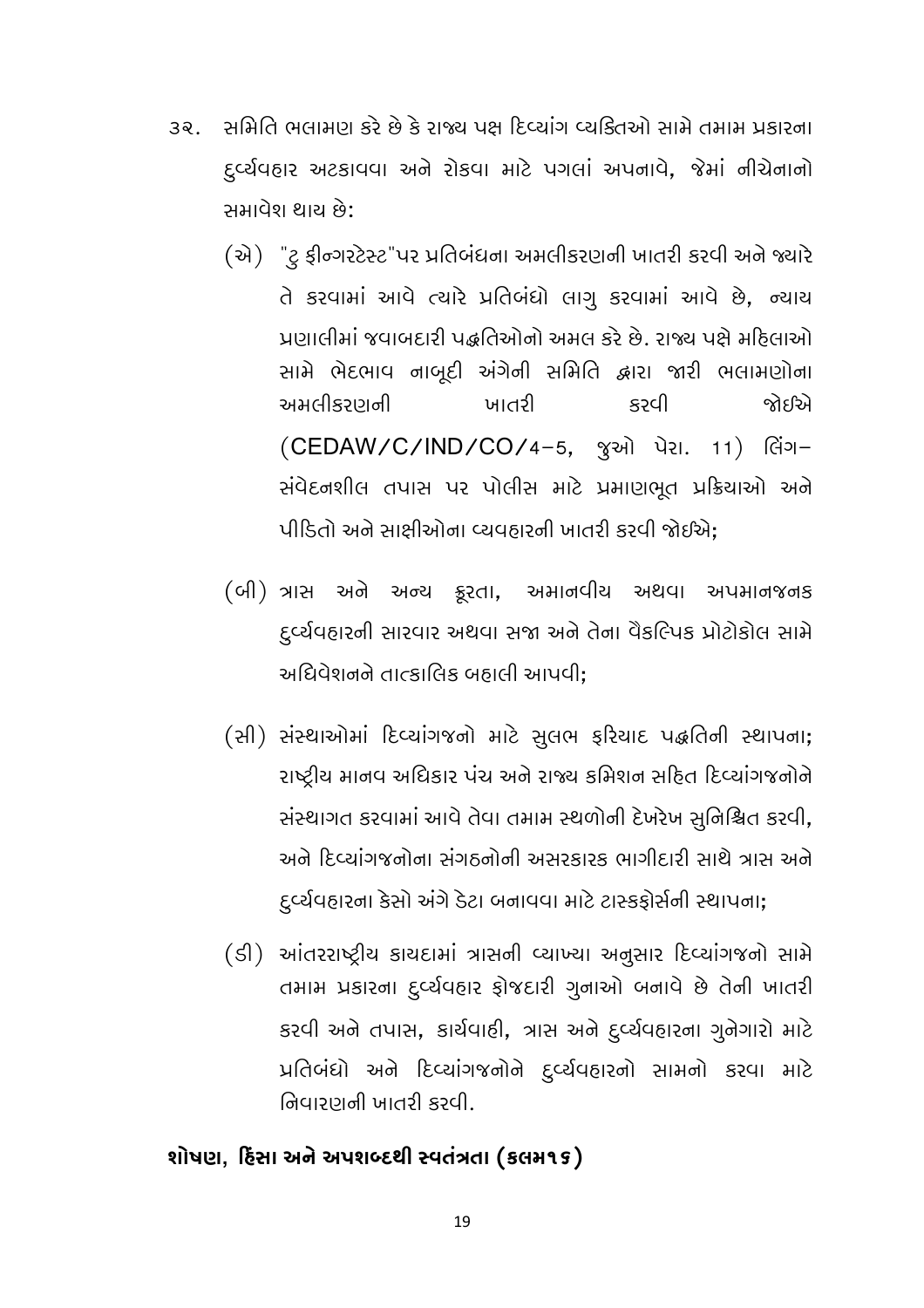- સમિતિ એ બાબતે ચિંતિત છે કે:  $33.$ 
	- (એ) બાળકો અને દિવ્યાંગ પુખ્તો સામે તમામ પ્રકારની દિસા, જેમાં મહિલાઓ અને છોકરીઓ સામે લિંગ આધારિત હિંસા. ખાસ કરીને શારીરિક, જાતીય, માનસિક દિંસા, સતામણીનોઅને નાણાકીય શોષણ અને દુરુપયોગ, તસ્કરી, અપહરણ, ઉપેક્ષા, અને /શારીરિક સજા અથવા તમામ પ્રકારની દિસક સજાના અન્ય પ્રકારોનો સમાવેશ શાચ છે.
	- (બી) દિવ્યાંગજનો સામેની તમામ પ્રકારની દિસાને ઓળખવા, અટકાવવા અને તેનો સામનો કરવા માટેના પગલાંનો અભાવ, જેમાં તેમની સામે हिंसानो सामनो કરવા માટે કાયદાકીય જોગવાઈઓ લાગુ કરવામાં વિલંબનો સમાવેશ થાય છે:
	- (સી) નેશનલ ક્રાઈમ રેકોર્ડ્સ બ્યુરોમાં દિવ્યાંગ આંકડાકીય માહિતીનો અભાવ મહિલાઓ અને દિવ્યાંગ છોકરીઓ સામે લિંગ આધારિત હિંસાના કેસોમાં, જેમાં નજીકના સાથીદારો દ્વારા કરવામાં આવતી દિસાનો સમાવેશ થાય છે:
	- (ડી) દિસાનો ભોગ બનેલી દિવ્યાંગ મહિલાઓ માટે સુલભ આશ્રચ સ્થાનોની મર્યાદિત ઉપલબ્ધતા અને દિસાનો સામનો કરી રહેલી દિવ્યાંગજનો માટે અસરકારક ઉપાયો અને નિવારણનો અભાવ, જેમાં પુનર્વસન અને વળતરનો સમાવેશ થાય છે.

#### સમિતિ ભલામણ કરે છે કે રાજ્ય પક્ષ.  $3\gamma$ .

(એ) દિવ્યાંગજનો તેમજ દિવ્યાંગ મહિલાઓ, છોકરીઓ સહિત તમામ સામે થતી તમામ પ્રકારની દિસાને ઓળખવા, અટકાવવા, લડવા અને સમાપ્ત કરવા માટે રાષ્ટ્રીય અને રાજ્યની વ્યૂહરચના અપનાવે અને તેનો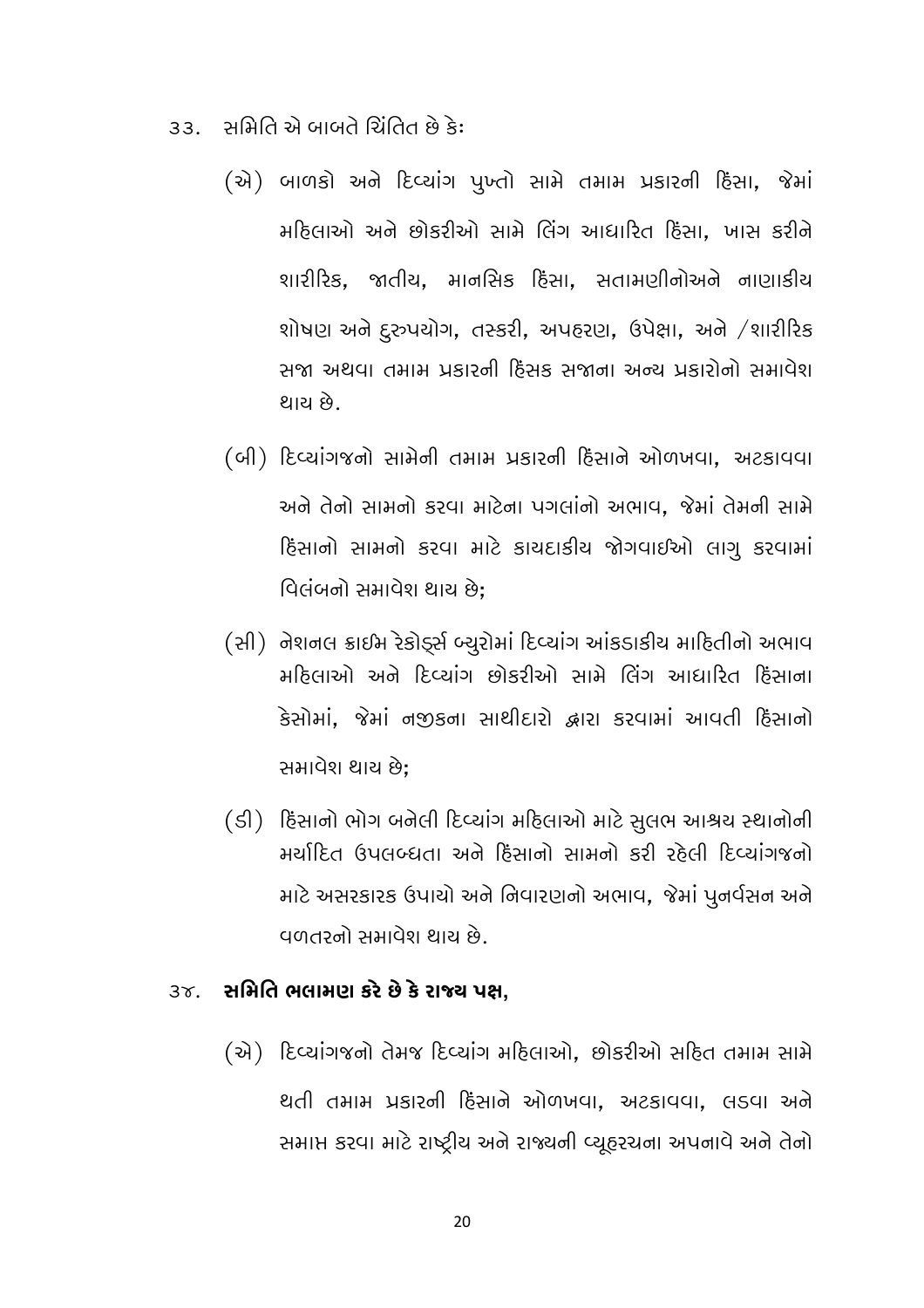અમલ કરે, આ પ્રક્રિયામાં દિવ્યાંગજનો, ખાસ કરીને દિવ્યાંગ મઠિલાઓની સંસ્થાઓ સામેલ થવી જોઈએ જેમાં દિવ્યાંગ મઠિલાઓ અને છોકરીઓ સામે લિંગ આધારિત દિસાની ઘટનાઓ ઓળખવા માટે પગલાં લે:

- (બી) લિંગ આધારિત દિસાનો સામનો કરી રહેલી દિવ્યાંગ મહિલાઓ અને છોકરીઓની પરિસ્થિતિને ઉકેલવા માટે કાનૂની ઉપાયો સુનિશ્ચિત કરવામાં આવે અને રાઈટ્સ ઓફ પર્સનસ વીથ ડીસેબીલીટીઝ એક્ટ २०१९, धी षुपेनार्धस षस्टीस (डेर सेन्ड प्रोटेडशन ओइ थिल्ड्रन) એક્ટ ૨૦૧૫ અને ડોમેસ્ટીક વાંચોલન્સ એક્ટ ૨૦૦૫ તાત્કાલિક અમલ કરવામાં આવે:
- (સી) ખાતરી કરો કે નેશનલ ક્રાઈમ રેકોર્ડ્સ બ્યુરો જાતિ, ઉંમર, રહેઠાણનું સ્થળ, ગુનેગાર સાથેના સંબંધો અને દિસા અને શોષણના કેસોમાં દિવ્યાંગતા સહિતના ડેટા એકત્રિત કરે. જેમાં દિવ્યાંગ મહિલાઓ અને છોકરીઓ સામે જાતિ આધારિત દિસા અને નજીકના સાથીદારો દ્વારા થતી હિંસાનો સમાવેશ થાય છે:
- (ડી) જાતીય દિસા અને સુલભ ફરિયાદ પદ્ધતિઓ અને સંસ્થાઓમાં રહેતા લોકો સહિત દિવ્યાંગજનો માટે ન્યાયની પહોંચ સહિત દિસાના ઉકેલોની ખાતરી કરે:
- $(5)$  અધિવેશનની કલમ ૧૬ $(3)$  અને દિવ્યાંગજનોના સંગઠનો સહિત નાગરિક સમાજ સંગઠન, દેખરેખ પ્રવૃત્તિઓમાં સામેલ છે તે દિવ્યાંગજનોની સેવા માટે રચાયેલ સુવિધાઓ અને કાર્યક્રમોની . લેક દિતાના નિર્માત દેખરેખની ખાતરી કરે.

#### વ્યકિતની અખંડિતતાનું રક્ષણ (કલમ ૧૭)

**3૫.** સમિતિ એ બાબતે ચિંતિત છે કે: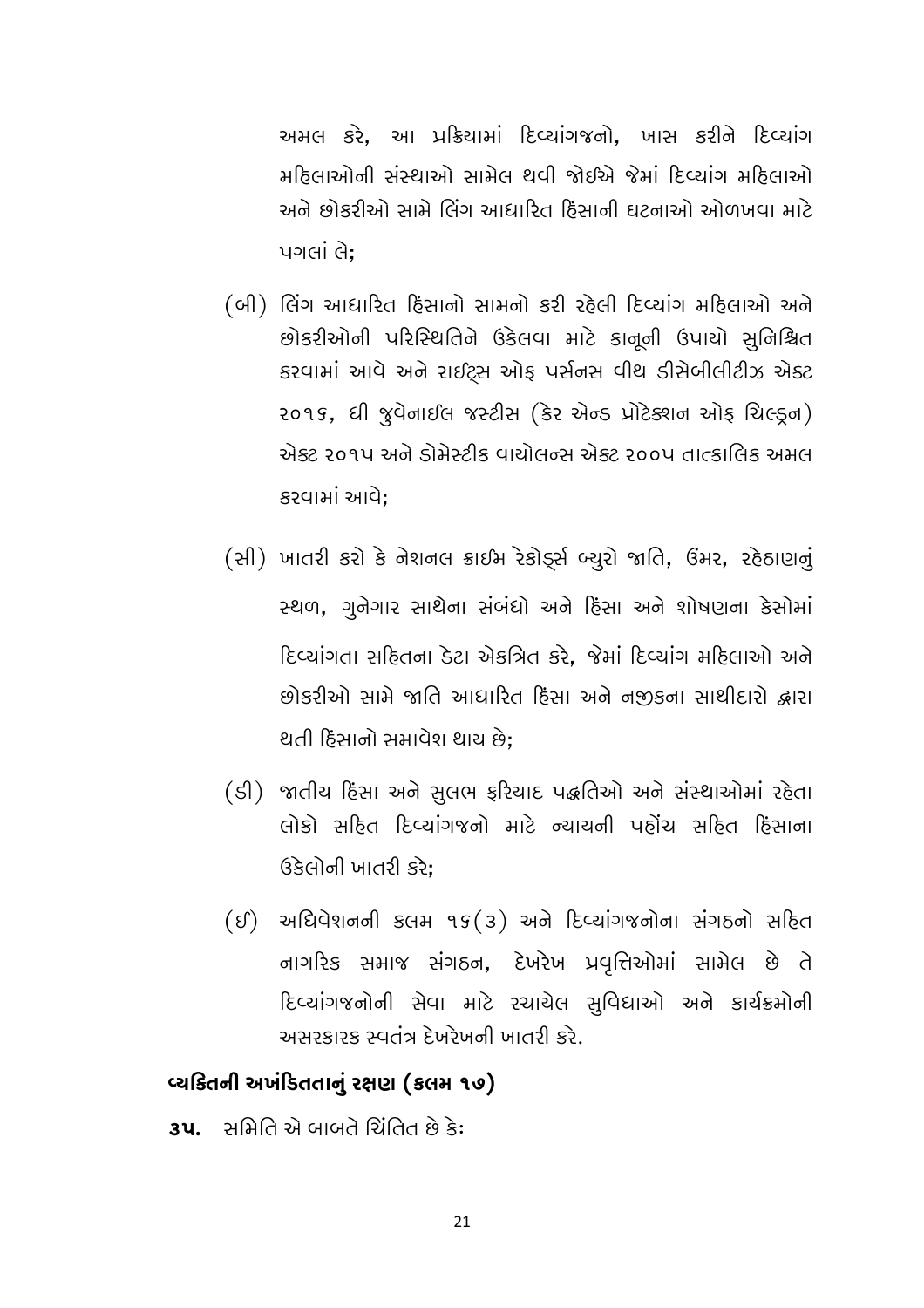- (એ) ફરજિયાત વંદચીકરણ, ફરજિયાત ગર્ભનિરોધક અને જબરદસ્તી ગર્ભપાતની કાયદેસર પ્રથાઓ ચાલુ રાખવી, જેમાં ખાસ કરીને સંસ્થાઓમાં બૌદ્ધિક અથવા માનસિક દિવ્યાંગતા ધરાવતી મઠિલાઓને અસર કરે છે:
- (બી) દિવ્યાંગ મહિલાઓ સામે નુકસાનકારક પ્રથાઓ ખાસ કરીને બળજબરીથી લગ્ન, પરિવારો તરફથી દહેજ ચૂકવણી અને દિવ્યાંગ મુણ્લા સાથે લગ્ન માટે અઘવા દિવ્યાંગજનો વસ્ત્રે લગ્ન માટે પોત્સાહન આપતી રાજ્ય ચોજનાઓ:
- (સી) સેક્સ અસાઈનમેન્ટ સર્જરી અથવા ઈન્ટરસેક્સ બાળકો પર "સેક્સ નોર્મલાઈઝિંગ" સર્જરી, લાંછન, ગુંડાગીરી અને સમૂદાયની સેવાઓ પર મર્ચાદિત ઉપયોગ.

#### સમિતિ ભલામણ કરે છે કે રાજ્ય પક્ષ,  $3S.$

(स्रे) "ગંભીર દિવ્યાંગતા" ધરાવતી મહિલાઓના ગર્ભપાત માટે સંમતિ પાછી ખેંચવા અને ત્રાહિત પક્ષની સંમતિના આધારે તબીબી સારવારને અધિકૃત કરતો કાયદો અને તમામ દિવ્યાંગજનોને અગાઉથી અભિવ્યક્ત કરવા માટે સમર્થિત નિર્ણય લેવાની પદ્ધતિઓ પૂરી પાડે છે અને તબીબી સારવારના સંબંધમાં સંમતિની માહિતી આપે:

(બી) દિવ્યાંગ મહિલાઓ અને છોકરીઓના સંબંધમાં દહેજ ચૂકવણી અને બળજબરીથી લગ્ન જેવા ઠાનિકારક વ્યવઠારના કાયદાકીય પ્રતિબંધને લાગુ કરવા અને હાનિકારક પ્રથાઓનો અસરકારક રીતે અંત લાવવાના તેના પ્રયત્નોને બમણો કરે. રાજ્ય પક્ષે મહિલાઓ વિરુદ્ધ દિસા. તેના કારણો અને પરિણામો (A/HRC/26/38/Add.1, જુઓ પેરા.  $80(c)$ ) અંગે હાનિકારક પ્રથાઓ પર સામાજિક સ્તરે લક્ષિત જાગૃતિ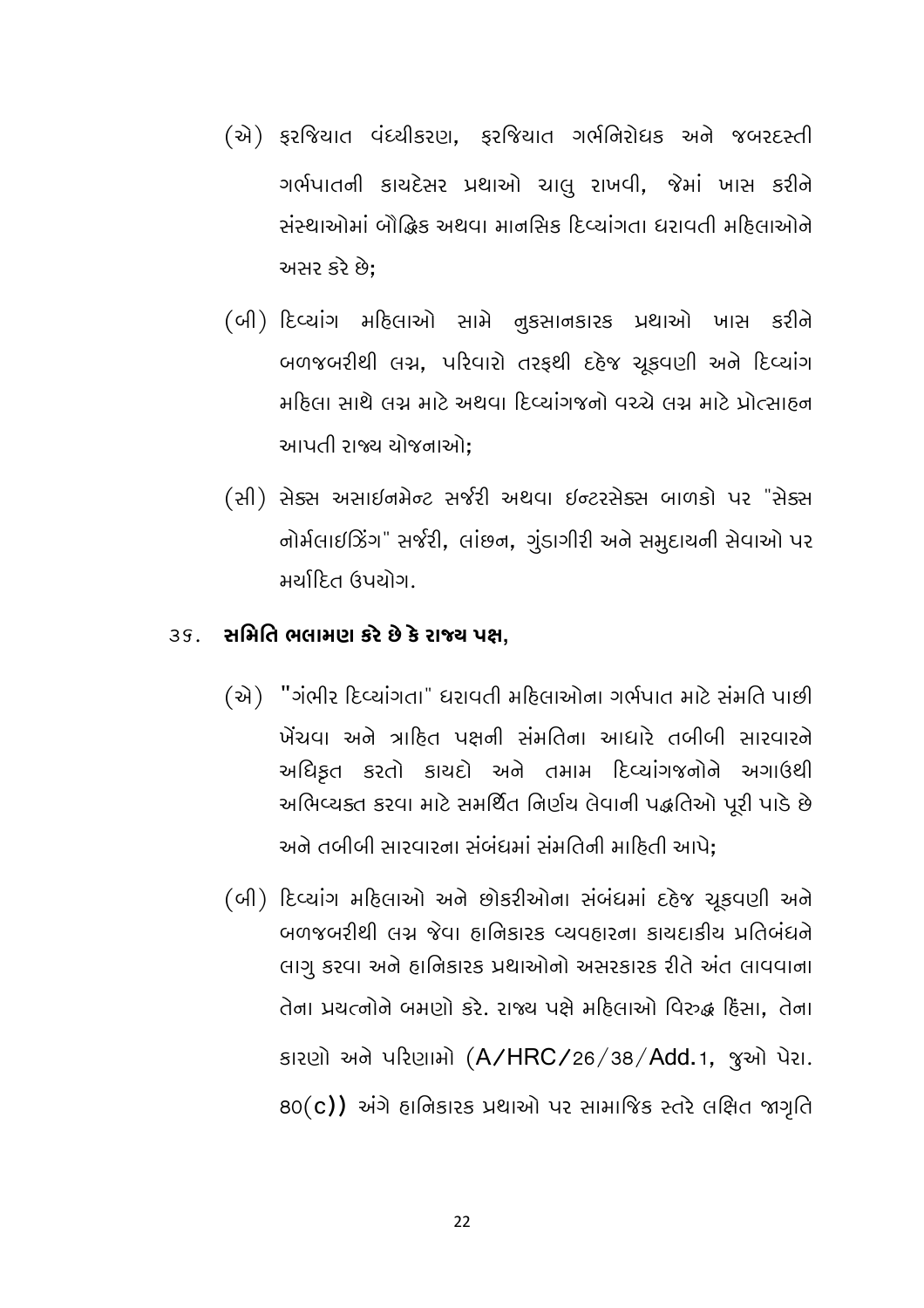વધારવાની ઝુંબેશની રચના પર વિશેષ અઠેવાલદાતા દ્વારા જારી ભલામણોના વાસ્તવિક અમલીકરણની ખાતરી કરવી જોઈએ:

(સી) સેક્સ અસાઈનમેન્ટ અથવા "સેક્સ નોર્મલાઈઝિંગ" શસ્ત્રક્રિયાઓ, ગુંડાગીરી અને ઈન્ટરસેક્સ બાળકો સામે લાંછન અટકાવવા, તેમની શારીરિક અને માનસિક અખંડિતતા જાળવવાના તેમના અધિકારોની ખાતરી કરવાનાં પગલાં અપનાવે.

#### ચળવળની સ્વતંત્રતા અને રાષ્ટ્રીયતા(કલમ ૧૮)

- સમિતિ એ બાબતે ચિંતિત છે કે: 39.
	- (એ) દિવ્યાંગ બાળકોના જન્મ સમયે નોંધણીનો અભાવ, ખાસ કરીને બહેરા આંધળા બાળકો, ઉચ્ચ સ્તરની સહાયની જરૂર હોય તેવા બાળકો અને તરછોડાયેલા આંતરજાતીય બાળકો, અલગ અલગ ડેટાની ગેરહાજરી, અને દૂરસ્થ અને ગ્રામીણ વિસ્તારોમાં દિવ્યાંગ બાળકો જેઓ આંતરિક રીતે વિસ્થાપિત અથવા શરણાર્થી શિબિરોમાં છે. જેના પરિણામે તેમના દ્વારા સમુદાચ સેવાઓના અભાવમાં પરિણમે છે, તેઓની યુનિક આઈંડેન્ટીફીકેન કાર્ડની વહેલી નોંધણી અને તેના ઉપયોગ સુનિશ્ચિત કરવા માટે અપૂરતા પગલાં,;
	- (બી) અસમ રાજ્યમાં હાથ ધરાયેલી નોંધણી પ્રક્રિયાના પરિણામે અત્યારે ડિટેન્શન કેમ્પમાં મુસ્લિમ દિવ્યાંગજનો સહિત દિવ્યાંગજનોની સ્થિતિ ્લ ોરાવ્ય વિનાની પ્રશાદ

#### 3૮. સમિતિ ભલામણ કરે છે કે રાજ્ય પક્ષ,

(એ) જન્મ પછી તરત જ દિવ્યાંગ બાળકોની રજિસ્ટ્રી, જન્મ રજિસ્ટ્રીના ડેટાને અલગ પાડવાની ખાતરી કરવા માટે એક કાર્યક્રમ અપનાવે. અને તે દિવ્યાંગતા ધરાવતા તમામ બાળકો માટે યુનિક આઈડેન્ટીફીકેન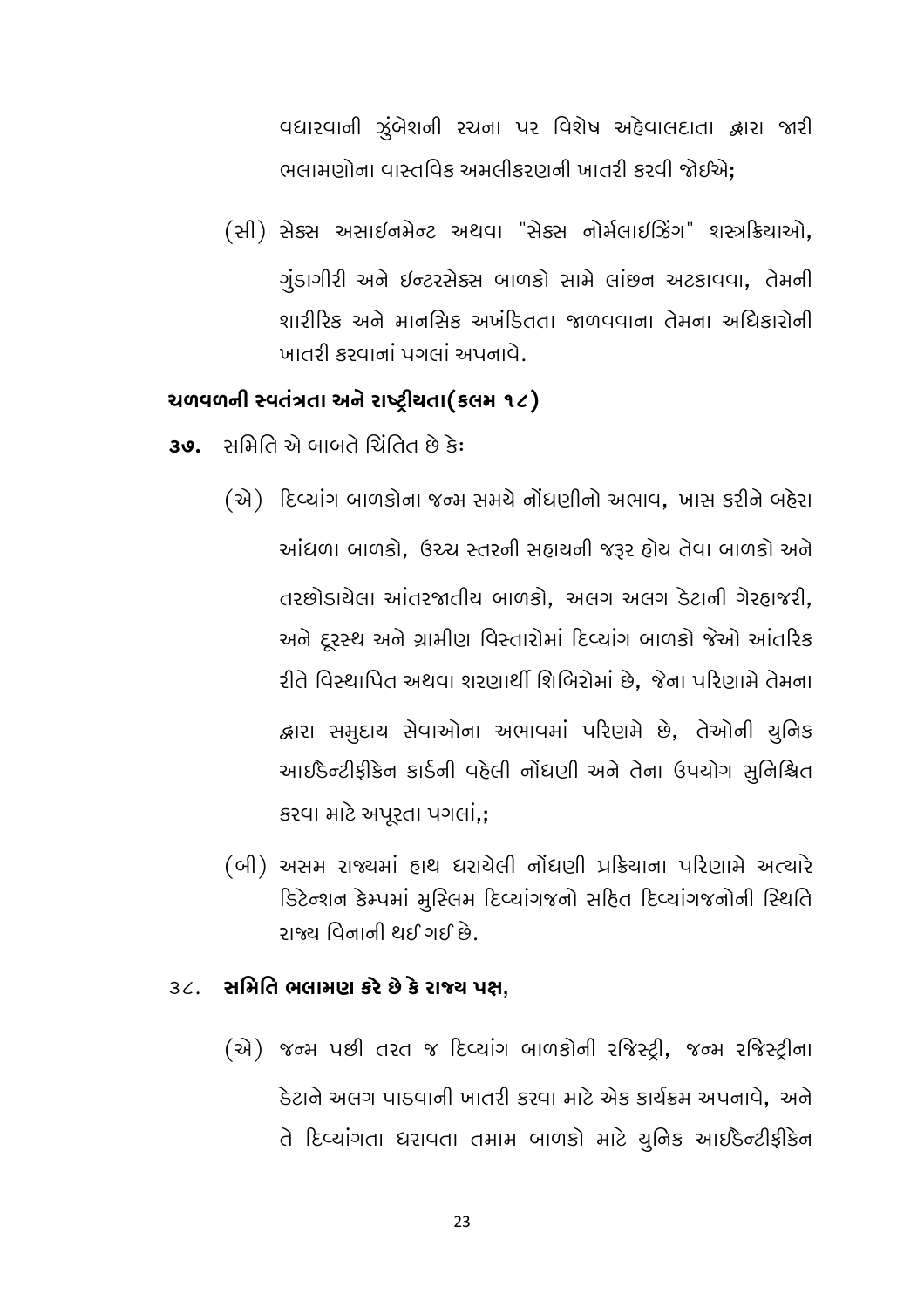કાર્ડની માન્યતા, અને ચોગ્ય પ્રારંભિક હસ્તક્ષેપ અને સમુદાય સેવાઓ માટે તેમના ઉપયોગને સરળ બનાવે:

(બી) ડિટેન્શન કેમ્પમાં રહેલા સહિત દિવ્યાંગજનો તમામ માનવ અધિકારોનું સન્માન અને રક્ષણ સુનિશ્ચિત કરે, તાત્કાલિક રાષ્ટ્રીયતાના પુનઃપ્રાપ્તિને મંજૂરી આપવાના પગલાં અપનાવે, અને રાજ્યવિઠીન વ્યકિતઓની સ્થિતિ સંબંધિત ૧૯૫૪ના અધિવેશન અને રાજ્યવિઠીન લોકોને ઘટાડવાના ૧૯૬૧ના અધિવેશનને બહાલી આપે અથવા સ્વીકારે

#### સ્વતંત્ર રીતે જીવવું અને સમુદાચમાં સમાવિષ્ટ થવું (કલમ ૧૯)

- **36**. સમિતિ એ બાબતે ચિંતિત છે કે:
	- (से) દિવ્યાંગબાળકો સહિત દિવ્યાંગજનોનું સંસ્થાકીયકરણ, મોટા અને નાના સંગઠિત સમૂહમાં, અને સ્વતંત્ર રીતે જીવવા અને સમુદાચમાં સમાવિષ્ટ થવા માટે પગલાંની ગેરહાજરી:
	- (બી) સમુદાયમાં રહેવા માટે વ્યકિતગત આધાર સ્થાપિત કરવા માટેના पगलांनो अलाप, अने हिप्यांग बोने हैंनिક प्रयुत्तिओ हाथ धरपा માટે સગાંઓના આધાર પર નિર્ભરતા:
	- (સી) તમામ દિવ્યાંગજનો, ખાસ કરીને મહિલાઓ અને બૌદ્ધિક અથવા મનોવૈજ્ઞાનિક દિવ્યાંગતા ધરાવતી છોકરીઓ દ્વારા શહેરી સસ્તું અને સુલભ આવાસોના ઉપયોગ સહિત સમુદાય સેવાઓની સુલભતામાં પ્રગતિનો અભાવ.
- ૪૦. સમિતિ ભલામણ કરે છે કે રાજ્ય પક્ષ, સમિતિની સામાન્ય ટિપ્પણી નંબર **प(२०१७) द्वारा स्पतंत्र रीते छपया अने समु**द्दायमां समाविष्ट थया पर માર્ગદર્શિત થઈને: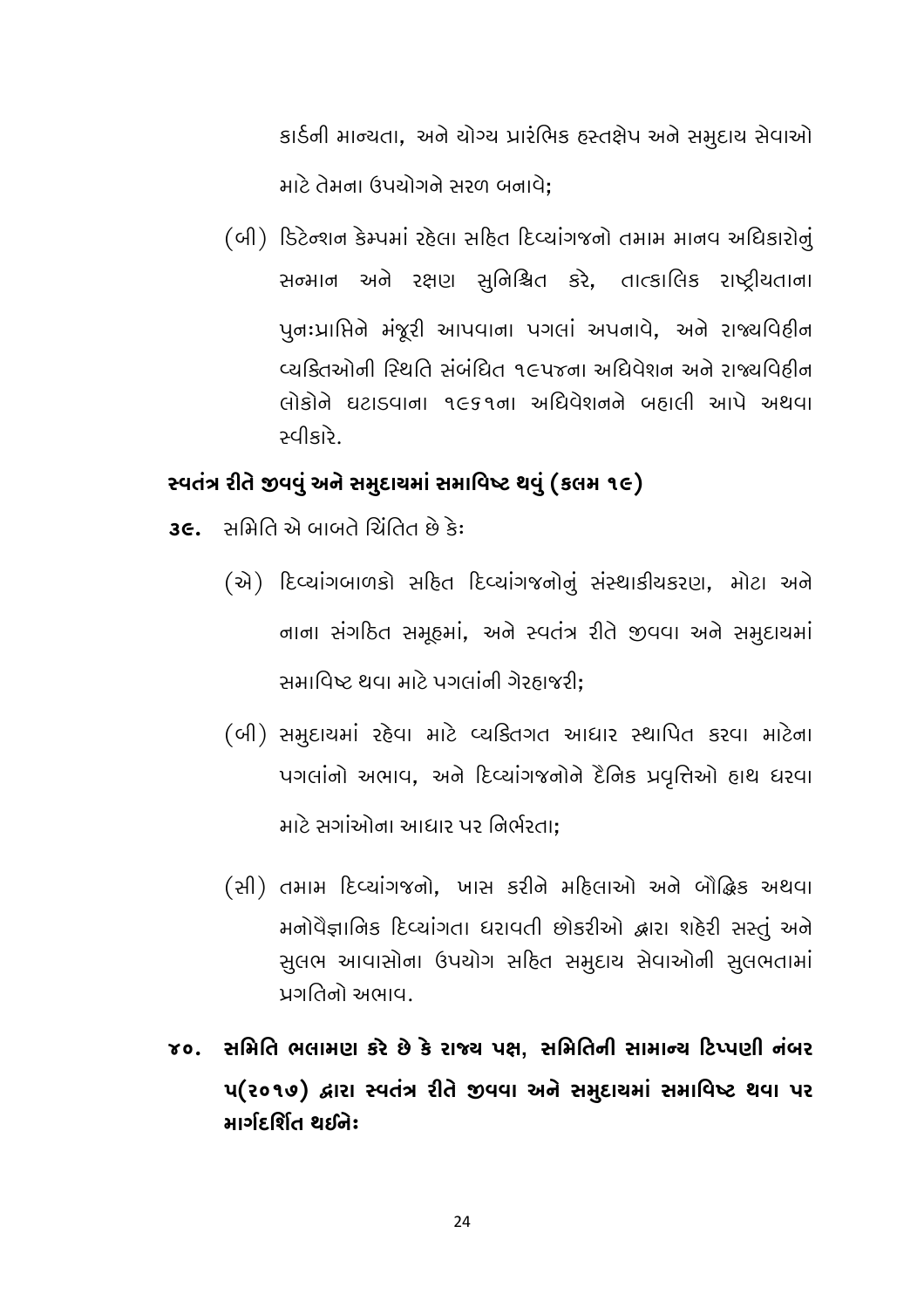- (એ) દિવ્યાંગતા પર આધારિત તમામ પ્રકારના સંસ્થાકીયકરણને સમાપ્ત કરે, "ગંભીર દિવ્યાંગતા" દ્યરાવતી વ્યકિતઓ માટે સંસ્થાઓની સ્થાપના પૂરો પાડતો કાયદો રદ કરે અને દિવ્યાંગજનોના સંગઠનો સાથે પરામર્શ કરીને ચોગ્ય નાણાકીય, માનવીય અને તકનીકી સંસાધનો અને સમયમર્યાદા સાથે બિન-સંસ્થાકીય કરણની વ્યૂહરચના અપનાવે, તમામ પ્રકારની સંસ્થાઓમાંથી બાળકોના બિન-સંસ્થાકીયકરણને પ્રાધાન્ય આપે:
- (બી) વ્યક્તિગત સહાય પૂરી પાડે અને સામાજિક સમાવેશને સરળ બનાવતા સમૂદાય સહાય તંત્ર અને વ્યકિતગત તંત્રને મજબૂત કરે;
- (સી) દિવ્યાંગજનો દ્વારા સમુદાયની મુખ્ય સેવાઓમાં પ્રવેશ અંગેની વ્યુહરચના અને પ્રગતિના સુચકાંકો અપનાવે, ખાસ કરીને આવાસ, સમાવિષ્ટ શિક્ષણ અને કામ અને રોજગાર જેવી જાહેર સેવાઓ મેળવવા માટે બૌદ્ધિક અથવા મનોવૈજ્ઞાનિક દિવ્યાંગતા ધરાવતી મહિલાઓ માટે અવરોધો દૂર કરે.

#### વ્યક્તિગત ગતિશીલતા (કલમ ૨૦)

- સમિતિ ખાસ કરીને ગ્રામીણ અને દૂરના વિસ્તારોમાં દિવ્યાંગજનો માટે  $\gamma$ 9. ઉપલબ્ધ અને સસ્તાં સહ્યાયક ઉપકરણો અને સંબંધિત સહ્યાયક સેવાઓનો અભાવ અને સહાયક ઉપકરણો અને તકનીકીના નિષ્ણાતો તરીકે દિવ્યાંગજનોનો સાંકળવાનો અભાવ અને સ્થાનિક ઉત્પાદનના વિકાસને પ્રોત્સાહિત કરવા અંગે ચિંતિત છે.
- સમિતિ ભલામણ કરે છે કે રાજ્ય પક્ષ સહ્યાયક ઉપકરણોની ઉપલબ્ધતા.  $\gamma$ सभान पितरण अने पोषणक्षभता सुनिश्चित डरयानां पगसां अपनापे. ते એવી પણ ભલામણ કરે છે કે રાજ્ય પક્ષ ગુણવત્તાચુક્ત ધોરણો પર તાલીમ વિકસાવે, અને સ્થાનિક અથવા સ્વદેશી ઉત્પાદનના સમાવેશ, પ્રોત્સાહન અને સહાયક ઉપકરણો અને ઉપકરણોના વિતરણને પ્રોત્સાહન આપે, જે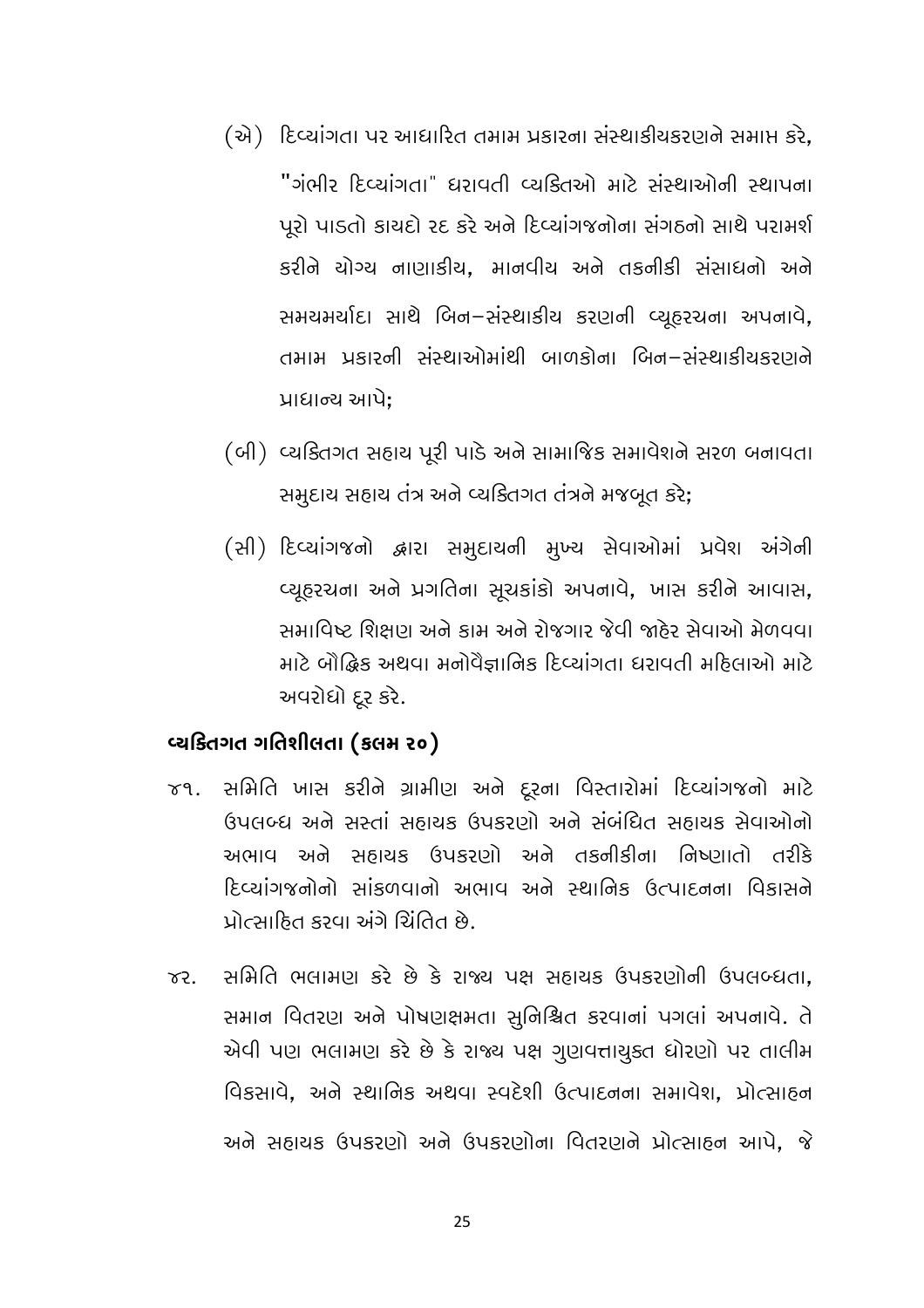સ્થાનિક સ્તરે અને ગ્રામીણ વિસ્તારમાં દિવ્યાંગજનોના સંગઠનોની ભાગીદારી સનિશ્ચિત કરે.

અભિવ્યક્તિ અને અભિપ્રાયની સ્વતંત્રતા, અને માદિતીનો ઉપયોગ કરવાની સ્વતંત્રતા (કલમર૧)

#### સ્ર ઉત્તિગ્નિ બાબતે ગ્રિતિત છે કે:  $X3$

- (એ) સત્તાવાર ભાષા તરીકે સાંકેતિક ભાષાની માન્યતાનો અભાવ અને સાંકેતિક ભાષાના દુભાષિયાઓની ખૂબ ઓછી સંખ્યા;
- (બી) સરળ વાંચન, સંદેશાવ્યવહારના સ્પર્શેન્દ્રિય સ્વરૂપો અને ખાસ કરીને સુધારાત્મક અને વૈકલ્પિક સંદેશાવ્યવહાર માટે માહિતી સેવાઓ સુધારવા માટે પગલાંનો અભાવ;
- (સી) દિવ્યાંગજનો માટે માહિતીની સુલભતા અંગે ખાનગી પ્રસારણ સેવા પ્રદાતાઓમાં મર્યાદિત મથાળા, સાંકેતિક ભાષા અને વલણ અવરોધો પ્રદાન કરતી ટીવી ચેનલોની ઓછી સંખ્યા.

#### ૪૪. સમિતિ ભલામણ કરે છે કે રાજ્ય પક્ષ.

- (એ) સાંકેતિક ભાષાને સત્તાવાર ભાષા તરીકે માન્યતા આપે, તાલીમ આપવા માટે જાહેર સંસાધનોની ફાળવણી કરે અને અદાલતી કાર્યવાહી, આરોગ્ય સંભાળ, શિક્ષણ, લેઝર, ધાર્મિક અને સાંસ્કૃતિક સેવાઓમાં સાંકેતિક ભાષાના દુભાષિયાઓની ઉપલબ્ધતા વધારે;
- (બી) સુનિશ્ચિત કરો કે આંતરરાષ્ટ્રીય સ્તરે માન્યતા પ્રાપ્ત સુલભતા ધોરણોને ધ્યાનમાં રાખીને તમામ દિવ્યાંગજનોનેસલભ વૃદ્ધિ અને વૈકલ્પિક સંદેશાવ્યવહાર, સરળ વાંચન, સાદી ભાષા, સ્પર્શૅન્દ્રિય

26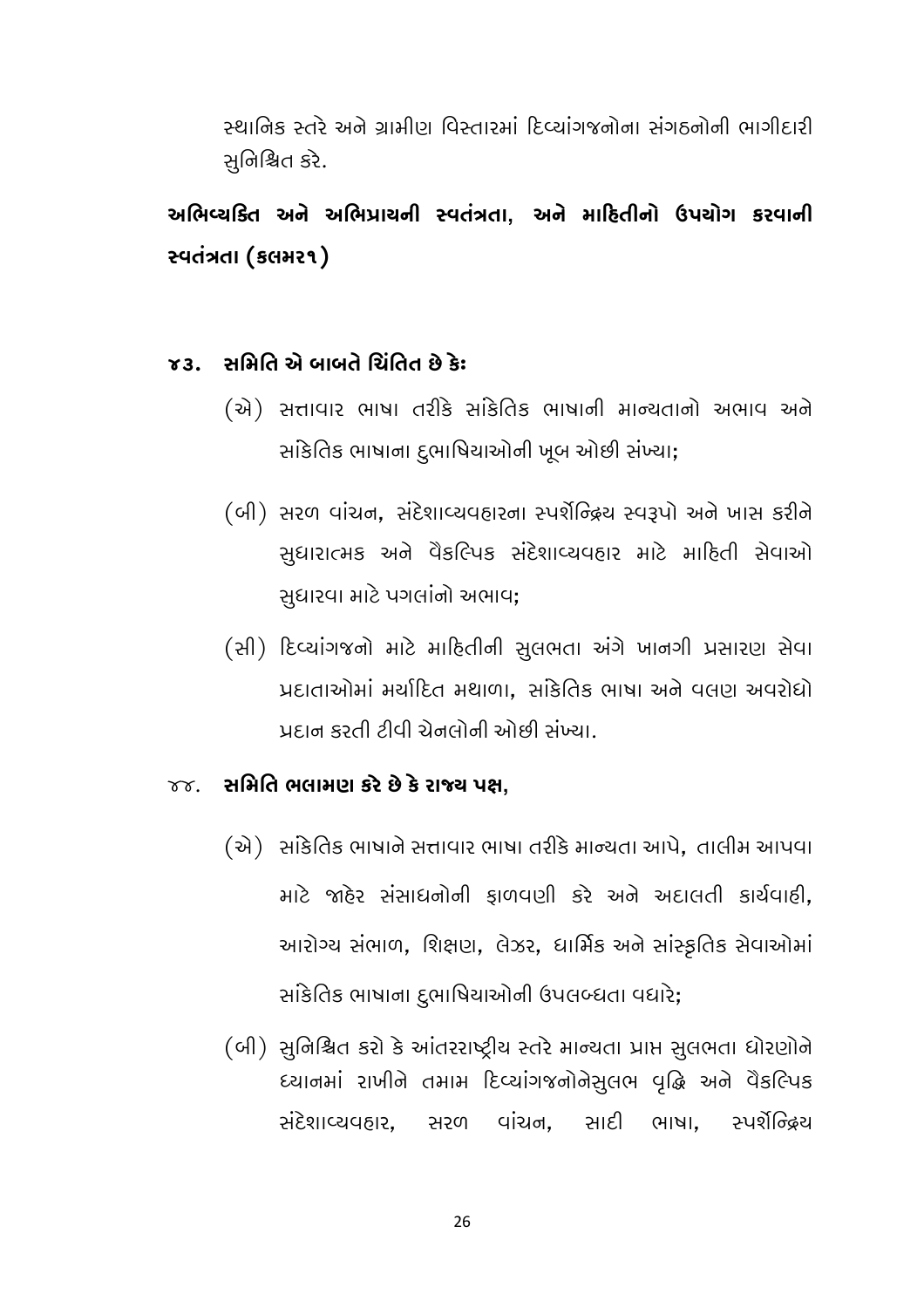સંદેશાવ્યવહાર અને સુલભ ડિજિટલ ઈન્ટરનેટ-આધારિત સેવાઓમાં તમામ જાહેર માહિતી અને સેવાઓનીસુલભતા મળે;

(સી) સુલભ આવશ્યકતાઓનું પાલન ન થતું હોય તો પ્રતિબંધો રજૂ કરીને રાષ્ટ્રીય પ્રસારણ કાયદાને લાગુ કરે.

### ગોપનીચતા માટે આદર (કલમ૨૨)

- જપ. સમિતિ ચિંતિત છે કે યુનિક આઈડેન્ટિફિકેશન નંબર "આધાર કાર્ડ" નો ઉપયોગ કરીને દિવ્યાંગજનોએ તેમના અંગત ડેટા સાથે ચેડા કરીને તેમની ગોપનીયતામાં દખલગીરી અનુભવી છે.
- ૪૬. સમિતિ ભલામણ કરે છે કે રાજ્ય પક્ષ એ સુનિશ્ચિત કરવા માટે પગલાં લે કે તમામ ઓળખ પ્રક્રિયાઓ વ્યક્તિઓની ગોપનીયતાની ખાતરી આપે. અને દિવ્યાંગજનોની ગોપનીયતાના રક્ષણ માટે કાયદો ઘડે, ખાસ કરીને સર્વિસ પ્રોવાઈડર્સ અથવા સહાચ પૂરી પાડતા કર્મચારીઓ સાથેની તેમની વાતચીતમાં.

#### ઘર અને પરિવાર માટે આદર (કલમ૨૩)

૪૭. સમિતિ ધાર્મિક વ્યકિતગત કાયદાઓ વિશે દિવ્યાંગજનોના લગ્નનાઅધિકારને प्रतिબંધિત કરે છે જેમાં દિવ્યાંગ મહિલાઓ અને રક્તપિત્તથી અસરગ્રસ્ત વ્યક્તિઓનો સમાવેશ થાય છે, રાજ્ય સ્તરે દિવ્યાંગતાને આધારે છૂટાછેડાની મંજૂરી આપવી, અને દિવ્યાંગજનોની માતાપિતાની જવાબદારીઓને મર્યાદિત કરવી અને તેમની બાળકોને દત્તક લેવાનો અધિકાર છે. તે દિવ્યાંગતાના આધારે બાળકોને તેમના માતાપિતાથી અલગ થવા અટકાવવાનાં પગલાંના અભાવ પર પણ ચિંતિત છે.

### $\gamma$ ૮. સમિતિ ભલામણ કરે છે કે રાજ્ય પક્ષ,

(એ) લગ્ન અને દિવ્યાંગજનોના કુટુંબ સાથે સંબંધિત પ્રતિબંધો રદ કરે, જેમાં બૌદ્ધિક અથવા માનસિક અક્ષમ વ્યક્તિઓ અને લગ્ન અને છૂટાછેડાના વ્યક્તિગત કાયદાઓ માટે ઉચ્ચ સ્તરની સહાયની જરૂર હોય તેવા લોકોનો સમાવેશ થાય છે: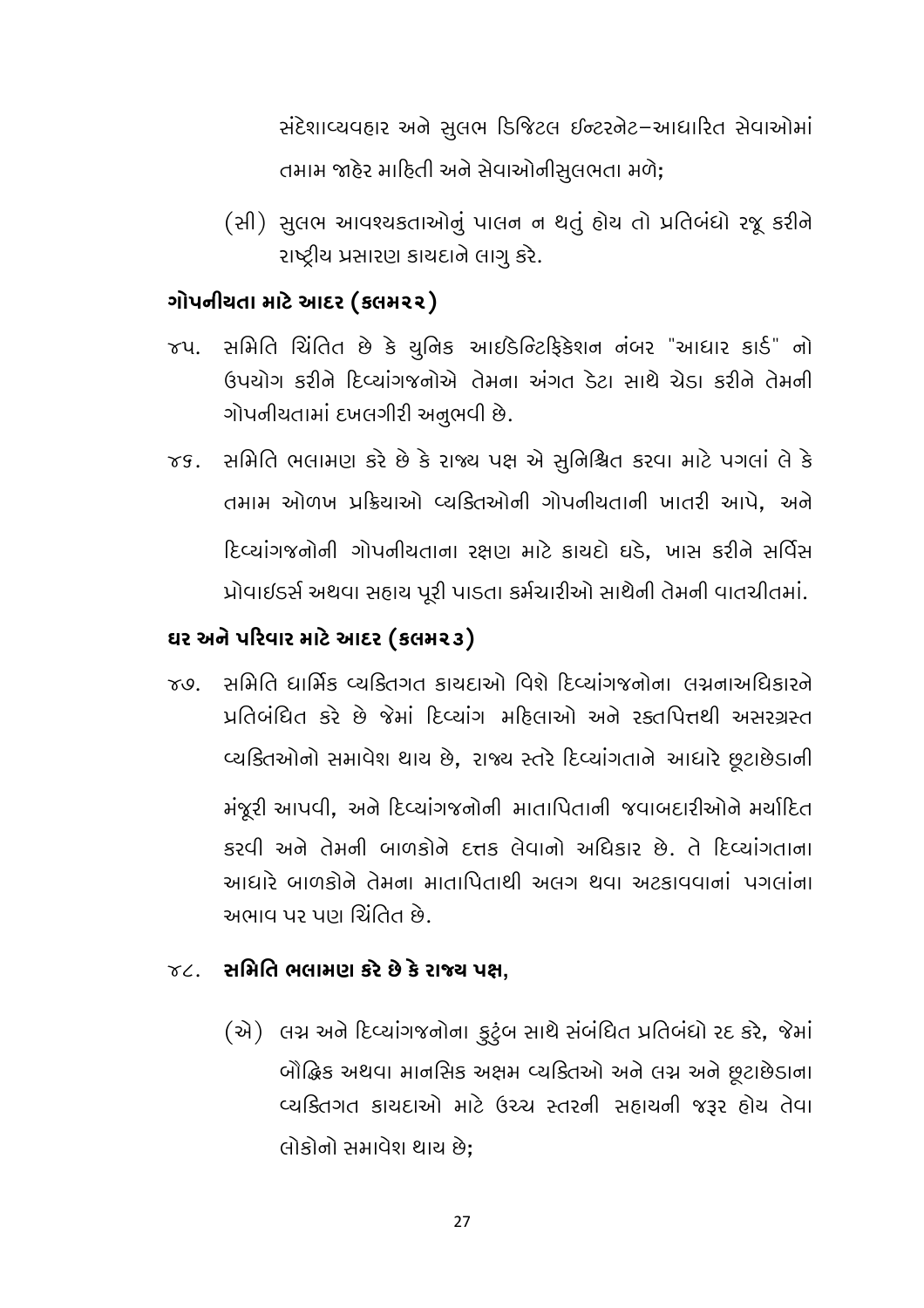- (બી) એડોપ્શન રેગ્યુલેશન ૨૦૧૭ની જોગવાઈઓ રદ કરે કે જેના પર દિવ્યાંગજનો દત્તક લેવાના માનવ અધિકારો આધારિત દેખરેખને સુનિશ્ચિત કરીને સેન્ટ્રલ એડોપ્શન રિસોર્સ ઓથોરિટી દ્વારા કાર્યવાહી કરીને શારીરિક, માનસિક, ભાવનાત્મક અથવા જીવલેણ તબીબી પરિસ્થિતિઓના મૂલ્યાંકનના આધારે બાળકોને દત્તક લેવા માટે લાયક જાહેર ન કરી શકે:
- $(A)$  સંમેલનની કલમ ૨૩(૩) અને (4) અનુસાર, દિવ્યાંગ બાળકો અને તેમના પરિવારોને ટેકો આપવા અને બાળક અથવા એક અથવા બંને તેમના માતાપિતાનાની દિવ્યાંગતાના આદ્યારે બાળકોને તેમના પરિવારોથી અલગ થવાથી અટકાવવા માટે નીતિના પગલાં અપનાવે.

#### શિક્ષણ (કલમ ૨૪)

#### ૪૯. સમિતિ એ બાબતે ચિંતિત છે કે:

- કરીને બૌદ્ધિક દિવ્યાંગતા ધરાવતી વ્યકિતઓ અને દિવ્યાંગ મહિલાઓ અને છોકરીઓ, અને મુખ્ય પ્રવાહમાં સમાવિષ્ટ શિક્ષણમાં નોંધાયેલા દિવ્યાંગ વિદ્યાર્થીઓની ઓછી સંખ્યા:
- (બી) દિવ્યાંગ બાળકોનો શાળામાંથી અસ્વીકાર, ખાસ કરીને રક્તપિત્તથી પ્રભાવિત બાળકો, અને આંતરજાતિય બાળકો સામે ગુંડાગીરી, જેના કારણે શાળા છોડી દેવી:
- (સી) ગ્રામીણ અને દૂરના વિસ્તારોમાં સુલભ સમાવિષ્ટ શાળાઓનો અભાવ;
- (डी) शाળाना કર્મચારીઓ માટે તાલીમનો અભાવ, દિવ્યાંગ બાળકોને સમાવવા માટેની શિક્ષણ પદ્ધતિઓ અને સામગ્રી, બહેરાં વિદ્યાર્થીઓ માટે અન્ય બાબતો. શાળાઓમાં દિવ્યાંગ બાળકો માટે મર્યાદિત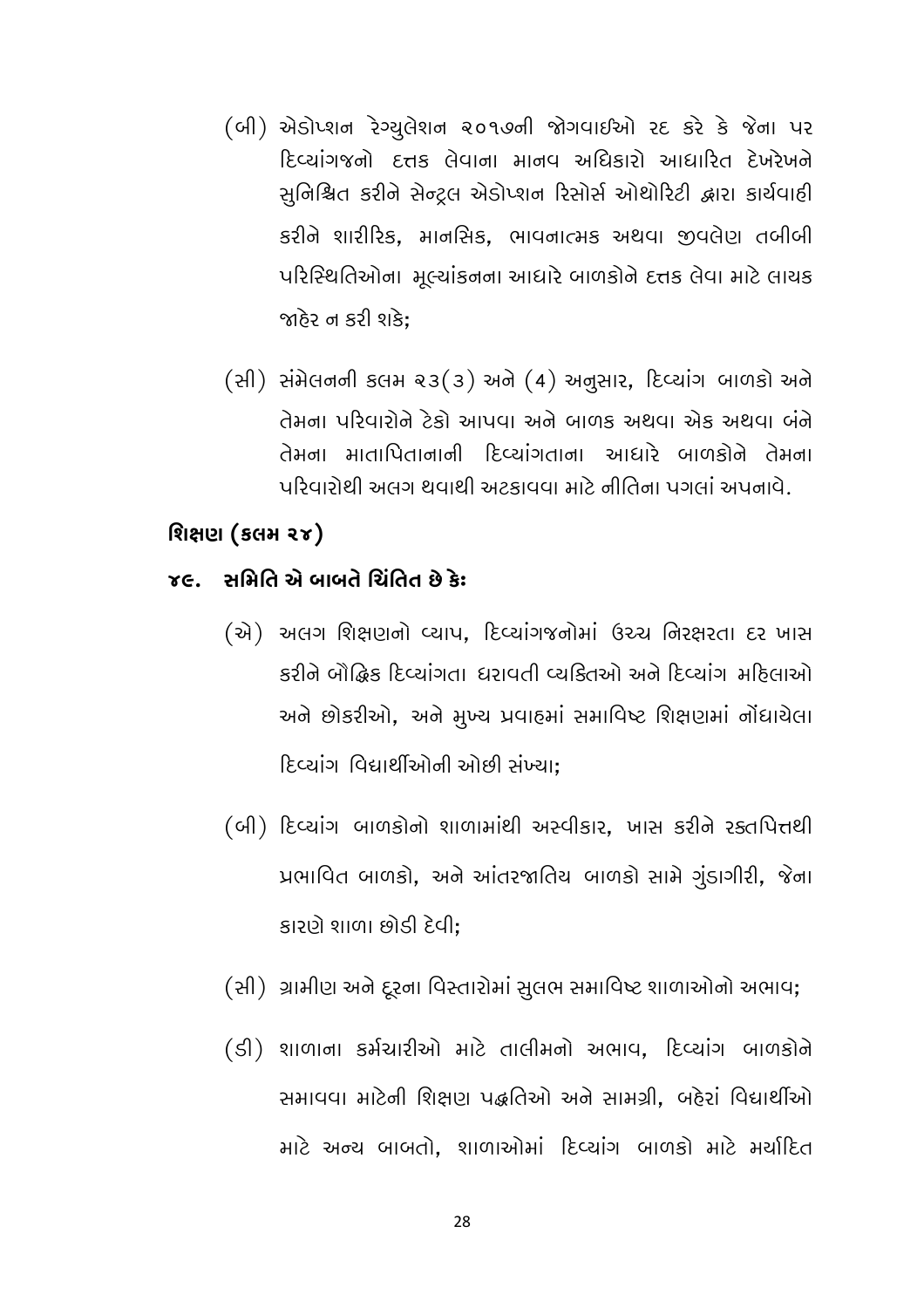બેઠકો અને બહેરા અને શ્રવણના મુશ્કેલ વિદ્યાર્થીઓ માટે સાઈન લેંગ્વેજ અર્થઘટનની અપુરતી જોગવાઈ અને દિવ્યાંગ બાળકો માટે સલામત પરિવહનની અપૂરતી જોગવાઈ.

- **૫૦. સમાવિષ્ટ શિક્ષણના અધિકાર અને ટકાઉ વિકાસ લક્ષ્યોના ૪.૫ અને ૪.૮** લક્ષ્યોને ધ્યાનમાં રાખીને સમિતિની સામાન્ય ટિપ્પણી નંબર ૪ (૨૦૧૬) ને અનુરૂપ, સમિતિ ભલામણ કરે છે કે રાજ્ય પક્ષ:
	- (એ) દિવ્યાંગ વિદ્યાર્થીઓ માટે સર્વસમાવેશી શિક્ષણના અમલીકરણને સુનિશ્ચિત કરવા માટે પગલાં લે, અને દિવ્યાંગ વ્યકિતઓમાં નિરક્ષરતા ઘટાડવા માટે તેના પ્રચાસોને બમણો કરે:
	- (બી) દિવ્યાંગ બાળકો, ખાસ કરીને રક્તપિત્ત અને આંતરજાતિય બાળકોથી પ્રભાવિત બાળકોના અસ્વીકાર, લાંછન અને ગુંડાગીરીને રોકવા માટે પગલાં લો, શિક્ષણની સુલભતા પુરી પાડવા દિવ્યાંગતા પ્રથાઓ સામે લડવા ઝુંબેશ હાથ ધરવા, અને કેસોમાં ફરિયાદ પદ્ધતિઓ અને પ્રતિબંધો સ્થાપિત કરવા ભેદભાવ રોકાચ તે સુનિશ્ચિત કરવા માટે નિયમોની સમીક્ષા કરે:
	- (सी) ગ્રામીણ વિસ્તારોમાં દિવ્યાંગ બાળકો માટે સુલભ શાળાઓ બનાવવા અને જાળવવા માટે ટકાઉ માનવ અને નાણાકીય સંસાધનોની ખાતરી કરે:

(ડી) ખાતરી કરો કે ભૌતિક વાતાવરણ, પ્રવેશ પ્રક્રિયાઓ, શિક્ષણ સંસાધનો અને પદ્ધતિઓ, શીખવા માટે ઓનલાઈન પ્લેટફોર્મ, વર્ગખંડો અને પરિવહન સહિતના શિક્ષણનું વાતાવરણ દિવ્યાંગ બાળકો માટે સુલભ અને સલામત છે અને તેની જોગવાઈ અને ઉપલબ્ધતા સુનિશ્ચિત કરવાનાં પગલાં અપનાવે છે તથા વર્ગખંડોમાં સાંકેતિક ભાષા અર્થઘટન.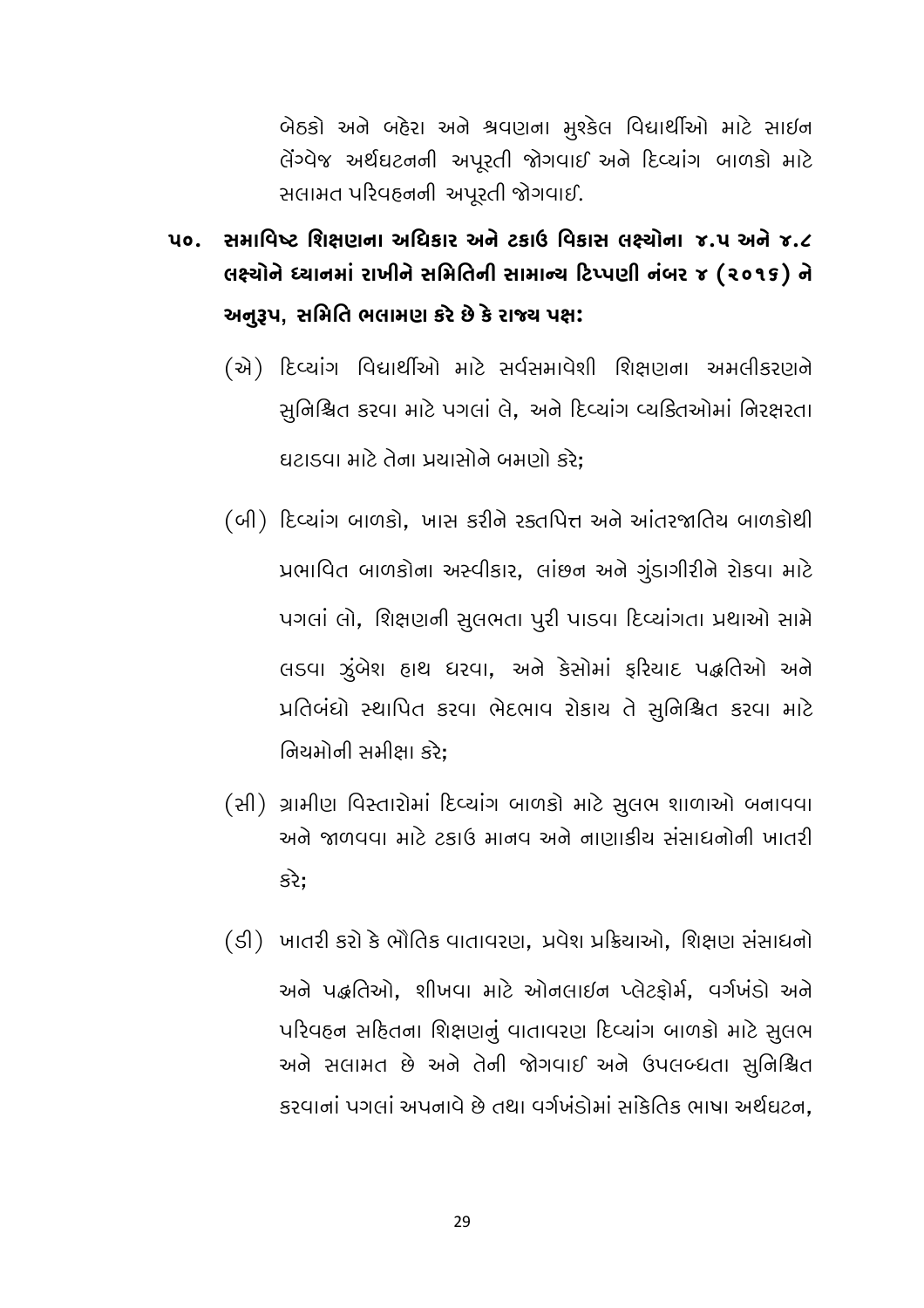વૃદ્ધિ અને વૈકલ્પિક સંચાર અને શિક્ષણના તમામ સ્તરે સરળ વાંચન કરવાનાં પગલાં અપનાવે.

### આરોગ્ય (કલમ ૨૫)

#### પૂર્વ છે. સમિતિ એ બાબતે ચિંતિત છે કે:

- (એ) જાતીય અને પ્રજનન સ્વાસ્થ્ય અને દિવ્યાંગઅને છોકરીઓના અધિકારો પર લિંગ–સંવેદનશીલ કાર્યક્રમોનો અભાવ:
- (બી) દિવ્યાંગજનોના સંબંધમાં રાષ્ટ્રીય સ્વાસ્થ્ય સુરક્ષા યોજનાનું અપૂરતું કવરેજ અને બૌદ્ધિક દિવ્યાંગજનો માટે ચોગ્ય વીમાનો અભાવ:
- (સી) રાષ્ટ્રીય આરોગ્ય સંભાળ યોજનાઓમાં દિવ્યાંગતા-સંબંધિત આરોગ્ય– સંભાળ સેવાઓમાં ભેદભાવ, ખાસ કરીને રક્તપિત્તથી પ્રભાવિત વ્યક્તિઓ અને બૌહિક અથવા મનોવૈજ્ઞાનિક દિવ્યાંગતા ધરાવતી મઠિલાઓ અને છોકરીઓને અસર કરે છે.

#### પર. સમિતિ ભલામણ કરે છે કે રાજ્ય પક્ષ.

- (से) टडाઉ વિકાસ લક્ષ્યોના ૩.७ અને ૩.૮ લક્ષ્યો હાંસલ કરવાના તેના પ્રયાસોમાં અધિવેશનની કલમ ૨૫ નું પાલન કરે;
- (બી) દિવ્યાંગ મહિલાઓ અને છોકરીઓને ચોગ્ય અને સુલભ જાતીય અને પ્રજનન સ્વાસ્થ્ય સંભાળ પૂરી પાડવાનાં પગલાં અપનાવે અને દિવ્યાંગ મઠિલાઓ અને છોકરીઓ સામે લિંગ આધારિત ઠિંસાના કેસોમાં પ્રતિભાવ અને પરામર્શ સુલભ, સમાવિષ્ટ અને વચ-લિંગ-સંવેદનશીલ છે :
- (સી) ગ્રામીણ અને શહેરી વિસ્તારોમાં દિવ્યાંગજનો માટે સાર્વત્રિક આરોગ્ય સંભાળ કવરેજ અને સુલભતાની ખાતરી કરો;
- (ડી) રાષ્ટ્રીય આરોગ્ય સંભાળ યોજનાઓમાં દિવ્યાંગતા સંબંધિત આરોગ્ય– સંભાળ સેવાઓની જોગવાઈમાં આરોગ્યની સમાન સુલભતા અને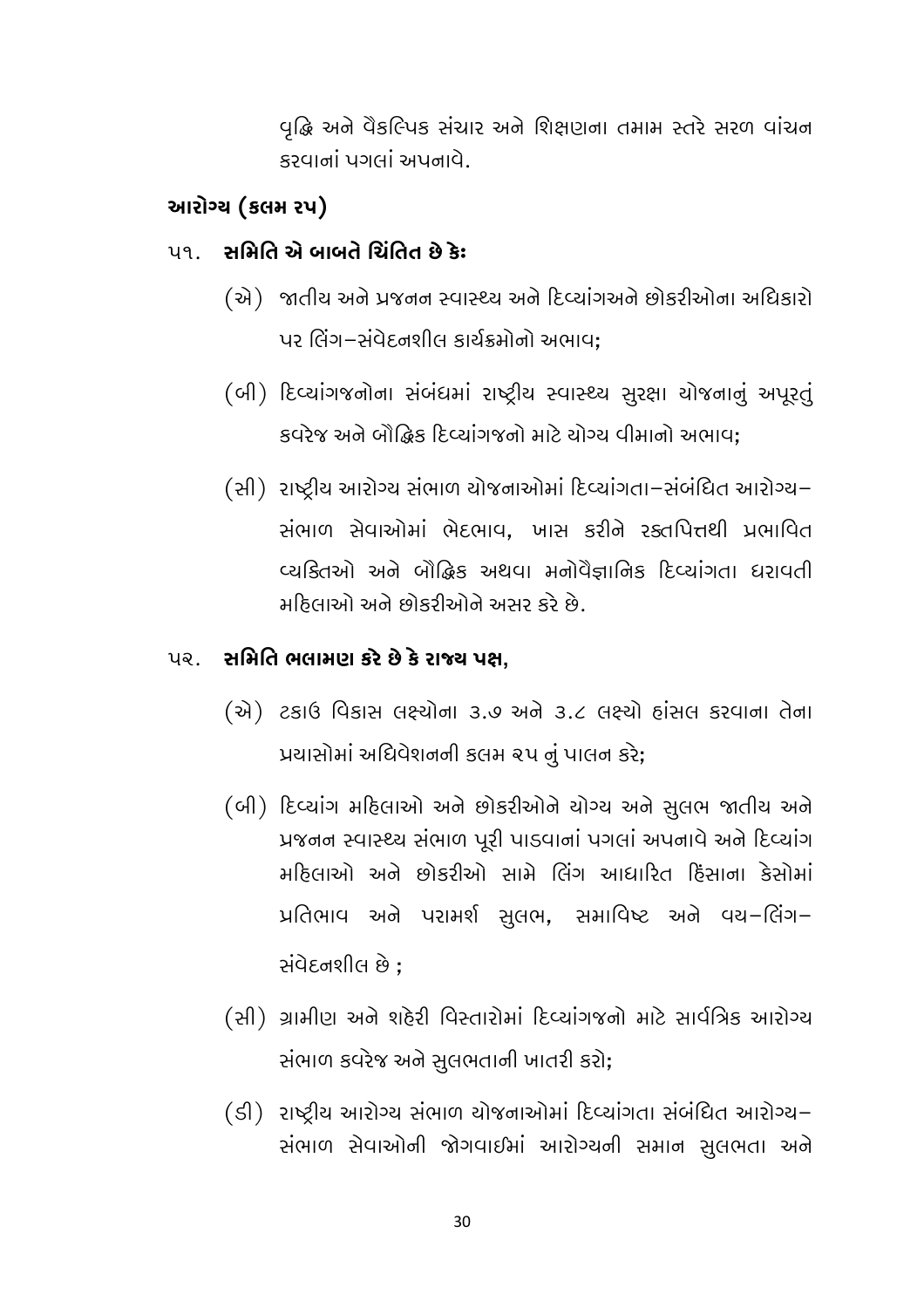બિન-ભેદભાવને સુનિશ્ચિત કરવાનાં પગલાં અપનાવે, જેમાં રક્તપિત્તથી પ્રભાવિત વ્યક્તિઓ, મદિલાઓ અને બૌદ્ધિક અથવા મનોવૈજ્ઞાનિક દિવ્યાંગતા ધરાવતા પુરુષોનો સમાવેશ થાય છે, તેની ખાતરી કરે. સેવા પ્રદાતાઓ આરોગ્ય સેવાઓની સુલભતાની સુવિધા આપે છે તેની ખાતરી કરે.

#### વસવાટ અને પુનર્વસન (કલમ ૨૬)

- સમિતિ એ વિષે ચિંતિત છે કે દીનદચાલ દિવ્યાંગતા પુનર્વસવાટ ચોજના **43.** દિવ્યાંગતા માટે તબીબી અને દાન–આધારિત અભિગમ પર ભાર મૂકે છે અને તે દિવ્યાંગજનો સાથે હાંસિયામાં ઘકેલાચેલા જુથોમાં ભેદભાવ કરે છે.
- સમિતિએ ભલામણ કરી છે કે રાજ્ય પક્ષ દિવ્યાંગજનો. ખાસ કરીને ગ્રામીણ  $\nu \delta$ . વિસ્તારોના સંગઠનો સાથે પરામર્શ કરીને દીનદયાલ દિવ્યાંગતા પુનર્વસન યોજનાને સમૂદાય આધારિત સમાવેશી વિકાસને પ્રોત્સાહન આપે, સમગ્ર રાજ્યમાં વસવાટ અને પૂનર્વસન માટે અંદાજપત્રીય ફાળવણી અને નિયમિત ધોરણે કાર્યક્રમો, દેખરેખ અને મૂલ્યાંકનના ગુણવત્તાના ધોરણોની ખાતરી မော

#### કામ અને રોજગાર (કલમ ૨૭)

- પપણ સમિતિ એ બાબતે ચિંતિત છે કે:
	- (એ) હકીકત એ છે કે માત્ર 37 ટકા દિવ્યાંગજનો પાસે રોજગારીની સુલભતા છે, કે માત્ર ૧.૮ ટકા દિવ્યાંગ મહિલાઓને રોજગારીની સુલભતા છે

અને રોજગારમાં બૌદ્ધિક દિવ્યાંગજનોનું ખૂબ ઓછું પ્રતિનિધિત્વ છે;

- (બી) દિવ્યાંગ મહિલાઓ સામે કામના સ્થળે જાતીય સતામણીનાકેસો અને તેમને અટકાવવા અને બચાવવાના પગલાંનો અભાવ વિશે માહિતી:
- (સી) રોજગારમાં દિવ્યાંગજનો માટે ૪ ટકા રોજગાર ક્વોટાના અમલીકરણનો અભાવા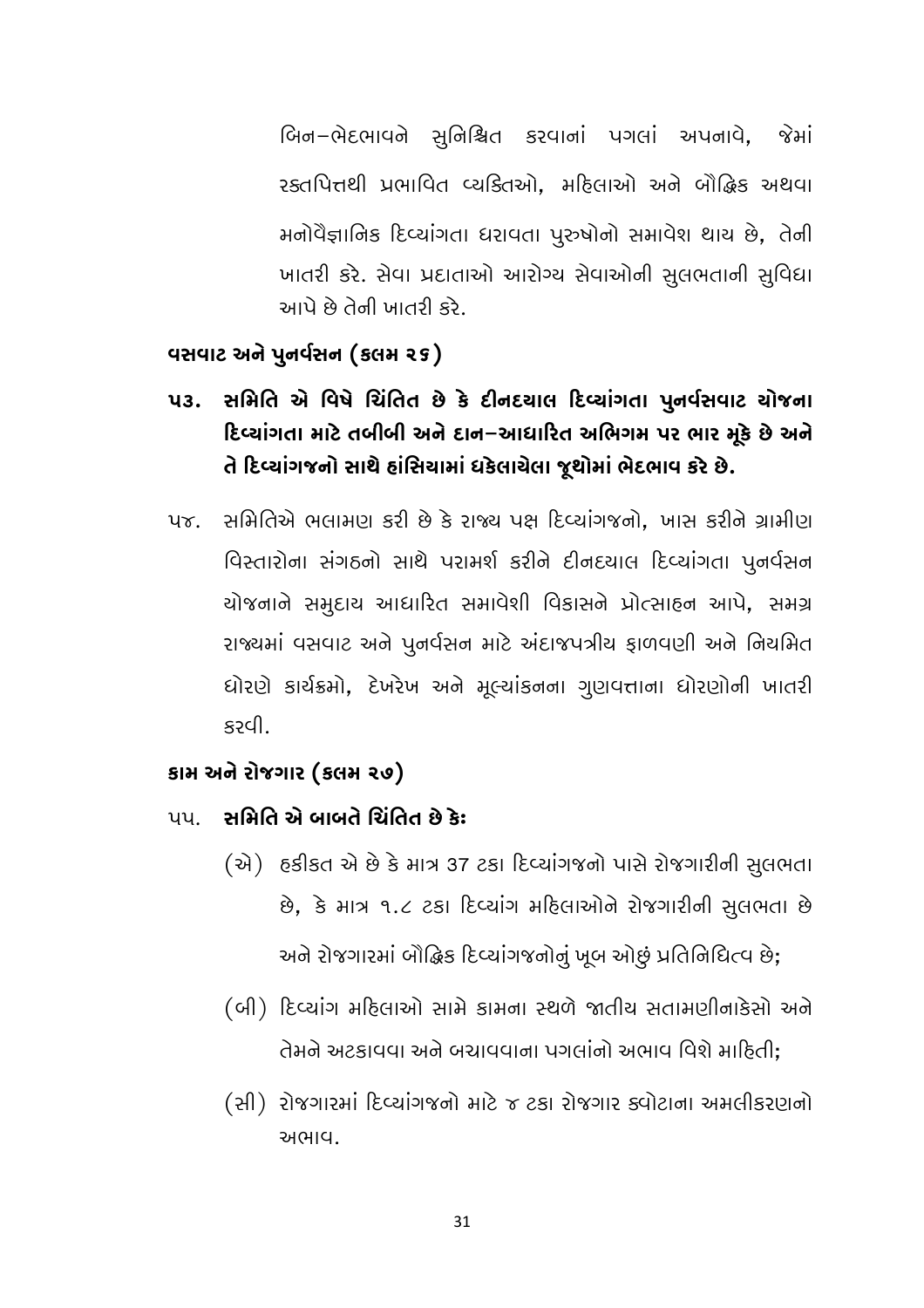#### ૫૬. સમિતિ ભલામણ કરે છે કે રાજ્ય પક્ષ.

- (એ) દિવ્યાંગજનો માટે સમાન તક નીતિઓ, ભરતી અને કૌશલ્ય વિકાસ તાલીમ કાર્યક્રમો દ્વારા ખુલા મજૂર બજારમાં દિવ્યાંગજનો દ્વારા રોજગારની પહોંચ સુનિશ્ચિત કરવા માટે રાષ્ટ્રીય અને રાજ્ય વ્યૂહરચના અપનાવે. રાજ્ય પક્ષે મહાત્મા ગાંધી રાષ્ટ્રીય પ્રાદેશિક રોજગાર ગેરંટી અધિનિયમના અમલીકરણમાં તમામ દિવ્યાંગજનોના સમાવેશને સુનિશ્ચિત કરવું જોઈએ, તેના અમલીકરણ અંગે માહિતી અને અલગ અલગ માહિતી એકત્રિત કરવી જોઈએ:
- (બી) દિવ્યાંગ મહિલાઓ સામે કાર્યસ્થળે જાતીય સતામણી, શોષણ અને દુરુપયોગનો નિર્ણાયક રીતે સામનો કરવો, જેમાં સુલભ જાહેર માદિતીનો પ્રસાર કરવો અને જાતીય સતામણીનો સામનો કરી રહેલી મહિલાઓ માટે નિવારણનો અમલ કરે:
- (સી) ઓપન લેબર માર્કેટમાં દિવ્યાંગજનોની રોજગારીને પ્રોત્સાહન આપવા અસરકારક પગલાં લેવા, ખાસ કરીને હાંસિયામાં ધકેલાતા જૂથોમાંથી <u> દિલ્યાંગજનો</u>

### પર્યાપ્ત જીવનધોરણ અને સામાજિક સુરક્ષા (કલમ ૨૮)

- પણ સમિતિ એ બાબતે ચિંતિત છે કે:
	- (એ) તમામ દિવ્યાંગજનો રાષ્ટ્રીય સામાજિક સુરક્ષા યોજનાઓ દ્વારા નોંધણી અને આવરી લેવામાં આવે તે સુનિશ્ચિત કરવાનાં પગલાંનો અભાવ;
	- (બી) દિવ્યાંગજનો માટે દિવ્યાંગતા સંબંધિત વધારાના ખર્ચને આવરી લેતી સામાજિક સુરક્ષા ચોજનાઓની ગેરહાજરી ઉચ્ચ સ્તરની સહાયની જરૂર છે.
	- (સી) દિવ્યાંગતા ધરાવતા બેઘર વ્યક્તિઓની પરિસ્થિતિ, અને રક્તપિત્તથી પ્રભાવિત વ્યકિતઓ સહિત દિવ્યાંગજનો હ્વારા કાર્યકાળની સલામતી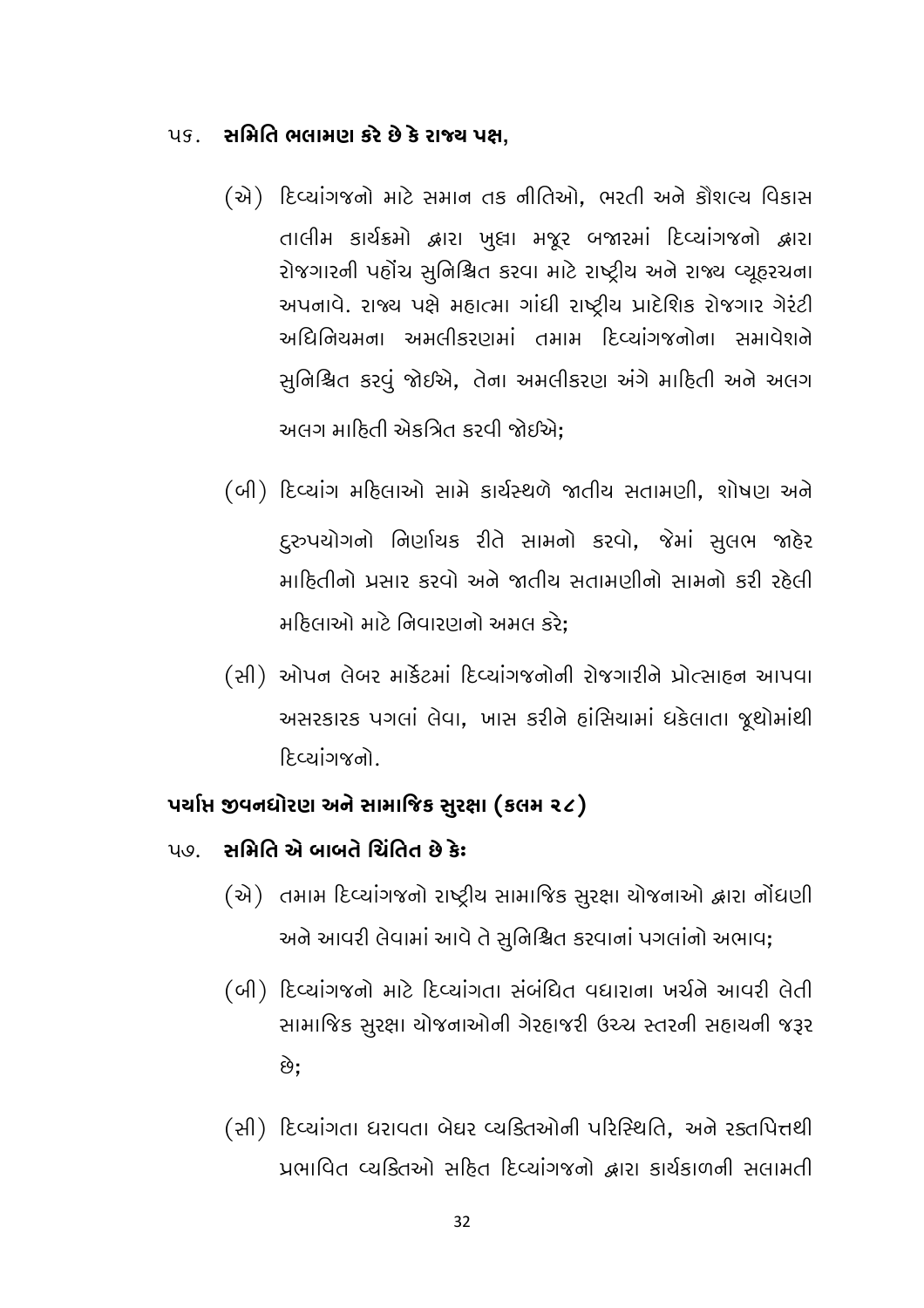તેમજ સસ્તું અને સુલભ આવાસ સુનિશ્ચિત કરવા નીતિઓની ગેરઠાજરી.

## પ૮. સમિતિ ભલામણ કરે છે કે રાજ્ય પક્ષ,

- (એ) तभाभ દિવ્યાંગજનો દ્વારા પેન્શન યોજનાઓ, બેરોજગારી, પરિવહન અથવા સંભાળ ભથ્થાંઓ, અથવા અન્ય અધિકારો સહિત શહેરી અને ગ્રામીણ વિસ્તારોમાં પર્યાપ્ત જીવનશૈલીને પ્રોત્સાઠન આપીને સામાજિક સુરક્ષા કાર્યક્રમોની પહોંચ સુનિશ્ચિત કરે. રાજ્ય પક્ષે દિવ્યાંગતા, જાતિ અને ઉંમર દ્વારા અલગ અલગડેટાના પર્યાપ્ત મોનિટરિંગ અને સંગ્રહની ખાતરી કરે:
- (બી) तभाभ દિવ્યાંગજનો દિવ્યાંગતા સંબંધિત વધારાના ખર્ચ, દિવ્યાંગતા પેન્શન. અને પેન્શન મેળવવા અને પેન્શન વેતન વધારવા માટે ઓળખ પ્રક્રિયાઓને મજબૂત કરવા માટે અધિકારો મેળવે તે સુનિશ્ચિત કરે અને રજૂ કરે;
- (સી) દિવ્યાંગજનો દ્વારા પોસાય તેવા આવાસોમાં સમાન પ્રવેશ સુનિશ્ચિત કરવા આવાસ માટે જાહેર નીતિ અપનાવે, અને કાર્યકાળની સલામતી સૂનિશ્ચિત કરવાનાં પગલાં, ૨૦૧૭ માં પર્યાપ્ત આવાસ પર વિશેષ જારી ભલામણો પર นู(สิตินะ ଞ୍ଜାତ୍ତ દચાન આપે.  $(A/HRC/34/51/Add.1).$

### રાજકીય અને જાદેર જીવનમાં ભાગીદારી (કલમ ૨૯)

- પ૯. સમિતિ રાજકીય જીવનમાં દિવ્યાંગજનોની ભાગીદારીને દિવ્યાંગતાના આધારે પ્રતિબંધિત કરવાની બંધારણીય જોગવાઈઓ અને તમામ દિવ્યાંગજનો માટે અપૂરતી સુલભ માહિતી અને ચૂંટણી પ્રક્રિયા અંગે ચિંતિત છે.
- so. સમિતિ ભલામણ કરે છે કે રાજ્ય પક્ષ,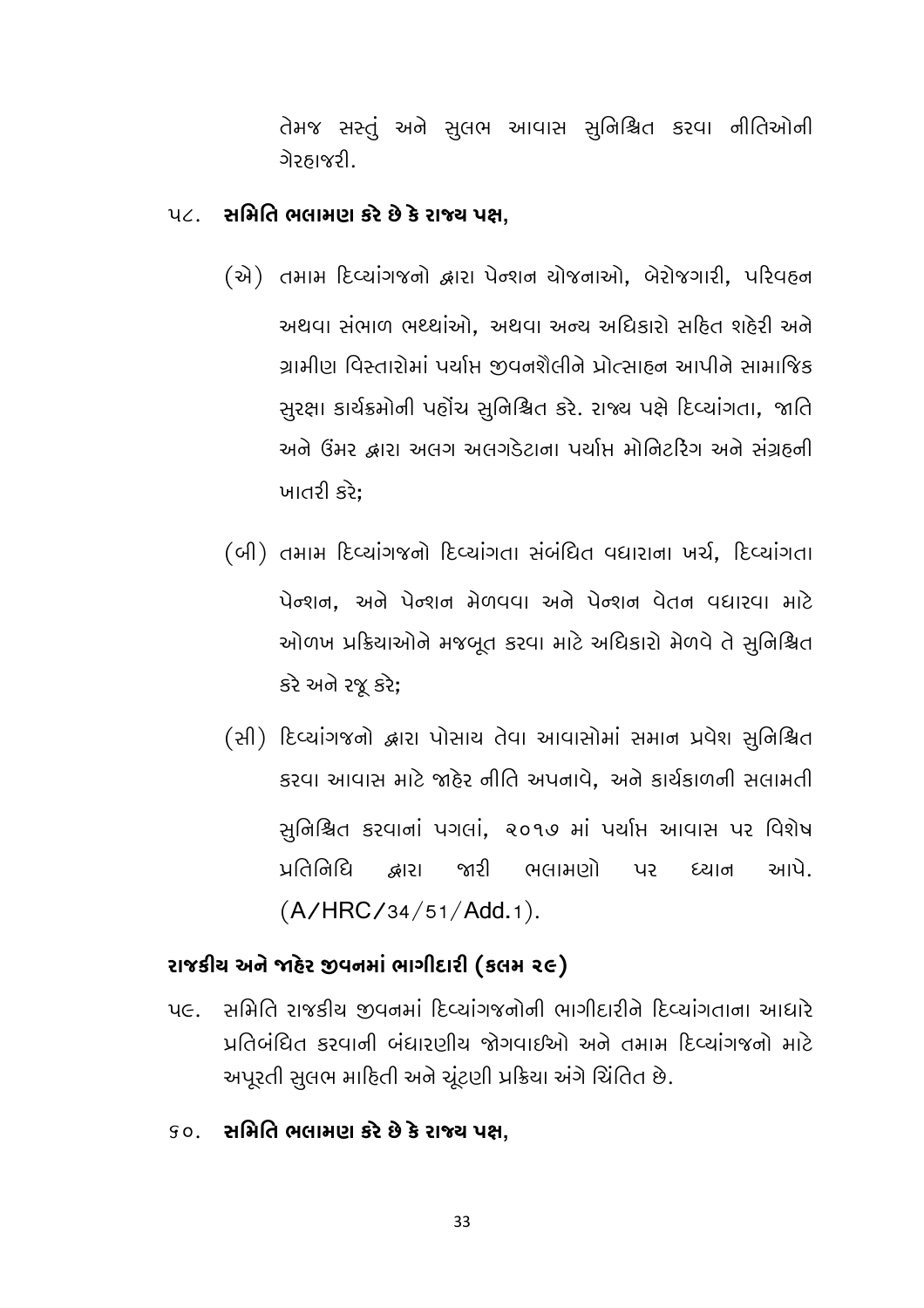- (એ) તમામ દિવ્યાંગજનો માટે મત આપવાના અધિકારને મર્યાદિત કરતી બંધારણીય અને કાયદાકીય જોગવાઈઓમાં સુધારો કરે, અને ચૂંટણીમાં ઉભા રહેવાનો અને જાહેર હોઢો સંભાળવાનો તેમનો અધિકાર મર્યાદિત કરનારાઓ. અને રાજકીય જીવનમાં અને જાહેર નિર્ણયમાં તમામ સ્તરે प्रडियाओमां टिप्यांग लोनी लागीहारीने प्रोत्साहन आपे, श्रेमां હકારાત્મક ક્રિયાના પગલાંનો સમાવેશ થાય છે:
- (બી) ફોરમ ફોર ઈલેક્શન મેનેજમેન્ટ બોડીઝ ઓફ સાઉથ એશિયાના ઠરાવ २०१५ ने ध्यानमां ตेता દિવ્યાંગજનોના સંગઠનો સાથે પરામર્શ કરીને ભૌતિક અને માહિતીપ્રદ વાતાવરણ સહિત ચૂંટણી પ્રક્રિયાઓની સુલભતા સુનિશ્ચિત કરે.

સાંસ્કૃતિક જીવનમાં ભાગીદારી, મનોરંજન, નિવૃત્તિ અને રમતગમત (કલમ૩૦)

- ૬૧. સમિતિ દિવ્યાંગજનો દ્વારા મુખ્યપ્રવાહના મનોરંજન, સાંસ્કૃતિક પ્રવૃત્તિઓ, મનોરંજન અને રમતગમતની પહોંચના અમલીકરણના પગલાંના અભાવ અને મરાકેશસંધિના અમલીકરણને વધુ પ્રોત્સાહન આપવા માટે અપૂરતા પગલાં અંગે ચિંતિત છે.
- સમિતિ ભલામણ કરે છે કે રાજ્ય પક્ષ લેઝર અને સ્પોર્ટ્સ સાઈટ્સની સુલભતા **SS.** સુનિશ્ચિત કરવા માટે મોનિટરિગ અને રીડેસમિકેનિઝમ્સ માટે અમલીકરણ યોજનાઓ હાથ ધરે અને તે સાંસ્કૃતિક ઓળખને ઓળખે અને સાંસ્કૃતિક પ્રદર્શન, સાંસ્કૃતિક આદાનપ્રદાનમાં દિવ્યાંગજનોની ભાગીદારીને પ્રોત્સાહિત કરે. અને મરાકેશસંધિને અનુરૂપ સંસાધનોની સરહદ વિનિમયને પ્રોત્સાહન આપવાની ખાતરી કરીને સુલભ સ્વરૂપોમાં વાંચન સામગ્રી ઉપલબ્ધ કરાવવા પ્રકાશકોને પ્રોત્સાઠિત કરવા નીતિઓ અપનાવે.

## $C.$  વિશિષ્ટ જવાબદારીઓ (કલમ ૩૧–૩૩)

આંકડા અને માહિતી સંગ્રહ (કલમ ૩૧)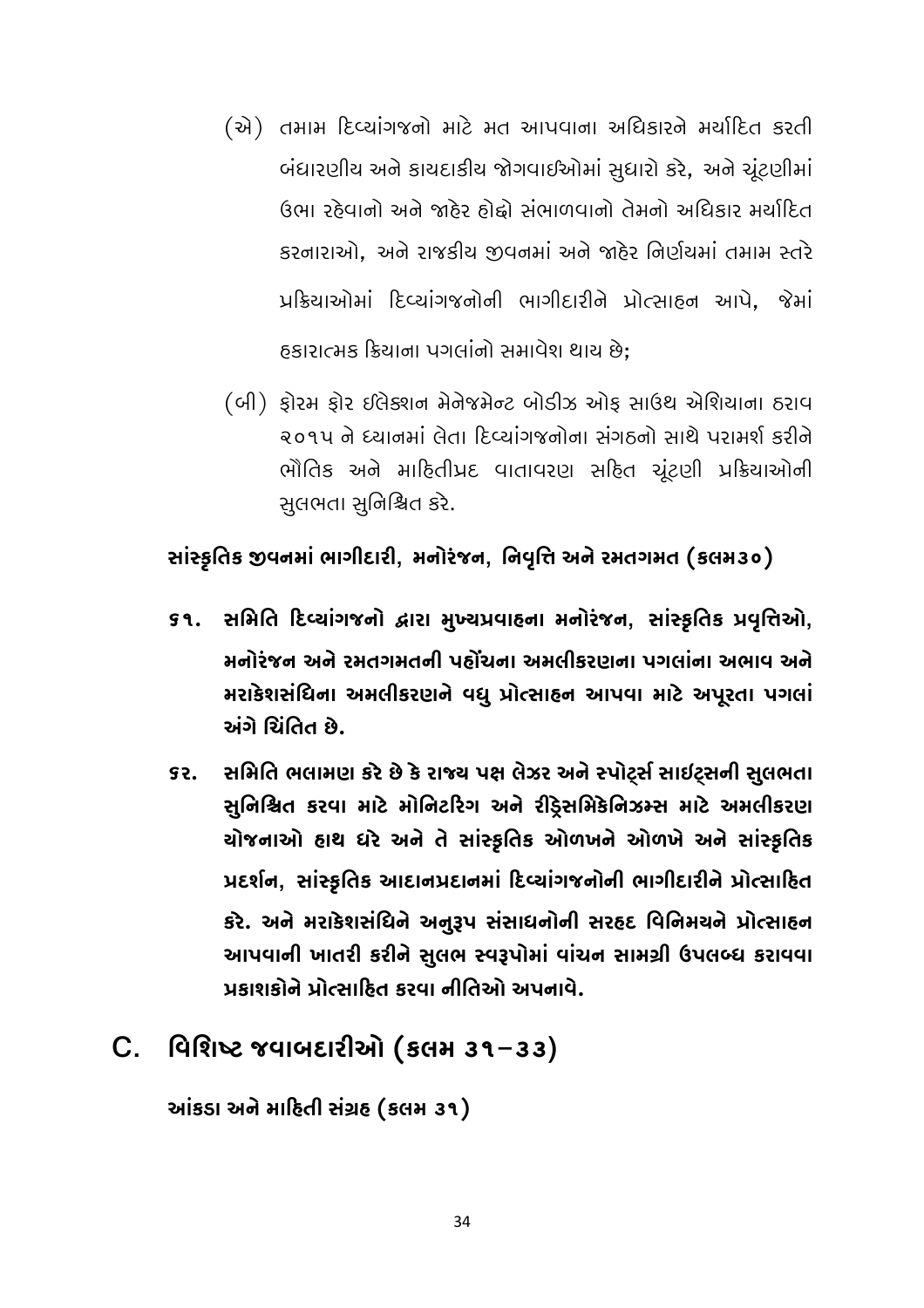- સમિતિ ચિંતિત છે કે સત્તાવાર ઉપલબ્ધ આંકડા દિવ્યાંગતાના તબીબી મોડેલ  $93.$ પર આધારિત છે, અને દિવ્યાંગજનો સંબંધિત પ્રશ્નો સ્વ-ઓળખની શક્યતાને મર્યાદિત કરે છે.
- કજ. ટકાઉ વિકાસ લક્ષ્યોના લક્ષ્ય ૧૭.૧૮ ને ધ્યાનમાં રાખીને. સમિતિ ભલામણ કરે છે કે દિવ્યાંગજનોના સંગઠનો સાથે માહિતી એકત્રિત કરવા, વિશ્લેષણ કરવા અને પ્રસારિત કરવા માટે રાજ્ય પક્ષ દિવ્યાંગતાના આંકડા પર પ્રશ્નોના ટૂંકા સમૂહની પદ્ધતિ પર આધાર રાખે છે. જાતિ, ઉંમર, વંશીચતા, દિવ્યાંગતા, સામાજિક આર્થિક સ્થિતિ, રોજગાર, સામે આવતા અવરોધો દ્વારા અલગ પડેલી તેની વસ્તી પર અને નિવાસ સ્થાન, અને દિવ્યાંગજનો સામે ભેદભાવ અથવા દિસાનાકેસો પરનો ડેટા. દિવ્યાંગતા-વિશિષ્ટ અને દિવ્યાંગતા-સમાવિષ્ટ / મુખ્ય પ્રવાહના ડેટા સંગ્રહને સુનિશ્ચિત કરે છે.

### આંતરરાષ્ટ્રીય સહકાર (કલમ ૩૨)

- દિવ્યાંગજનો પર વિકાસ સહકારના પ્રયત્નોની અસરને માપવા માટે ચોગ્ય รน \_ પ્રહૃતિઓની ગેરહ્યાજરી અને વિકાસ સહ્યોગ ભાગીદાર તરીકે દિવ્યાંગજનોની સંસ્થાઓની અસરકારક ભાગીદારી વિશે માહિતીનો અભાવ સમિતિ ચિંતિત છે.
- સમિતિ ભલામણ કરે છે કે રાજ્ય પક્ષ:  $99$ 
	- (એ) આંતરરાષ્ટ્રીય સહકાર પ્રયાસોમાં વિકસિત કાર્યક્રમો અને પ્રોજેક્ટ્સની ડિઝાઈન, અમલીકરણ, દેખરેખ અને મૂલ્યાંકનમાં દિવ્યાંગજનોના સંગઠનો સાથે અસરકારક ભાગીદારી. સમાવેશ અને પરામર્શની ખાતરી કરવા માટે પગલાં અપનાવે:
	- (બી) સર્વાંગી વિકાસ અને સર્વાંગી વિકાસ લક્ષ્યો માટેના ૨૦૩૦ એજન્ડાના રાષ્ટ્રીય અમલીકરણ અને દેખરેખમાં મુખ્ય પ્રવાહના દિવ્યાંગતાના અધિકારો અને જરૂરિયાતો.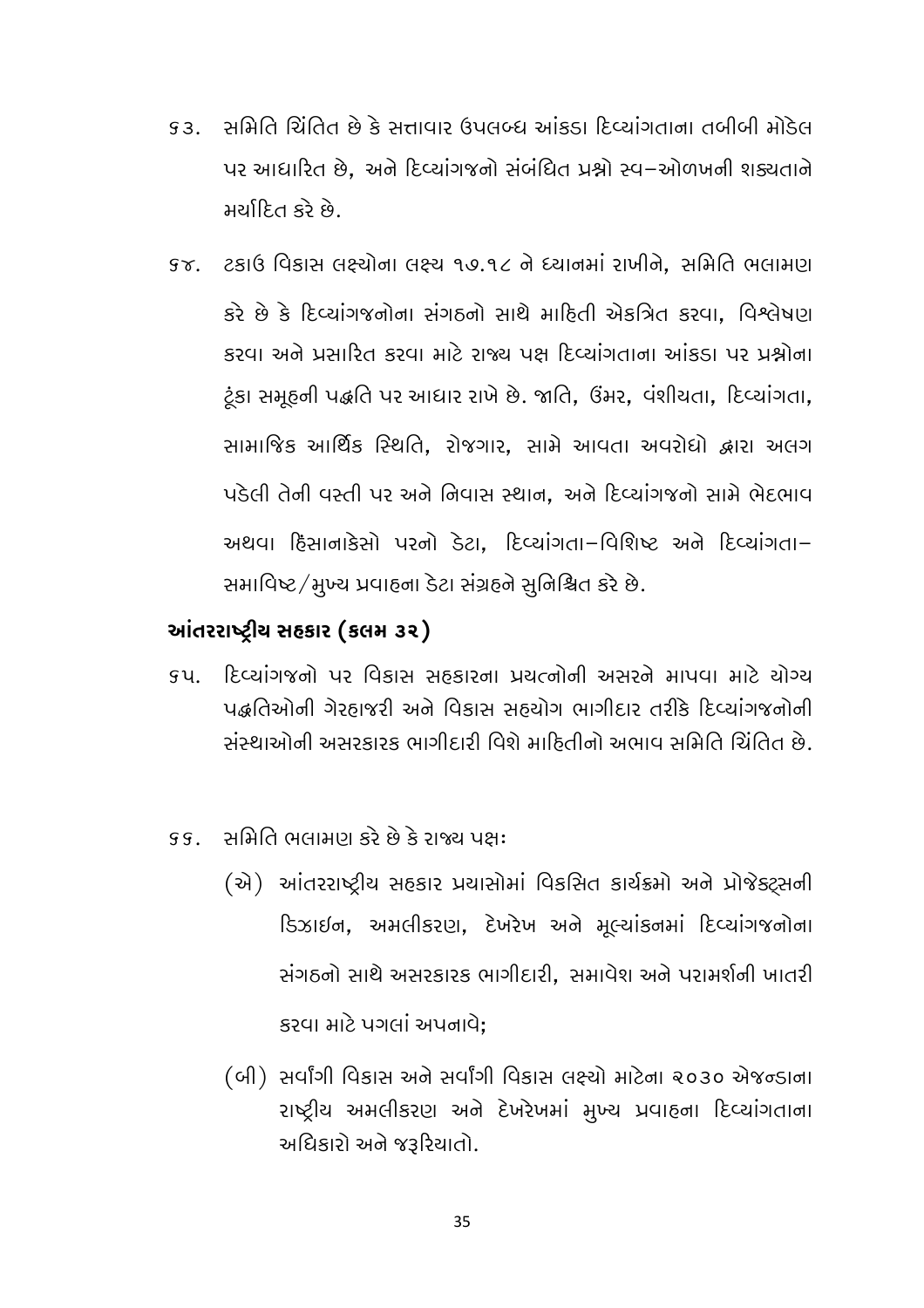### રાષ્ટ્રીય અમલીકરણ અને દેખરેખ (કલમ ૩૩)

#### કહ્ય **સમિતિ એ બાબતે ચિંતિત છે કે:**

- (એ) અધિવેશનના અસરકારક અમલીકરણને સુનિશ્ચિત કરવા માટે વિવિધ વિભાગો અને ક્ષેત્રોમાં સંકલન માટે દિવ્યાંગતા પર કેન્દ્રીય સલાહકાર બોર્ડ અને સમકક્ષ રાજ્ય સંસ્થાઓની કાર્યકારી શક્તિનો અભાવ:
- (બી) દિવ્યાંગજનો માટે મુખ્ય કમિશનર અને રાજ્ય કમિશનરોની સ્થાપના હોવા છતાં અધિવેશનના અમલીકરણની સુરક્ષા, પ્રોત્સાહન અને દેખરેખ માટે સ્વતંત્ર માળખાની ગેરહ્યાજરી:
- (સી) અધિવેશનની સ્વતંત્ર દેખરેખમાં દિવ્યાંગજનોની સંસ્થાઓની ભાગીદારી માટેની પદ્ધતિઓ વિશેની માહિતીનો અભાવ.

#### કેટ્ર, સમિતિ ભલામાગ કરે છે કે રાજ્ય પક્ષ:

- (એ) કેન્દ્રીય સલાહકાર મંડળ અને સમકક્ષ રાજ્ય સંસ્થાઓને સલાહકારની ભૂમિકાથી આગળ વધારવા માટે પગલાં લેવા, દિવ્યાંગતા પર કેન્દ્ર બિંદુઓનું સંકલન સુનિશ્ચિત કરે, સમગ્ર રાજ્ય પક્ષ સ્તરો અને અધિવેશનોના અસરકારક અમલીકરણને સુનિશ્ચિત કરવા;
- (બી) ખાતરી કરે કે રાષ્ટ્રીય અને રાજ્ય માનવાધિકાર આયોગો અધિવેશન ઠેઠળ સ્વતંત્ર મોનિટરિંગ માળખાનો ભાગ છે. જે તકનીકી, માનવ પ્રદાન કરે છેઅને દિવ્યાંગજનોના અધિકારો અંગેની સમિતિના કાર્યમાં  $NHR$ ls ની ભાગીદારી અને જોડાણ અને સ્વતંત્ર દેખરેખ માળખા પર સમિતિની માર્ગદર્શિકાને ધ્યાનમાં લેતા તેમના આદેશો પૂર્ણ કરવા માટે નાણાકીય સહાચપૂરી પાડે છે. (CRPD/C/1/Rev.1, annex);
- (સી) ખાતરી કરે કે દિવ્યાંગજનો અને તેમની પ્રતિનિધિ સંસ્થાઓ અધિવેશનના અમલીકરણમાં અસરકારક રીતે ભાગ લે છે.

36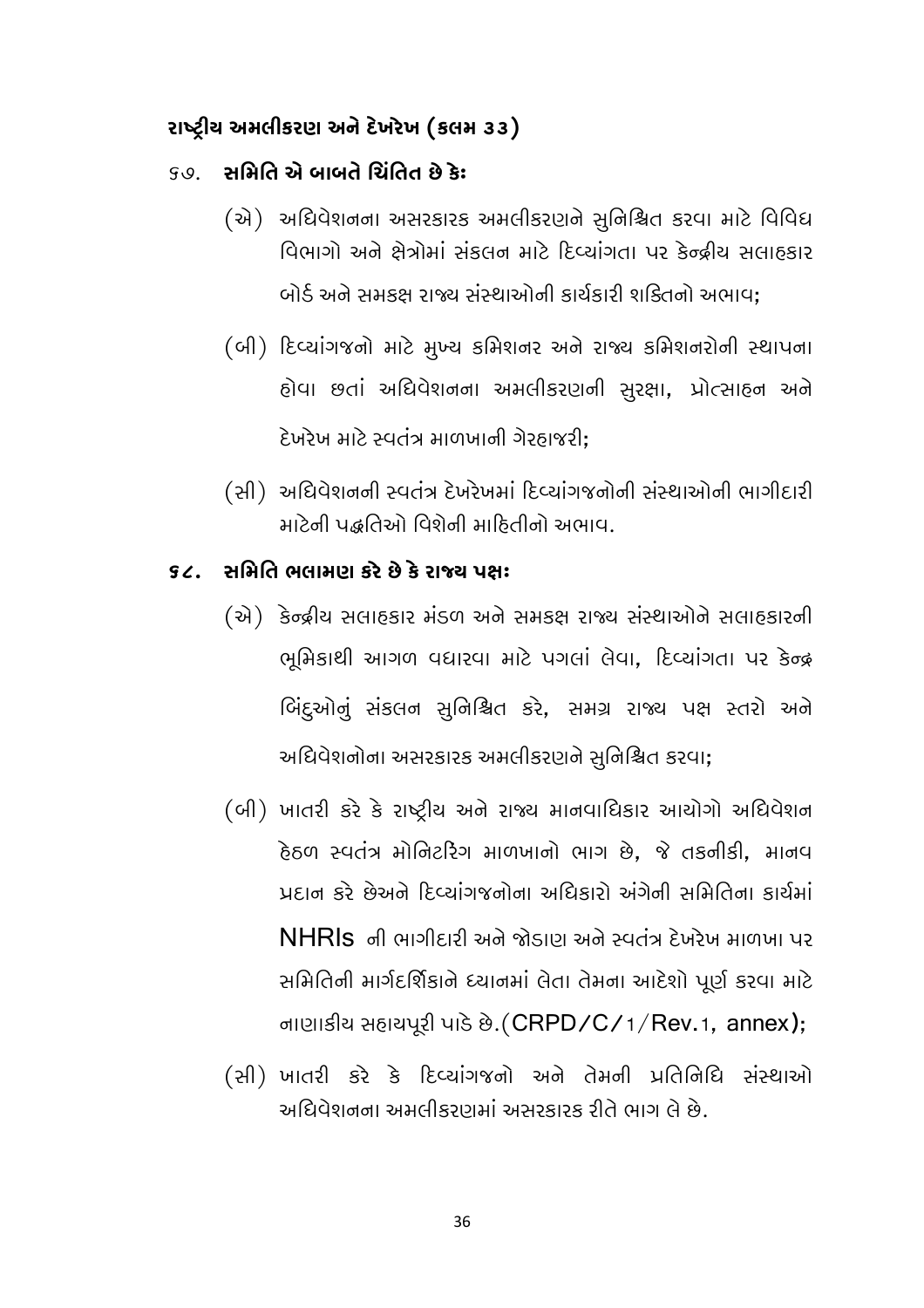## IV. Follow up

#### માહિતીનો પ્રસાર

- se. સમિતિ વર્તમાન નિષ્કર્ષમાં સમાવિષ્ટ તમામ ભલામણોના મહત્વ પર ભાર મૂકે છે. તાત્કાલિક પગલાં લેવાના સંદર્ભમાં, નેશનલ ક્રાઈમ રેકોર્ડ બ્યુરો દ્વારા મહિલાઓ સામે જાતિ આધારિત હિંસા પર સમિતિ રાજ્યના પક્ષનું ધ્યાન અધિવેશન સાથે કાયદાના સુમેળ પરના ફકરાક (સી) માં સમાવિષ્ટ ભલામણો અને ડેટાના સંગ્રહ પરના ફકરા3૪(સી)પર દોરવા માંગે છે.
- સમિતિ રાજ્ય પક્ષને વિનંતી કરે છે કે તે વર્તમાન નિષ્કર્ષમાં સમાચેલ  $90<sub>1</sub>$ ભલામાગોનો અમલ કરે. તે ભલામાગ કરે છે કે રાજ્ય પક્ષ સરકાર અને સંસદના સભ્યો. સંબંધિત મંત્રાલયોના અધિકારીઓ. ન્યાયતંત્ર અને શિક્ષણ. તબીબી અને કાનૂની વ્યાવસાયિકો તેમજ સ્થાનિક સત્તાવાળાઓને તેમજ ખાનગી ક્ષેત્ર અને મીડિયા, આધુનિક સામાજિક સંચાર વ્યૂહરચનાઓનો ઉપયોગ કરીને સંબંધિત વ્યાવસાયિક જૂથોના સભ્યોને વિચારણા અને કાર્યવાહી માટે અંતિમ નિરીક્ષણો મોકલશે.
- સમિતિ રાજ્ય પક્ષને તેના સમયાંતરે અઠેવાલોની તૈયારીમાં નાગરિક સમાજ  $99<sub>1</sub>$ સંસ્થાઓ, ખાસ કરીને દિવ્યાંગજનોના સંગઠનોને સામેલ કરવા ભારપૂર્વક પ્રોત્સાહિત કરે છે.
- સમિતિ રાજ્ય પક્ષને વિનંતી કરે છે કે વર્તમાન નિષ્કર્ષોનો વ્યાપકપણે પ્રસાર \_ 99 કરો, જેમાં બિન-સરકારી સંસ્થાઓ અને દિવ્યાંગજનોના પ્રતિનિધિ સંગઠનો, અને દિવ્યાંગજનો અને તેમના પરિવારના સભ્યો, રાષ્ટ્રીય અને લઘુમતી ભાષાઓમાં, સાંકેતિક ભાષા સહિત સુલભ સ્વરૂપોમાં અને તેમને માનવ અધિકારોને આધારે સરકારી વેબસાઈટ પર ઉપલબ્ધ કરાવવા.

### આગર્યાસ સ્વિમાન્દ મિદ્દાાલ